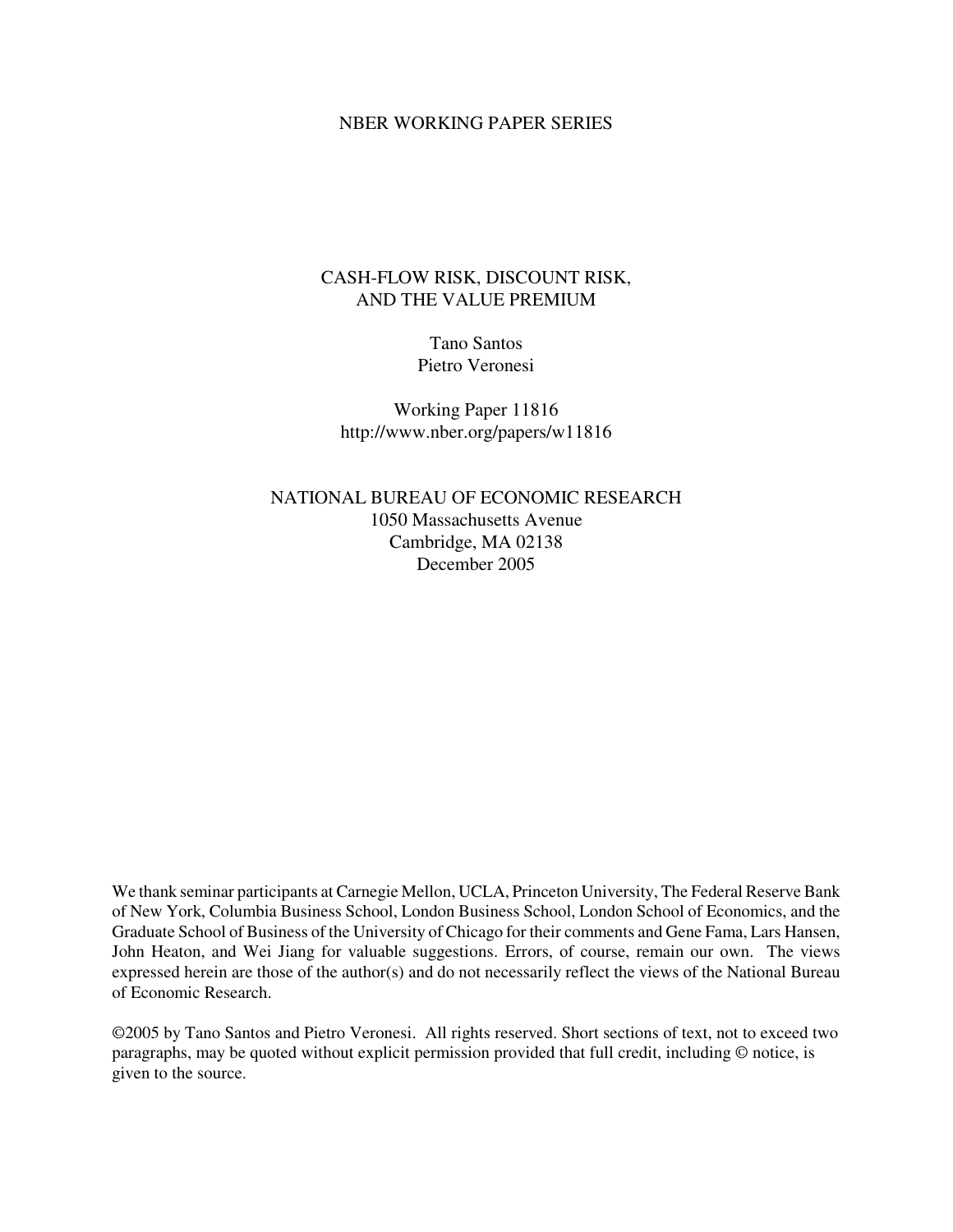Cash-Flow Risk, Discount Risk, and the Value Premium Tano Santos and Pietro Veronesi NBER Working Paper No. 11816 December 2005 JEL No. G12

# **ABSTRACT**

A habit persistence, general equilibrium model with multiple assets matches both the time series properties of the market portfolio and the cross-sectional predictability of returns on price sorted portfolios, the value premium. Consistent with empirical evidence, the model shows that (a) value stocks are those with higher cash-flow risk; (b) the size of the value premium is larger in "bad times," due to time variation in risk preferences; (c) the unconditional CAPM fails, because of general equilibrium restrictions on the market portfolio. The dynamic nature of the value premium rationalizes why the conditional CAPM and a Fama and French (1993) HML factor outperform the unconditional CAPM.

Tano Santos Graduate School of Business Columbia University 3022 Broadway, Uris Hall 414 New York, NY 10027 and NBER js1786@columbia.edu

Pietro Veronesi Graduate School of Business University of Chicago 5807 South Woodlawn Avenue Chicago, IL 60637 and NBER fpverone@gsb.uchicago.edu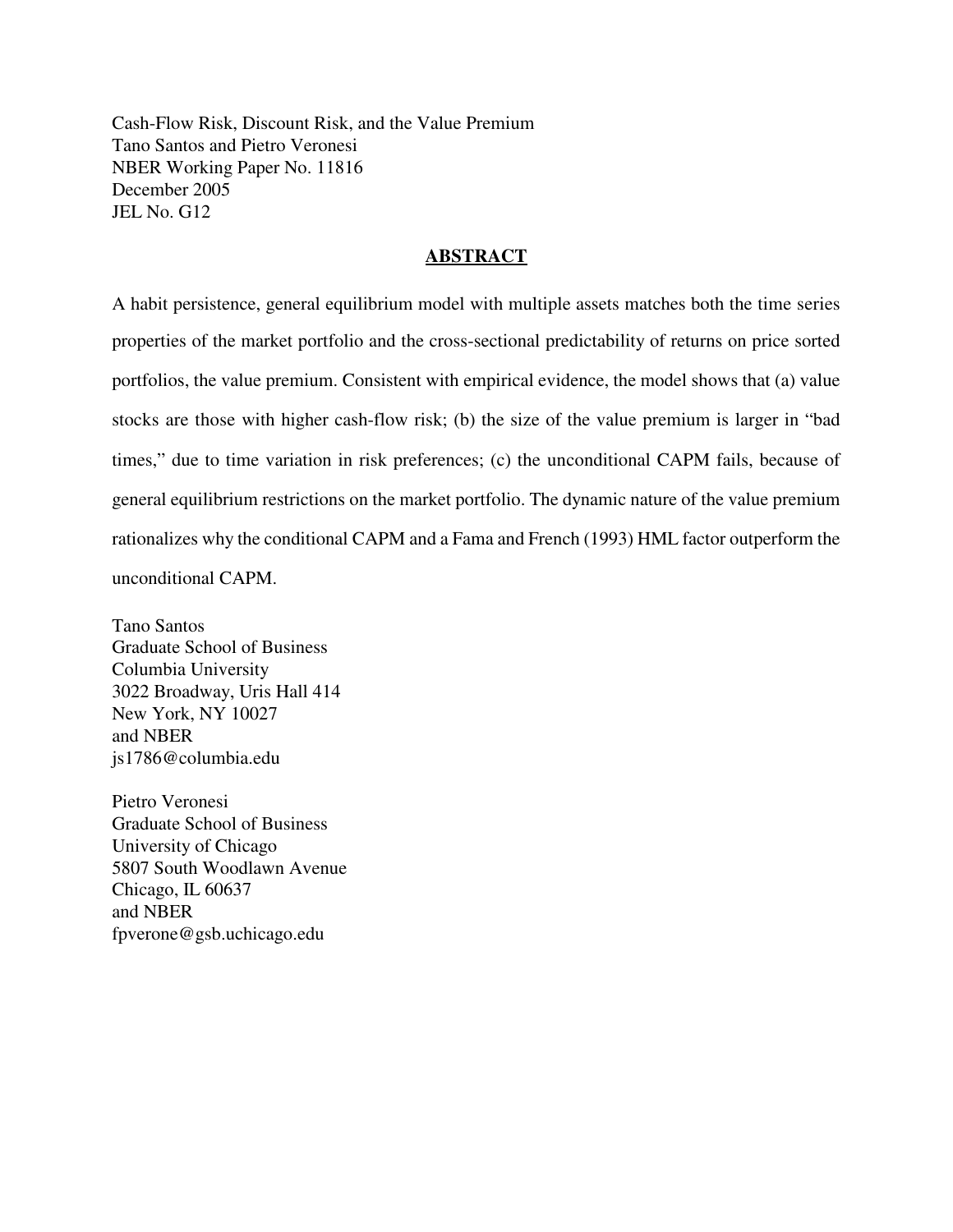# **I. INTRODUCTION**

Historically, stocks with high book-to-market ratios, value stocks, have yielded higher average returns than stocks with low book-to-market ratios, growth stocks. The CAPM's major failure is its inability to price book-to-market sorted portfolios. A large collection of explanations – both rational and behavioral – have been proposed to address this value premium puzzle.<sup>1</sup> These explanations though are surprisingly detached from the voluminous literature that focuses on the properties of the aggregate market portfolio, such as the large equity premium and the high volatility and predictability of aggregate returns. In this paper we argue that the time series behavior of the market portfolio imposes general equilibrium restrictions on the behavior of the cross-section of average returns of price sorted portfolios. These restrictions are important as they provide tight implications about the cash-flow characteristics of value and growth stocks as well as about the variation over time of the value premium itself. Our predictions are broadly consistent with empirical evidence.

Specifically, ours is a representative agent economy where preferences are of the external habit persistence type introduced by Campbell and Cochrane (1999). This model generates plausible quantitative implications for the market portfolio through the time variation of the market price of consumption risk. We follow Menzly, Santos and Veronesi (2004, MSV henceforth), and embed these preferences in a general equilibrium setting with multiple risky assets. These assets have time varying expected dividend growth and differ from each other in their cash-flow risk, that is, in the covariance of their cash-flow with the aggregate economy. By generalizing the model of MSV, we are able to obtain numerous predictions about the crosssection of stock returns. In particular, we show that (*a*) value stocks are those with higher cash-flow risk and that cross-sectional differences in fundamentals cash-flow risk generate a value premium;  $(b)$  the time variation in risk preferences, due to habits, induces fluctuations in the value premium, which is high whenever the market premium is also high; (*c*) because of general equilibrium restrictions on the total wealth portfolio, the unconditional CAPM fails and thus a value premium *puzzle* obtains; and (*d*) an HML factor lines up returns as it captures aggregate differences in cash-flow risk in the economy. In addition, our model sheds light on the performance of the recently proposed conditional CAPM models.

<sup>1</sup>For the value premium see Rosenberg, Reid, and Lanstein (1985) and Fama and French (1992) and Fama and French (1998) for the international evidence. For behavioral explanations see for example Rosenberg, Reid, and Lanstein (1985), DeBondt and Thaler (1987) and Lakonishok, Shleifer, and Vishny (1994). For the rational ones see Fama and French (1993), Lettau and Ludvigson (2001), Gomes, Kogan and Zhang (2003) among others.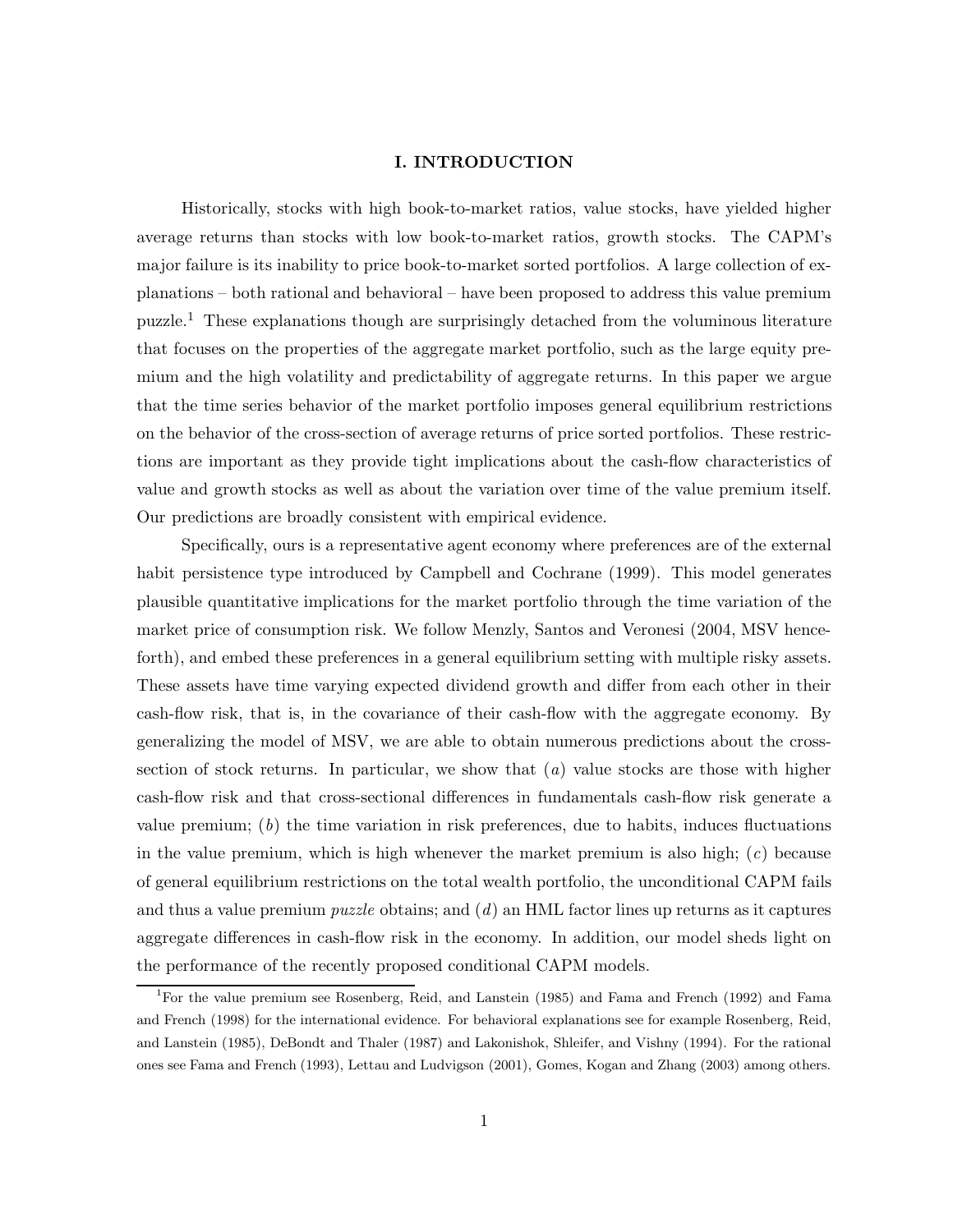To understand the intuition of our results consider first the case where all assets have identical cash-flow risk and cross-sectional differences in expected returns arise only because of differences in the timing of their cash-flows, that is, in their "durations." We show that assets with high expected cash-flow growth are relatively more sensitive to shocks in risk preferences than otherwise identical assets with low expected cash-flow growth.<sup>2</sup> Can these *discount effects* alone generate the value premium? No, rather they generate a "growth premium." Indeed, assets with strong expected cash-flow growth have high price-dividend ratios and, as just mentioned, a high sensitivity to changes in the aggregate discount. As a consequence they command a higher premium and a counterfactual positive relation obtains between pricedividend ratios and average excess returns.

Suppose now that instead an asset has low duration and cash-flows that are positively correlated with aggregate consumption. In this case, and due to its low expected dividend growth, the total value of this asset is mainly determined by the current level of cash-flows, rather than by those in the future. The price of the asset is then mostly driven by cash-flow shocks and the fundamental risk embedded in these cash-flows drives also the risk of the asset. Thus, when cash-flows display substantial fundamental risk, the asset's premium is higher when the duration is lower. Can these *cash-flow effects* generate the value premium? Yes. Assets with high cash-flow risk and low duration have low price-dividend ratios. This is due to both the fact that they are risky, and thus prices have to be low to compensate agents for the risk they take, and because they have low expected dividend growth. Thus, potentially, the value premium can now arise, and whether it does or not depends on how the tension between "discount effects" (*high* risk when the asset has a *high* duration) and "cash-flow effects" (*high* risk when the asset has *low* duration) resolves quantitatively. An important objective of this paper is to analyze and assess this tension.

A second important contribution of our paper is to obtain predictions for the dynamics of the value premium. In particular, variation in risk preferences interacts with the crosssectional dispersion in cash-flow risk to make value stocks particularly risky during "bad" times: Agents demand a relatively higher compensation for holding assets with cash-flows that covary positively with consumption growth when faced with adverse consumption shocks.

To evaluate the model's ability to yield quantitatively plausible implications we perform

<sup>2</sup>This point, which is standard in the fixed income literature, has been emphasized by Cornell (1999) who builds on Campbell and Mei (1993) to note that "pure technology bets that produce cash flows that are uncorrelated with the market, but which have long durations, will have high systematic risk."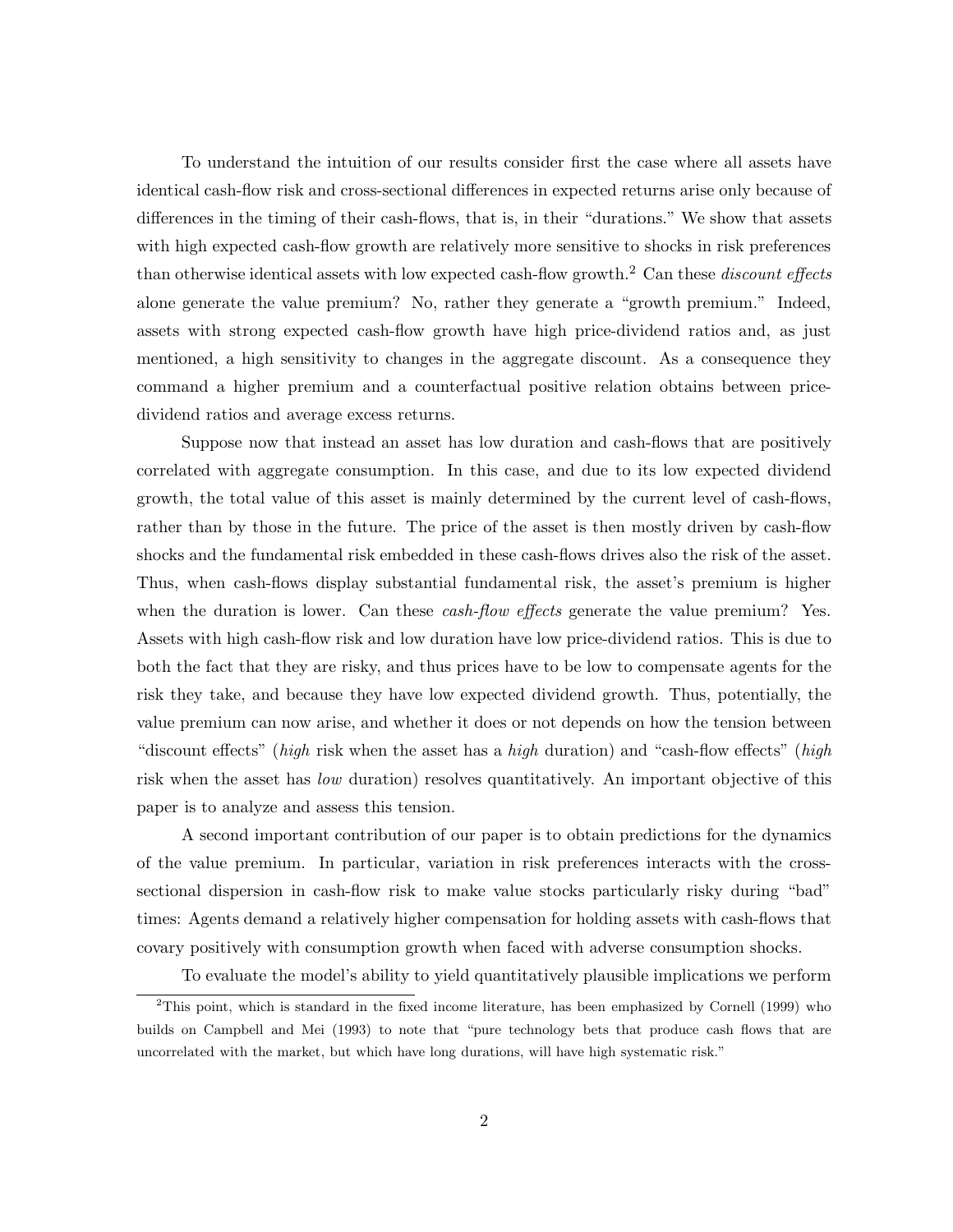an extensive simulation exercise. We choose preferences and cash-flow parameters to match the time series properties of the aggregate market portfolio and the return moments in the cross-section respectively. Throughout we mimic the procedure employed in the literature of sorting assets into decile portfolios formed on the basis of price-dividend ratios.<sup>3</sup>

Our simulations show that our consumption based general equilibrium model not only captures the properties of the aggregate market portfolio, as in Campbell and Cochrane (1999), but also many stylized facts observed in the cross-section of stock returns. First, a substantial value premium obtains, with value stocks earning about 5.16% more than growth stocks. This compares well with the 5.5% premium observed in the data. Second, the model produces a value premium that is higher in "bad times" than in "good times." In particular, in the model, the value premium increases to about 10% whenever the price dividend ratio of the market portfolio is in the lowest quintile of its distribution. This compares well with the 11% value premium that obtains when we perform the same exercise in the empirical data. Finally, the variation over time of the value premium rationalizes also why the conditional CAPM and a Fama and French (1993) HML factor perform much better than the unconditional CAPM, as observed in the data as well as in our simulations. Intuitively, conditioning information variables that are related to risk preferences, such as the consumption-to-wealth ratio of Lettau and Ludvigson (2001), capture the increase in the relative riskiness of value stocks in "bad times." Similarly, the loadings on the HML factor capture cross-sectional differences in cash flow risk across portfolios, while the variation over time of the premium on HML captures the dynamics of the relative riskiness of value versus growth stocks. Indeed, in our simulations the Fama-French model matches to a remarkable degree its empirical counterpart.

One important prediction of our model is that the sorting procedure naturally selects as value stocks those with high cash-flow risk, an implication empirically supported by a recent collection of papers.<sup>4</sup> These papers put forward some empirical measure of cash-flow risk and, invariably, show that value stocks have more cash-flow risk than growth stocks. Our paper differs markedly from most of the previous literature in that by proposing a theoretical model

<sup>&</sup>lt;sup>3</sup>In our model, a notion of "book value" is not well defined and so we use price-dividend ratios in lieu of market-to-book ratios throughout (see Santos and Veronesi (2005) and Lettau and Wachter (2005)). Fama and French (1996, Table II) and Lettau and Wachter (2005, Table I) show that sorting by earnings-to-price or cash-flow to price generates as sizable a "'value" premium as sorting by book-to-market.

<sup>4</sup>See Cohen, Polk and Vuolteenaho (2003), Campbell, Polk and Vuolteenaho (2005), Bansal, Dittmar and Lundblad (2005), Parker and Julliard (2005), and Hansen, Heaton and Li (2005). Also Liew and Vassalou (2000) and Vassalou (2003) show that news about forecasts of GDP growth correlate with value stock returns.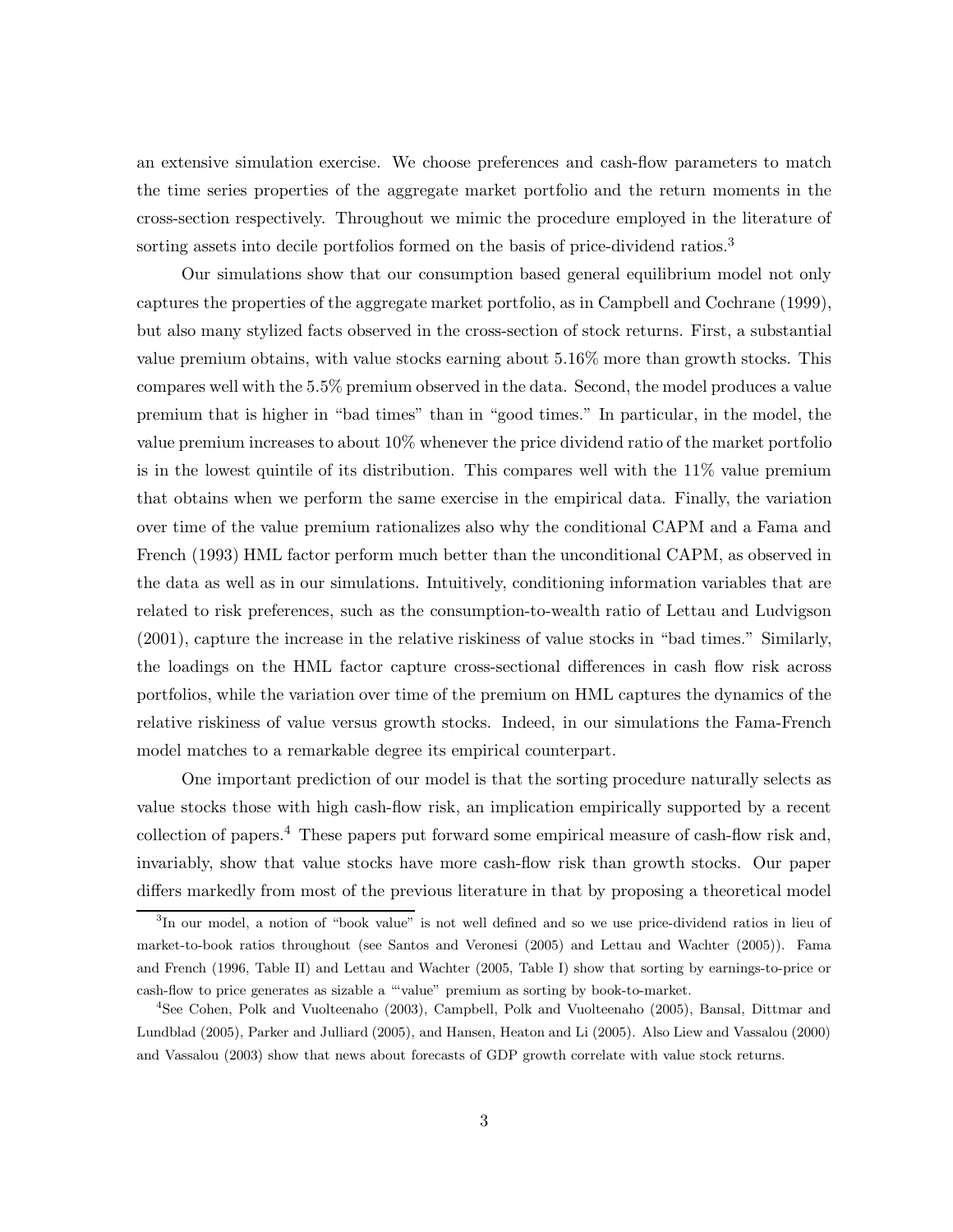we can address whether value stocks have "enough" cash flow risk to explain the magnitude of the value premium.<sup>5</sup> We perform an extensive sensitivity analysis on the parameters of the cash-flow model and show that "too large" a cross-sectional dispersion in cash-flow risk is needed to match cross-sectional properties of stock returns. We argue that this result is partially due to some restrictive assumptions in our model and discuss possible extensions to obtain more plausible magnitudes for the cross sectional dispersion in cash-flow risk.

The present paper is obviously related to MSV but there are several differences with that paper. First, our model is more general than the one in MSV and the additional flexibility is instrumental in the empirical performance of the model. Second, and most importantly, we focus on entirely different issues. In particular, whereas MSV are concerned with the time series predictability of industry portfolios, the present paper focuses on the cross sectional predictability of value sorted portfolio. The focus on the value premium allows us also to shed light on the vast literature on cross sectional predictability, something MSV did not touch upon. Finally, as already noted, the present paper is after a quantitative assessment of the cash-flow risk effects needed to generate a plausible value premium.

Our work is also related to three recent articles. A first paper is Campbell and Vuolteenaho (2004) who decompose shocks to market returns into shocks to expected discount rates and shocks to expected dividend growth rates. They show that value and growth load on these shocks differently and this, combined with the market price of risk associated with these shocks, generates a value premium and its corresponding puzzle. Santos and Veronesi (2005) put forward a general equilibrium model with labor income and multiple financial assets and show that the variation in the labor income-financial income mix affects the cross-section of stock returns. Financial assets have identical cash-flow risk and differ solely in the timing of their cash flows but a growth premium does not arise because they assume constant risk preferences. The value premium arises in their model because low duration assets (value stocks) are also those that contribute more to total dividends and therefore are riskier, thus having lower (normalized) prices and commanding a higher premium relative to growth. Their model, however, misses the time series properties of the aggregate market portfolio. Lettau and Wachter (2005) solve this shortcoming by adding to a cash-flow model similar to that of Santos and Veronesi (2005) an exogenous stochastic discount factor. They assume that the variation in the discount

<sup>5</sup>A notable exception is Hansen, Heaton and Li (2005). These authors propose a theoretical characterization of the long run trade-off between risk and return. They model the cash-flow processes of book-to-market sorted portfolios and estimate the parameters governing the long-run cash-flow covariation with consumption. They find that growth has low long-run covariation relative to value.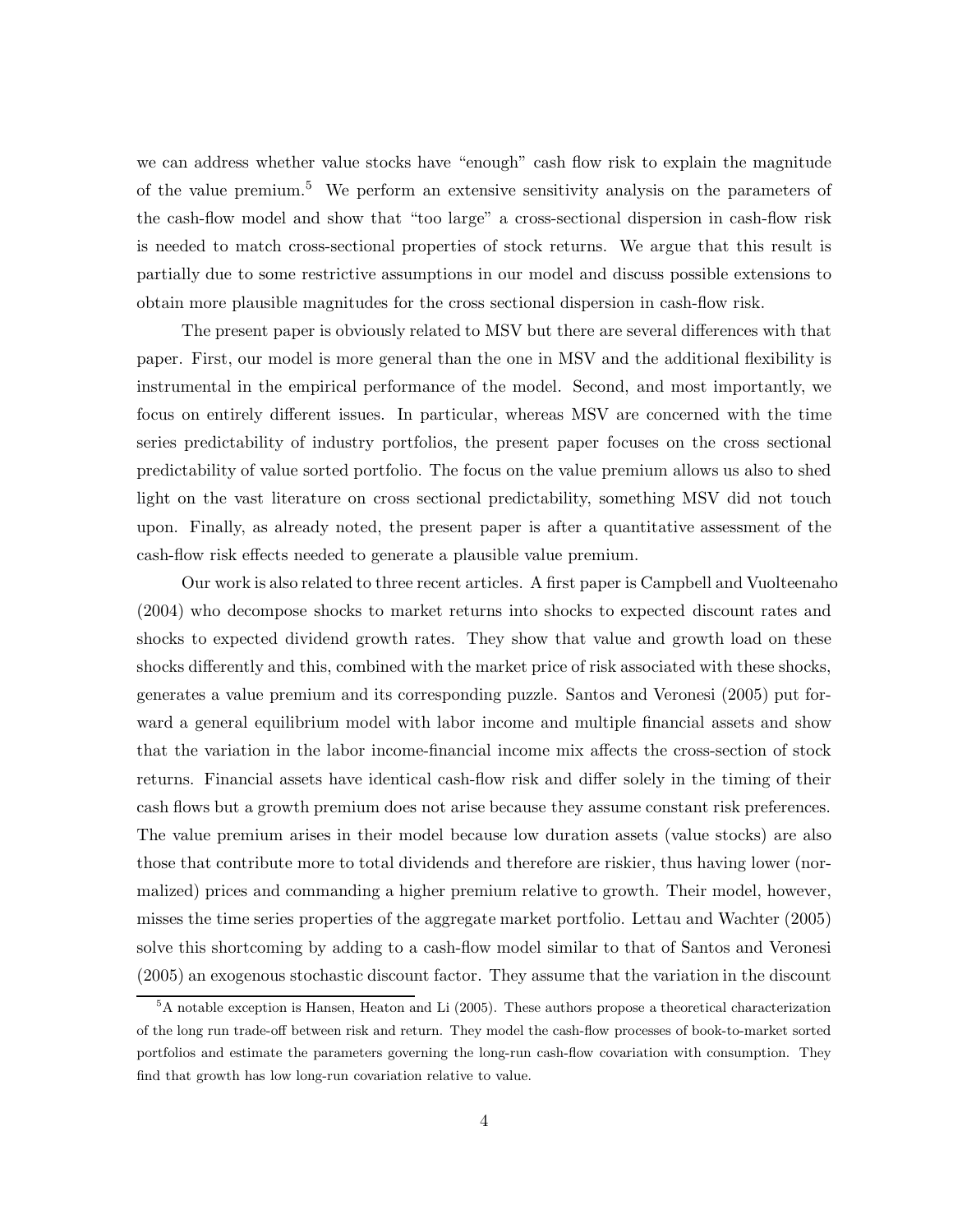rate is subject to investor sentiment shocks that are uncorrelated to shocks to the aggregate economy. As a consequence, although growth stocks, which pay far in the future, are more sensitive to shocks in investor sentiment, they do not command a premium because discount risk is unpriced. The value premium in Lettau and Wachter (2005) arises through the same mechanism as in Santos and Veronesi (2005).<sup>6</sup> Our approach in this paper is very different. In our framework, the value premium arises because of differences in cash-flow risk across individual firms. We show that value stocks are, endogenously, those with high cash-flow risk and we measure the amount of cash-flow risk needed to generate a quantitatively plausible value premium. We also show that the variation in risk preferences and the cross-sectional dispersion in cash-flow risk interact to generate rich dynamics in the value premium. Finally, in our general equilibrium model the CAPM fails precisely because of general equilibrium restrictions, rather than from the variation of labor income or from exogenously specified sentiment shocks.

The paper proceeds as follows. Section II introduces the model and III the results. Section IV evaluates the model's ability to match basic moments of the returns data, both in the time series and the cross section. Section V analyzes existing asset pricing models through the lens of our model. Section VI contains the sensitivity analysis and quantifies the magnitudes of the cash-flow risk effects that are needed to generate the value premium. Section VII concludes. All proofs are in the Appendix.

# **II. THE MODEL**

# **II.A Preferences**

There is a representative investor who maximizes

$$
E\left[\int_0^\infty u\left(C_t, X_t, t\right) dt\right],\tag{1}
$$

where the instantaneous utility function is give by

$$
u(C_t, X_t, t) = \begin{cases} e^{-\rho t} \frac{(C_t - X_t)^{1-\gamma}}{1-\gamma} & \text{if } \gamma > 1\\ e^{-\rho t} \log(C_t - X_t) & \text{if } \gamma = 1 \end{cases}
$$
 (2)

 $6$ See also Brennan, Wang, and Xia (2004) and Brennan and Xia (2005) for a partial equilibrium model that ties the time series to the cross-section of stock returns. An investment-based general equilibrium model of the cross-section is also put forward by Gomes, Kogan, and Zhang (2003) who build on the partial equilibrium model of Berk, Green and Naik (1999). See also Zhang (2005).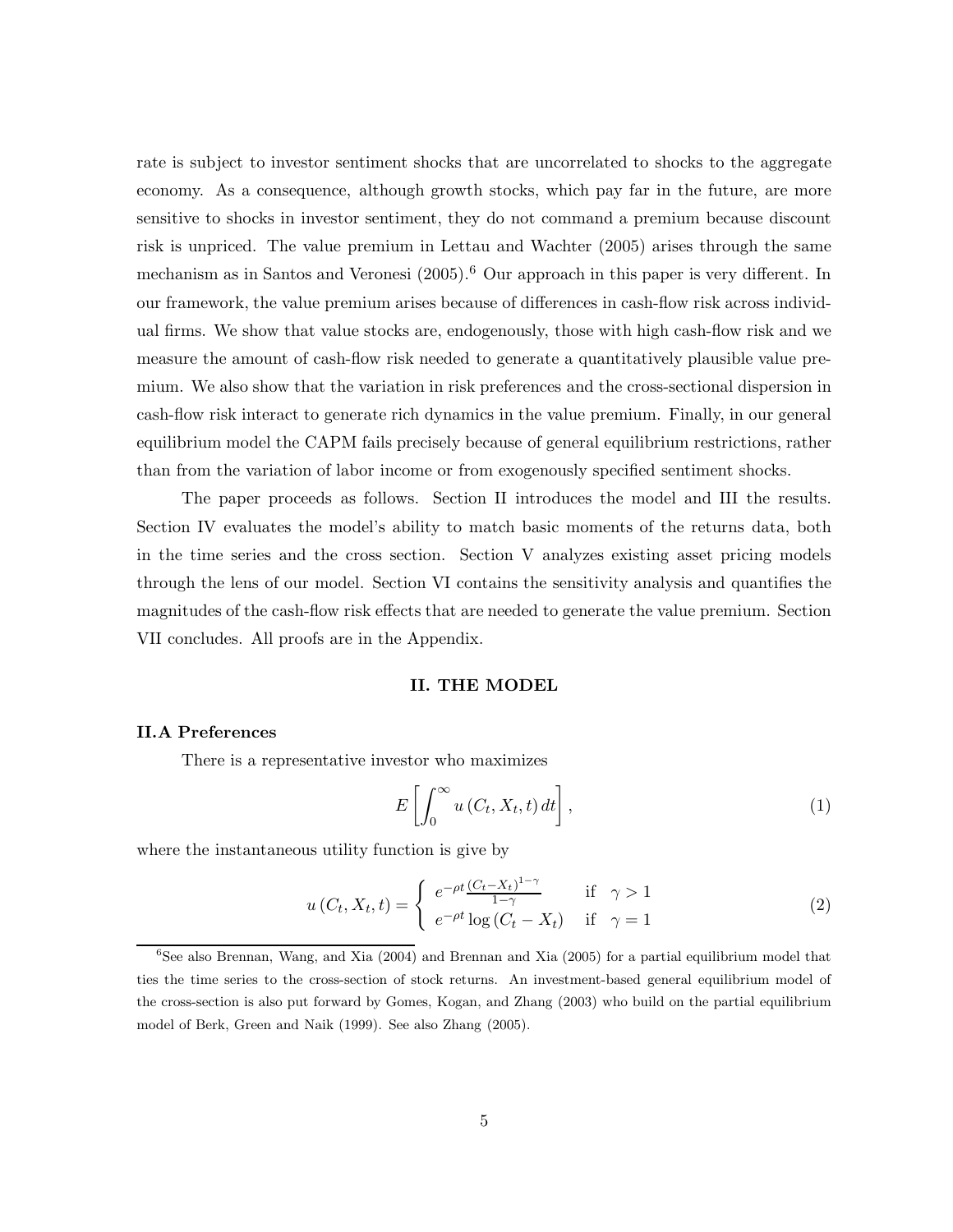In (2), the variable  $X_t$  denotes an *external* habit level and  $\rho$  denotes the subjective discount rate.<sup>7</sup> The exact specification of the external habit  $X_t$  is described below.

# **II.B Cash-flows**

We consider an endowment economy with  $n$  financial assets. Each asset has an instantaneous dividend stream denoted by  $D_t^i$ , for  $i = 1, ..., n$ . The aggregate endowment available for consumption at any time t is then equal to the sum of dividends.<sup>8</sup> The consumption good is immediately perishable and non-storable, which yields the equilibrium restriction

$$
C_t = \sum_{i=1}^{n} D_t^i \tag{3}
$$

and thus specific assumptions made on the dividend processes immediately translate into particular dynamics for aggregate consumption. Unfortunately, even relatively simple processes for  $D_t^i$  imply aggregate consumption processes that are difficult to work with and restrictive assumptions need to be made for tractability.<sup>9</sup> To better understand these restrictions and the nature of our assumptions below<sup>10</sup> define  $\mathbf{D}_t = (D_t^1, ..., D_t^n)'$  and assume that

$$
\frac{dD_t^i}{D_t^i} = \mu_D^i \left(\mathbf{D}_t\right) dt + \nu_i^{\prime} d\mathbf{B}_t
$$
\n(4)

for some drifts  $\mu_D^i(\mathbf{D}_t)$ ,  $\nu_i$  is a  $n \times 1$  constant vector, and  $d\mathbf{B}_t$  is a  $n \times 1$  vector of Brownian motions. From equation (3) and Ito's lemma, the process for aggregate consumption is

$$
\frac{dC_t}{C_t} = \mu_c(\mathbf{s}_t) dt + \boldsymbol{\sigma}_c(\mathbf{s}_t)' d\mathbf{B}_t
$$
\n(5)

where  $\mathbf{s}_t = (s_t^1, ..., s_t^n)' = (D_t^1/C_t, ..., D_t^n/C_t)$  are shares of consumption produced by dividends, and

$$
\mu_c(\mathbf{s}_t) = \sum_{i=1}^n s_t^i \mu_D^i \quad \text{and} \quad \boldsymbol{\sigma}_c(\mathbf{s}_t) = \sum_{i=1}^n s_t^i \boldsymbol{\nu}_i \tag{6}
$$

<sup>7</sup>On habit persistence and asset pricing see Sundaresan (1989), Constantinides (1990), Abel (1990), Ferson and Constantinides (1991), Detemple and Zapatero (1991), Daniel and Marshall (1997), Campbell and Cochrane (1999), Heaton (1993 and 1995) Li (2001), and Wachter (2000). These papers only deal with the time series properties of the market portfolio and have no implications for the risk and return properties of individual securities. For recent supportive empirical evidence on external habit preferences see Luttmer (2005).

<sup>8</sup>For consistency with the data, we should consider also other forms of income such as labor income. Doing so, however, introduces an additional state variable and thus makes the results less transparent. See Santos and Veronesi (2005) for a discussion of the role of labor income in asset pricing.

<sup>&</sup>lt;sup>9</sup>Recently, Cochrane, Longstaff and Santa Clara (2004) managed to solve in closed form the case where  $n = 2$ , dividends are log-normally distributed, and agents are endowed with log utility.

 $10$ See also Santos and Veronesi (2005).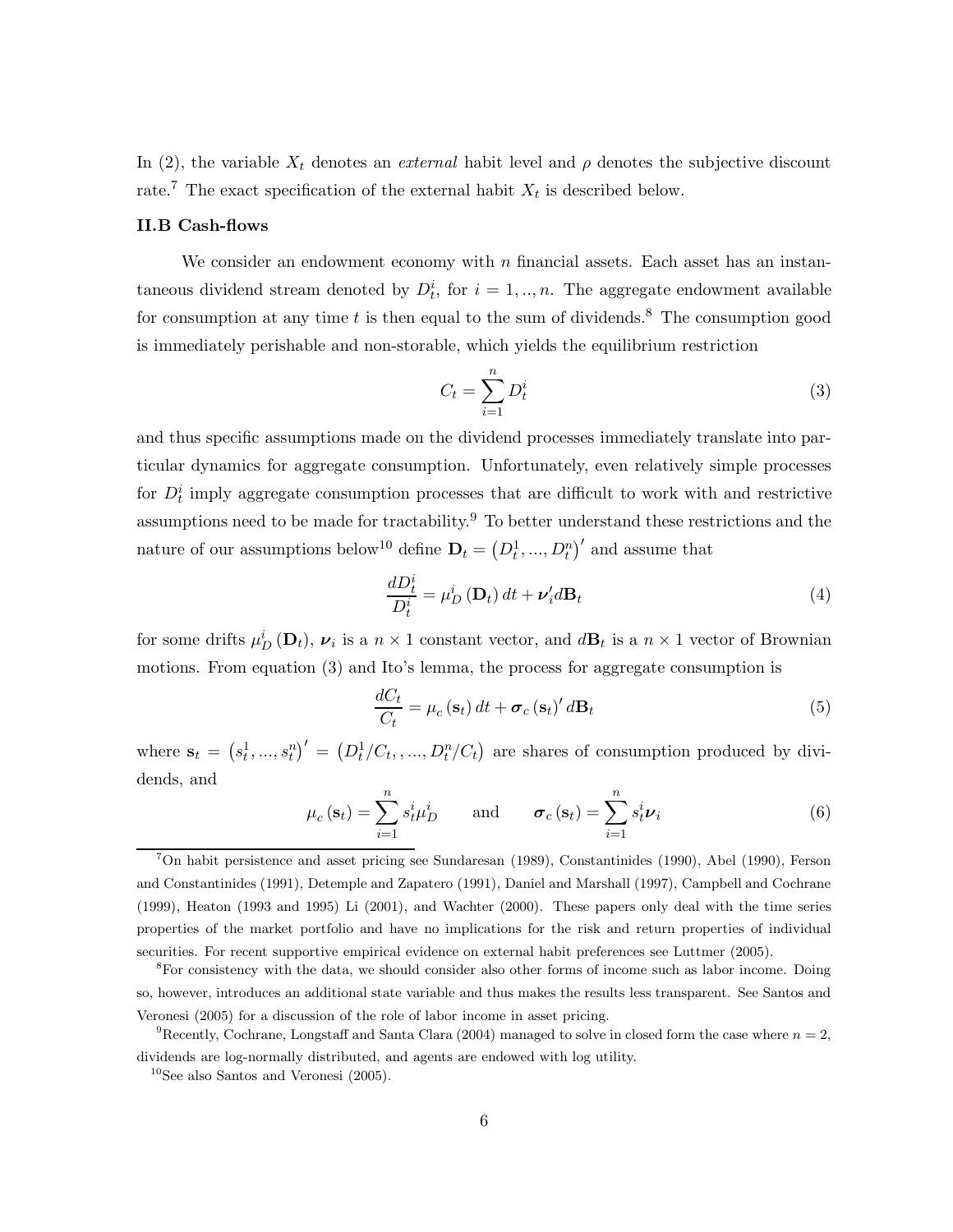The main difficulty in obtaining tractable expressions for asset prices lies in the dependence of  $\mu_c(\mathbf{s}_t)$  and  $\sigma_c(\mathbf{s}_t)$  on the shares  $\mathbf{s}_t$ . Still, analytical formulas for asset prices can be obtained by making economically plausible assumptions on the joint processes of consumption  $C_t$  and shares  $s_t$ , as advanced in MSV and Santos and Veronesi (2005). Here we follow Santos and Veronesi (2005) and assume:

**Assumption 1:** Aggregate consumption is given by

$$
\frac{dC_t}{C_t} = \mu_c(\mathbf{s}_t) dt + \boldsymbol{\sigma}'_c dB_t
$$

where

 $\mu_c(\mathbf{s}_t) = \overline{\mu}_c + \mu_{c,1}(\mathbf{s}_t)$  and  $\mu_{c,1}(\mathbf{s}_t) = \mathbf{s}'_t \boldsymbol{\theta}_{CF}.$  (7)

Above,  $\boldsymbol{\theta}_{CF} = (\theta_{CF}^1, ..., \theta_{CF}^n)'$ , and  $\boldsymbol{\sigma}_c = (\sigma_c, 0, ..., 0)'$ . The specification of  $\theta_{CF}^i$  is explained below.

**Assumption 2**: For each i, the share  $s_t^i$  follows the mean reverting process

$$
ds_t^i = \phi\left(\overline{s}^i - s_t^i\right)dt + s_t^i\sigma^i\left(\mathbf{s}_t\right) \cdot d\mathbf{B}_t
$$
\n(8)

where

$$
\boldsymbol{\sigma}^{i}\left(\mathbf{s}_{t}\right)=\boldsymbol{\nu}'_{i}-\sum_{j=1}^{n}s_{t}^{j}\boldsymbol{\nu}'_{j}\tag{9}
$$

The cash-flow model  $(8)$  imposes a structure on the relative size of firms, where "size" is measured as the fraction of total output produced by a given firm. In particular, it imposes the economically plausible assumption that no firm will take over the economy, as  $s_t^i > 0$  for all *i*. In addition, the volatility  $\sigma^{i}(s_t)$  in (9) ensures that  $\sum_{i=1}^{n} s_t^i = 1$  for all *t*. It is worth noting that although the form of the volatility  $\sigma^{i}(s_t)$  in (9) seems ad-hoc, it actually stems from the model (4) - (5), as it is possible to verify by Ito's lemma.

# **II.C Cash-flow risk**

Given Assumptions 1 and 2, we can apply Ito's Lemma to  $D_t^i = s_t^i C_t$  and obtain:

$$
\frac{dD_t^i}{D_t^i} = \mu_{D,t}^i dt + \sigma_D^i \left( \mathbf{s}_t \right) d\mathbf{B}_t \tag{10}
$$

where

$$
\mu_{D,t}^i = \overline{\mu}_c + \theta_{CF}^i + \phi \left( \frac{\overline{s}^i}{s_t^i} - 1 \right) \tag{11}
$$

$$
\sigma_D^i(\mathbf{s}_t) = \boldsymbol{\sigma}_c + \boldsymbol{\sigma}^i(\mathbf{s}_t) \tag{12}
$$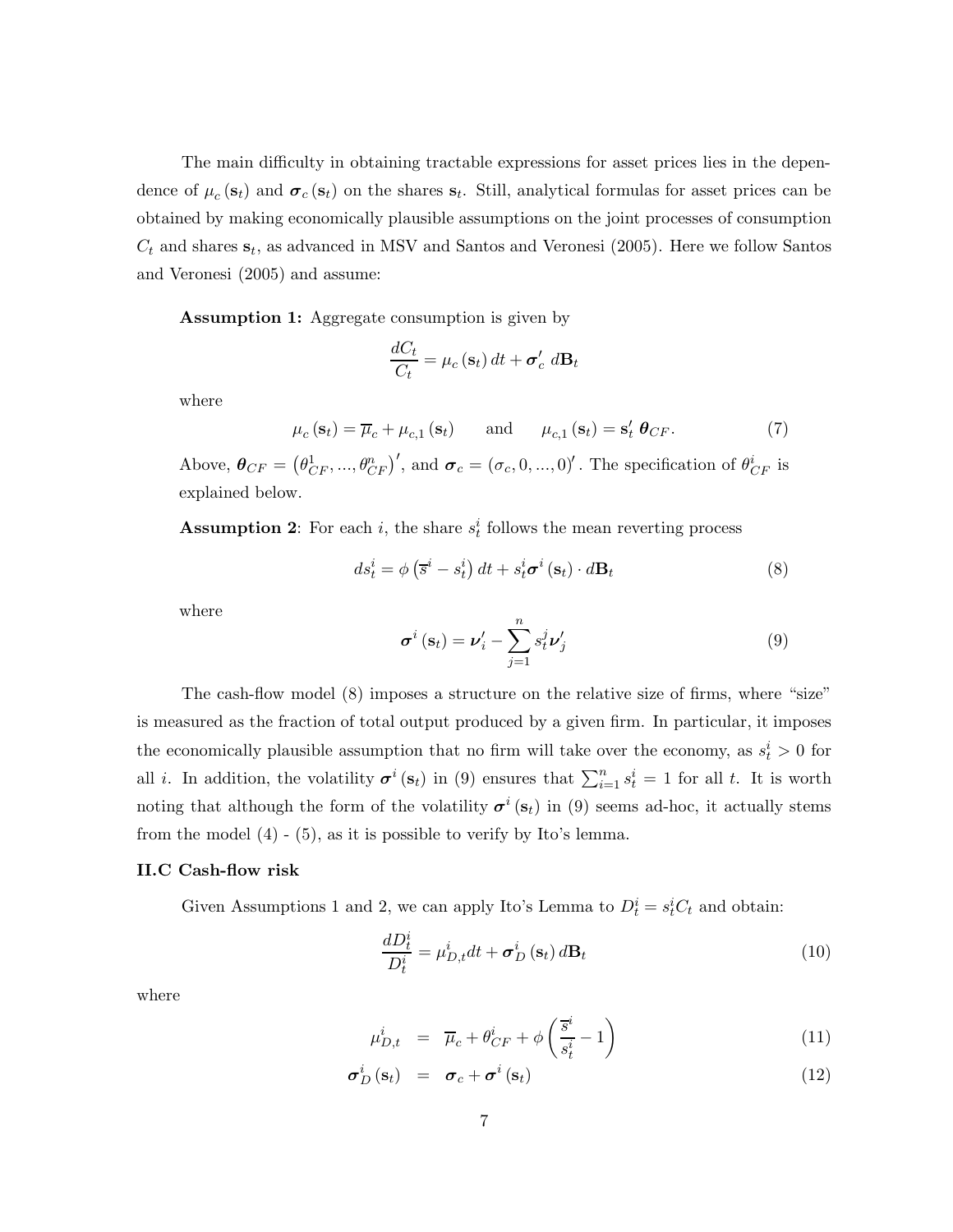In these formulas,

$$
\theta_{CF}^i = \boldsymbol{\nu}_i' \cdot \boldsymbol{\sigma}_c
$$

First, note that when the asset's *relative share*,  $\overline{s}^i/s_t^i$ , is low the asset's relative contribution to total consumption is below its long term average and the asset has a higher expected dividend growth.<sup>11</sup> Also, the long term dividend growth of this asset is given by  $\overline{\mu}_c$ , the unconditional expected return of consumption growth, as well as a parameter  $\theta_{CF}^i$ , which is asset specific and it depends on the correlation of the stock shares with consumption growth.

Second, the stochastic discount factor is only driven by shocks to consumption growth. Thus, *cash-flow risk* is measured by the covariance of dividends with consumption growth

$$
\sigma_{CF,t}^i \equiv Cov_t \left( \frac{dD_t^i}{D_t^i}, \frac{dC_t}{C_t} \right) = \sigma_c \sigma_c' + \theta_{CF}^i - \mathbf{s}_t' \ \theta_{CF}
$$
(13)

The conditional cash-flow risk of asset i,  $\sigma_{CF,t}^i$ , will play a prominent role in this paper. The  $\theta^i_{CF} - \mathbf{s}'_t \cdot \boldsymbol{\theta}_{CF}$  is parametrically indeterminate, that is, adding a constant to all  $\theta^i_{CF}$  leaves this term unaffected, as  $\sum_{i=1}^{n} s_i^i = 1$ . Thus we are free to impose the identifiability restriction

$$
\sum_{j=1}^{n} \overline{s}^{j} \theta_{CF}^{j} = 0, \qquad (14)
$$

and the expected covariance between asset i's cash-flow growth and consumption growth is

$$
\overline{\sigma}_{CF}^{i} = E\left[\sigma_{CF,t}^{i}\right] = E\left[Cov_{t}\left(\frac{dD_{t}^{i}}{D_{t}^{i}}, \frac{dC_{t}}{C_{t}}\right)\right] = \sigma_{c}\sigma_{c}' + \theta_{CF}^{i}.
$$
\n(15)

The parameter  $\theta_{CF}^i$  then regulates the relative cash-flow risk of individual assets. Notice that the benchmark level of risk of an asset is the riskiness of aggregate consumption: An asset is risky (safe) if its cash-flows are more (less) risky than aggregate consumption. This is a general equilibrium restriction as, by definition, the variance of consumption growth must be a weighted average of its covariances with individual dividend growth. Throughout we refer to either  $\overline{\sigma}_{CF}^{i}$  or  $\theta_{CF}^{i}$  as "cash-flow risk" as there is a one to one mapping between them.

Finally note that the model is internally consistent: If we apply the general equilibrium restriction on the drift of the consumption process, (6), to the dividend process (10)

$$
E_t\left[\frac{dC_t}{C_t}\right] = \sum_{i=1}^n s_t^i \mu_{D,t}^i = \overline{\mu}_c + \mathbf{s}'_t \ \boldsymbol{\theta}_{CF},\tag{16}
$$

which equals (7) in Assumption 1. Consumption growth then is not i.i.d. but rather has some predictable components which are linked to variation in the vector of shares,  $s_t$ . Still, as we show below there is little predictability in practice as the parameters  $\theta_{CF}^{i}$  are small.

 $11$ MSV test this prediction in a set of industry portfolios and find strong support for it.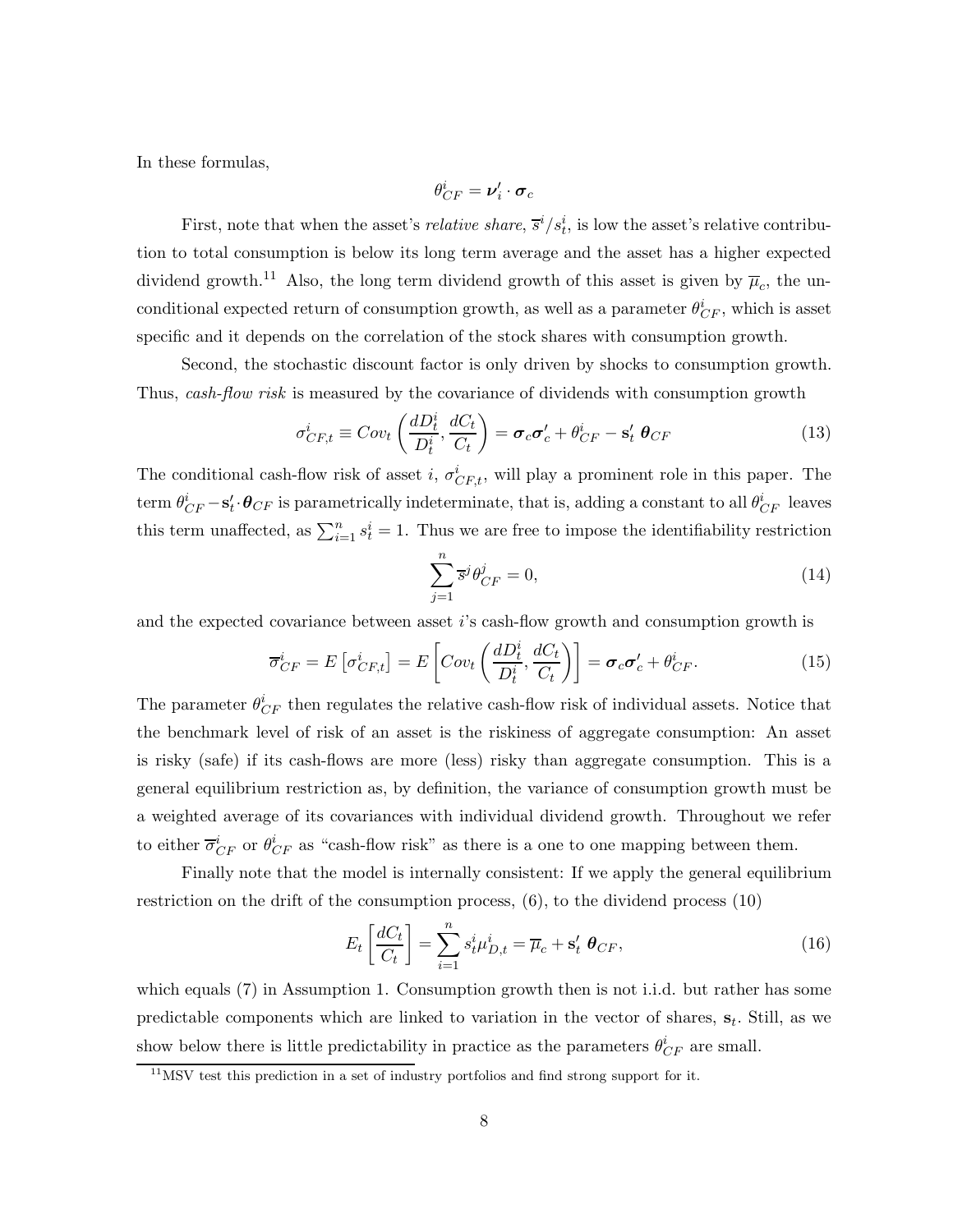## **II.D Habit Dynamics**

In Campbell and Cochrane's (1999) habit model the fundamental state variable driving the attitudes towards risk is the *surplus consumption ratio*,  $S_t = (C_t - X_t) C_t^{-1}$ . To obtain closed form solutions for prices when there are multiple securities MSV use a log habit model and specify instead the inverse surplus  $S_t^{-1}$  as a mean reverting process. MSV's modelling device though cannot be applied when  $\gamma > 1$  and, moreover, they only obtain approximate formulas for the case  $\theta_{CF}^i \neq 0$ . Thus here we opt for a different strategy and model the process

$$
G_t = \left(\frac{C_t}{C_t - X_t}\right)^{\gamma} = S_t^{-\gamma}.
$$
\n(17)

To obtain a plausible, yet tractable, model for the dynamics of  $G_t$ , consider first the implications for  $G_t$  under the standard assumption that  $X_t$  is an exponentially weighted average of past consumption levels, as in Constantinides (1990) and Detemple and Zapatero (1991),

$$
X_t = \lambda \int_{-\infty}^t e^{-\lambda(t-\tau)} C_\tau d\tau.
$$

An application of Ito's Lemma to (17) yields the process

$$
dG_t = \left[\mu_G\left(G_t\right) - \sigma_G\left(G_t\right)\mu_{c,1}\left(\mathbf{s}_t\right)\right]dt - \sigma_G\left(G_t\right)\sigma_c dB_t^1,\tag{18}
$$

where  $\mu_G(G_t)$  and  $\sigma_G(G_t) > 0$  are complicated functions of  $G_t$ , provided in equations (29) and (30) in the Appendix. Equation (18) shows that a higher expected consumption growth  $\mu_{c,1}$  (s<sub>t</sub>) implies a lower drift rate of  $G_t$ . Intuitively, an increase in the expected growth rate of consumption implies a high future level of consumption relative to the current habit  $X_t$  and thus a higher surplus consumption ratio  $S_t$  and, given (17), a lower expected  $G_t$ . As in MSV and Campbell and Cochrane (1999), we make specific assumptions on  $\mu_G(G_t)$  and  $\sigma_G(G_t)$  in (18) to obtain a more manageable process. In particular, we assume

$$
\mu_G(G_t) = k(\overline{G} - G_t) \quad \text{and} \quad \sigma_G(G_t) = \alpha(G_t - \lambda). \tag{19}
$$

The first component of the drift of  $G_t$  is a mean reversion component and captures the basic idea of habit persistence models, namely that the habit  $X_t$  eventually "catches up" with  $C_t$ . The second component, as discussed above, links the drift rate of  $G_t$  to  $\mu_{c,1}$  (s<sub>t</sub>). As for the diffusion component, and as in MSV,  $\lambda \geq 1$  bounds  $G_t$  from below at  $\lambda$  and  $\alpha > 0$  transmits the innovations in consumption growth,  $dB_t^1$ , to the convexity of the utility function. Note that MSV's model is a special case of (18) and (19) and obtains when  $\gamma = 1$  and consumption growth is i.i.d., which is achieved by setting  $\mu_{c,1}$  ( $\mathbf{s}_t$ ) = 0.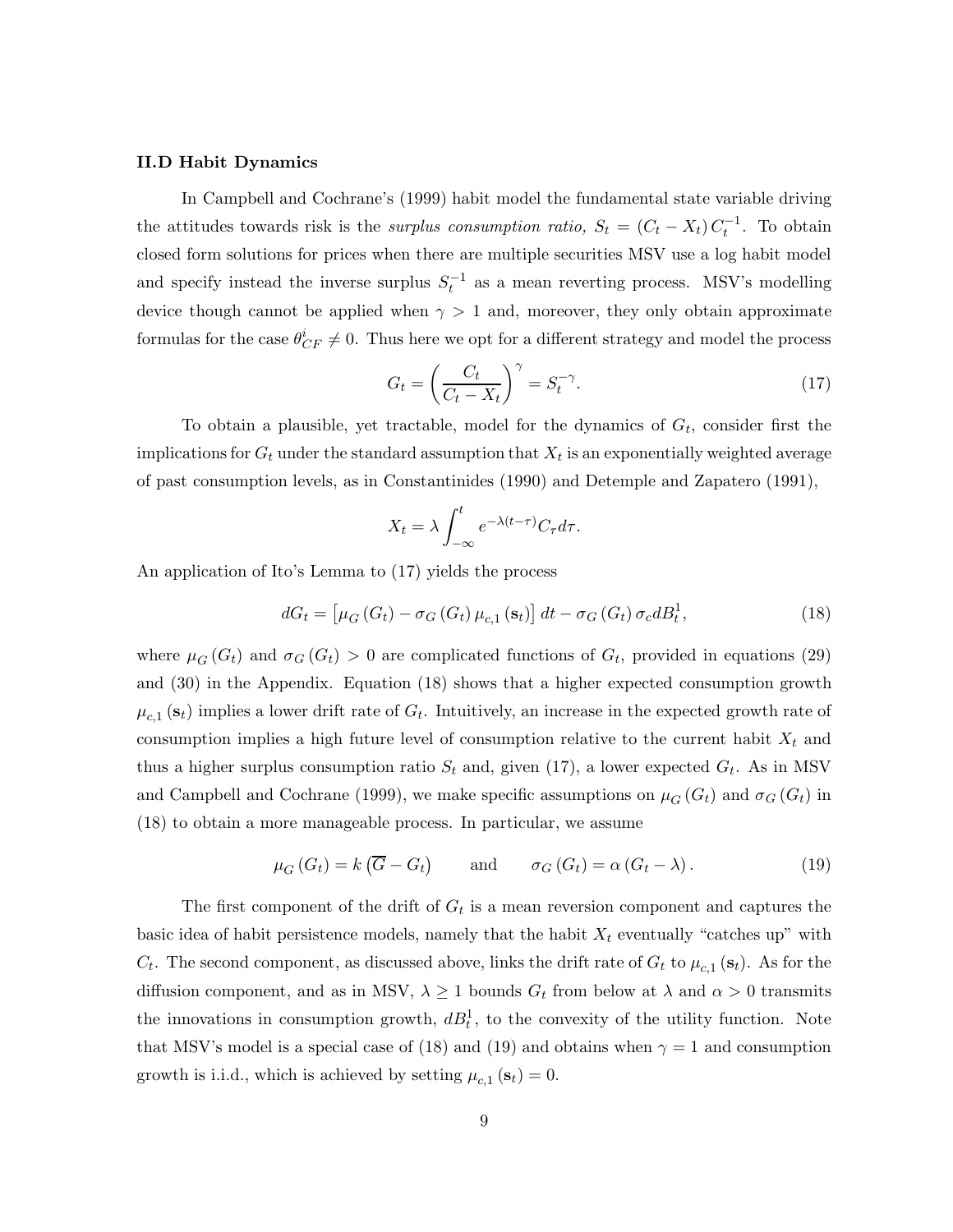## **III. EQUILIBRIUM ASSET PRICES AND RETURNS**

#### **III.A The total wealth portfolio**

We start by characterizing some basic properties of the total wealth portfolio as the intuition for some of these results becomes useful later.

**Proposition 1:** The price-consumption ratio, the expected excess return and diffusion terms of the total wealth portfolio are, respectively:

$$
\frac{P_t^{TW}}{C_t} = \alpha_0^{TW}(\mathbf{s}_t) + \alpha_1^{TW}(\mathbf{s}_t) S_t^{\gamma}
$$
\n(20)

$$
E_t \left[ dR_t^{TW} \right] = \left( \gamma + \alpha \left( 1 - \lambda S_t^{\gamma} \right) \right) \left\{ \frac{S_t^{\gamma} \alpha \left( 1 - \lambda S_t^{\gamma} \right)}{f_1^{TW} \left( \mathbf{s}_t \right) + S_t^{\gamma}} \sigma_c^2 + \sum_{j=1}^n w_{jt}^{TW} \sigma_{CF,t}^j \right\} \tag{21}
$$

$$
\sigma_{R,t}^{TW} = \frac{S_t^{\gamma} \alpha (1 - \lambda S_t^{\gamma})}{f_1^{TW}(\mathbf{s}_t) + S_t^{\gamma}} \sigma_c + \sum_{j=1}^n w_{jt}^{TW} \sigma_D^j(\mathbf{s}_t), \qquad (22)
$$

where  $\alpha_0^{TW}(\mathbf{s}_t)$ ,  $\alpha_1^{TW}(\mathbf{s}_t)$ ,  $f_1^{TW}(\mathbf{s}_t)$  and  $\left\{w_{jt}^{TW}\right\}$  are given in the Appendix.

As in Campbell and Cochrane (1999) and MSV the price-consumption ratio of the total wealth portfolio is increasing in the surplus consumption ratio  $S_t$ : A high  $S_t$  implies a low local curvature of the utility function, a "less risk averse" attitude of the representative agent, and thus a higher price-consumption ratio. Unlike Campbell and Cochrane (1999) and MSV, the price-consumption ratio now depends on the entire vector of shares  $s_t$ . The reason is that the general equilibrium restriction (5) generates a mild predictability in consumption growth (see equation (6)). The functions  $\alpha_0^{TW}(\mathbf{s}_t)$  and  $\alpha_1^{TW}(\mathbf{s}_t)$  are typically decreasing in expected consumption growth, because in our set up the elasticity of intertemporal substitution is less than one. Thus, this component implies that an increase in  $\mu_c(\mathbf{s}_t)$  results in lower prices.<sup>12</sup>

As for the expected excess returns, (21), the term in parenthesis captures the fact that, intuitively, a high curvature parameter,  $\gamma$ , or a low surplus,  $S_t$ , imply high expected returns. The first term of the expression in brackets is linked to discount effects: As shown in the pricing function, changes in  $S_t$  induce a volatility of stock returns which is perfectly correlated with the stochastic discount factor, and thus it is priced. MSV discuss this effect more thoroughly.

 $12$ To review the economic reasoning, a low elasticity of intertemporal substitution implies a desire for consumption smoothing. Thus, an increase in expected consumption growth yields a higher desire of current consumption, and thus lower savings. The consumer then sell stocks and bonds, resulting in a decrease of the price-consumption ratio of the total wealth portfolio.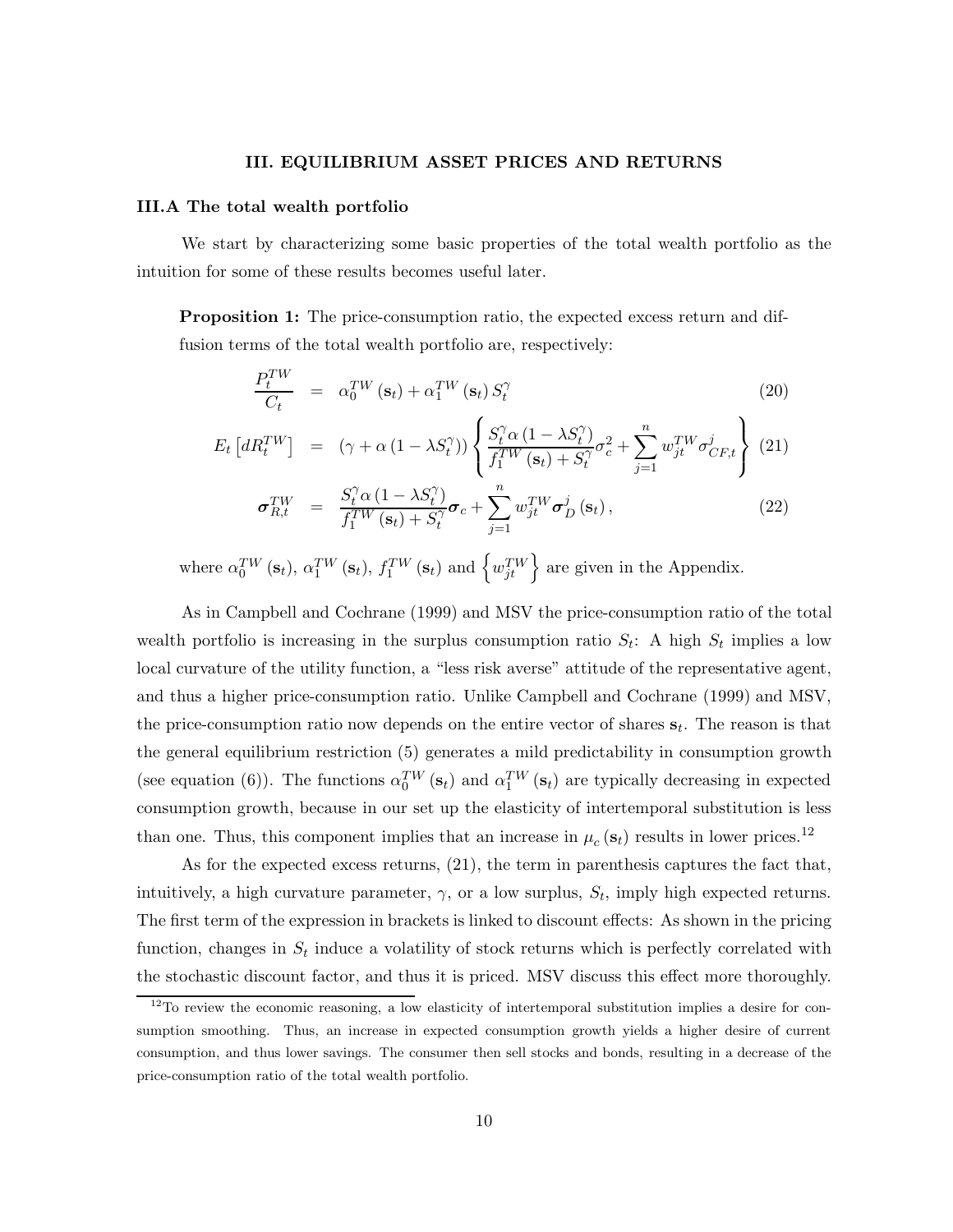The second term in the bracket is the premium investors require because of changes in expected consumption growth. This term is typically *negative*. The reason is that our modelling device induces a mild positive correlation between shocks to consumption growth and shocks to *expected* consumption growth. Thus, a negative shock to consumption growth decreases the expected consumption growth which, as explained earlier, induces a positive impulse to the price. As a result, this component carries a negative premium.

# **III.B. Prices and returns for individual securities**

**Proposition 2:** The price of asset *i* is given by

$$
\frac{P_t^i}{D_t^i} = \alpha_0^i + \alpha_1^i S_t^{\gamma} + \alpha_2^i \left(\mathbf{s}_t\right) \left(\frac{\overline{s}^i}{s_t^i}\right) + \alpha_3^i \left(\mathbf{s}_t\right) S_t^{\gamma} \left(\frac{\overline{s}^i}{s_t^i}\right)
$$
(23)

where  $\alpha_0^i$ ,  $\alpha_1^i$  are positive constants and  $\alpha_2^i$  ( $s_t$ ) and  $\alpha_3^i$  ( $s_t$ ) are positive linear functions of the share vector  $s_t$  given in the Appendix.

As before, a higher surplus consumption ratio  $S_t$ , which implies lower "risk aversion," or a higher expected dividend growth, as measured by the relative share  $\bar{s}^i/s_t^i$  (see (11)), result naturally in higher price-dividend ratios. The last term in (23) shows that shocks to the surplus consumption ratio have a stronger effect on the price-dividend ratio the higher the asset's expected dividend growth. This is linked to the duration effect that so prominent a role plays in what follows. Finally, as it was true for the total wealth portfolio, the price of each individual asset also depends on functions of the vectors of shares  $\alpha_2^i$  ( $\mathbf{s}_t$ ) and  $\alpha_3^i$  ( $\mathbf{s}_t$ ) and the intuition for the effect of changes in  $s_t$  on prices is identical to the one discussed above.

**Proposition 3:** The expected excess return of asset i is given by

$$
E_t \left[ dR_t^i \right] = \mu_{i,t}^{DISC} + \mu_{i,t}^{CF}
$$

where

$$
\mu_{i,t}^{DISC} = (\gamma + \alpha (1 - \lambda S_t^{\gamma})) \left( \frac{S_t^{\gamma}}{f_1^i \left( \frac{\overline{s}^i}{s_t^i}, \mathbf{s}_t \right) + S_t^{\gamma}} \right) \alpha (1 - \lambda S_t^{\gamma}) \sigma_c^2 \tag{24}
$$

$$
\mu_{i,t}^{CF} = (\gamma + \alpha (1 - \lambda S_t^{\gamma})) \left[ \left( \frac{1}{1 + f_2^i (S_t, \mathbf{s}_t) \left( \frac{\overline{s}^i}{s_t^i} \right)} + \eta_{it}^i \right) \sigma_{CF,t}^i + \sum_{j \neq i} \eta_{jt}^i \sigma_{CF,t}^j \right] \tag{25}
$$

with

$$
f_1^i\left(\overline{s}^i/s_t^i, \mathbf{s}_t\right) = \frac{\alpha_0^i + \alpha_2^i\left(\mathbf{s}_t\right)\left(\overline{s}^i/s_t^i\right)}{\alpha_1^i + \alpha_3^i\left(\mathbf{s}_t\right)\left(\overline{s}^i/s_t^i\right)} > 0 \quad \text{and} \quad f_2^i\left(S_t, \mathbf{s}_t\right) = \frac{\alpha_2^i\left(\mathbf{s}_t\right) + \alpha_3^i\left(\mathbf{s}_t\right)S_t^{\gamma}}{\alpha_0^i + \alpha_1^i S_t^{\gamma}} > 0,
$$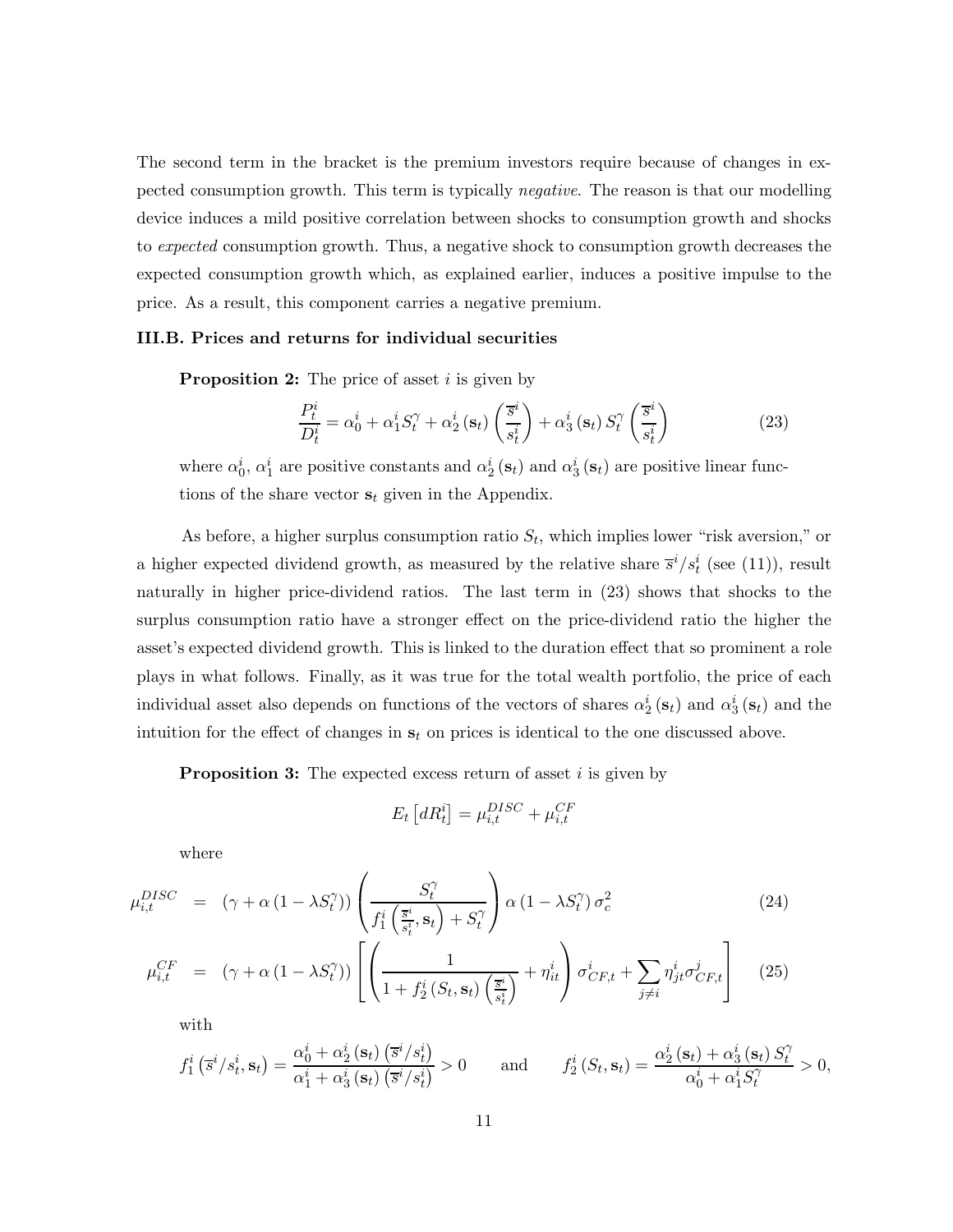and  $\eta_{jt}^{i}$  are given in Appendix.

Proposition 3 shows that the expected excess return of individual stocks can be divided in two components. These two terms correspond to the two sources of shocks to returns: discount shocks and cash-flow shocks. We elaborate on them in detail next.

### *III.B.1 Discount risk effects*

The source of this component of the risk premium,  $\mu_{i,t}^{DISC}$ , is the variation of the aggregate discount – proxied by  $S_t^{\gamma}$ . To interpret further this term notice first that

$$
\frac{\partial P_t^i / P_t^i}{\partial S_t^{\gamma} / S_t^{\gamma}} = \frac{S_t^{\gamma}}{f_1\left(\overline{s}^i / s_t^i, \mathbf{s}_t\right) + S_t^{\gamma}}.\tag{26}
$$

is the elasticity of prices to shocks in the variable driving the aggregate discount, which is  $S_t^{\gamma}$ . The volatility of these discount shocks is

$$
\alpha\left(1-\lambda S_{t}^{\gamma}\right)\boldsymbol{\sigma}_{c},
$$

which is the diffusion component of  $dS_t^{\gamma}/S_t^{\gamma}$ , the inverse of our state variable  $G_t$ , as it follows from a basic application of Ito's Lemma to (18). Clearly, only the component of these shocks that covaries with the shocks to the stochastic discount factor is priced which, given (31) in the Appendix, is

$$
[\gamma + \alpha (1 - \lambda S_t^{\gamma})] \alpha (1 - \lambda S_t^{\gamma}) \sigma_c^2.
$$
 (27)

The component of the asset's premium that is linked to discount effects is then the product of (26) and (27).

Cross-sectional variation in the discount effects can only be driven by differences in the price elasticity (26), which is in turn driven by the behavior of the function  $f_1(\bar{s}^i/s_t^i, s_t)$ . We have been unable to obtain a general characterization of this function, but for parameter values that are empirically relevant we find that

$$
\frac{\partial f_1\left(\overline{s}^i/s_t^i, \mathbf{s}_t\right)}{\partial\left(\overline{s}^i/s_t^i\right)} < 0,
$$

and thus assets with a higher expected dividend growth, as measured by the relative share  $\overline{s}^{i}/s_t^{i}$ , display stronger discount effects. The intuition is straightforward: stocks with a high expected dividend growth pay the bulk of their proceeds far in the future. Thus, minor variations in the aggregate discount rate – through the risk aversion of the representative investor – result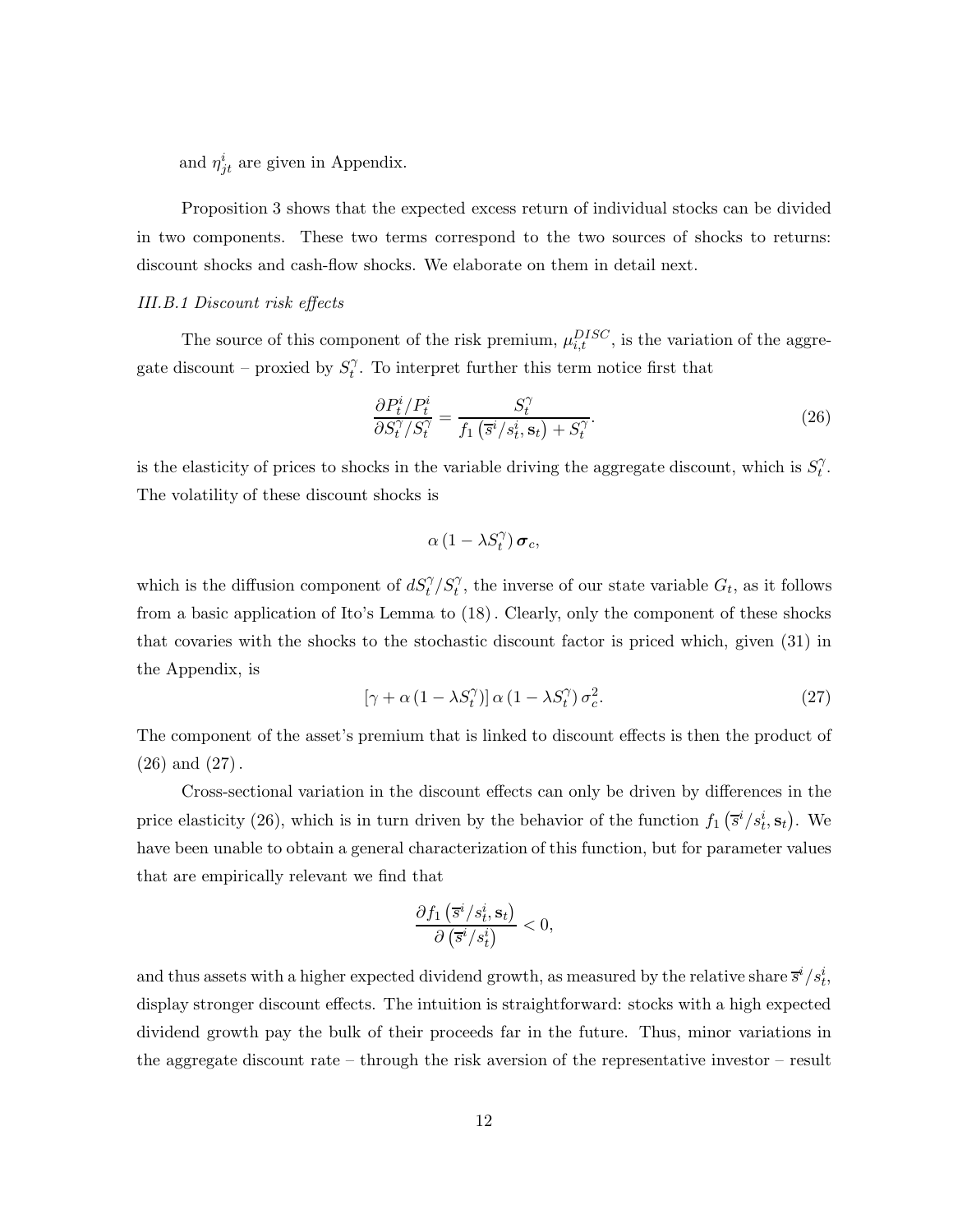in large percentage variations of the price of the asset. This variation is naturally priced and thus the higher required premium of assets with high relative shares.

### *III.B.2 Cash-flow risk effects*

The source of premia related to cash-flow shocks,  $\mu_{i,t}^{CF}$ , has two components to it, see equation (25). The first is related to shocks in the asset's dividends and the second is related to shocks in the dividends of the rest of the assets in the economy, which, as shown in (23), affect the price of asset  $i$  as well. The logic for the sources of the premia linked to cash-flow shocks is the same as in the discount effects case. First it can be easily shown that the elasticity of the price with respect to shocks to its own dividends is,

$$
\frac{\partial P_t^i/P_t^i}{\partial D_t^i/D_t^i} = \frac{1}{1+f_2^i\left(S_t,\mathbf{s}_t\right)\left(\frac{\overline{s}^i}{s_t^i}\right)} + \eta_{it}^i.
$$

Recall also that we denote  $\sigma_{CF,t}^i = cov_t (dD_t^i/D_t^i, dC_t/C_t)$  (see equation (13)). The first term of  $\mu_{i,t}^{CF}$  is then the component of the dividend shocks that covaries with shocks to the stochastic discount factor multiplied by the effect that these shocks have on the price of asset  $i$ , as measured by the price elasticity. A similar logic applies to the second term in  $\mu_{i,t}^{CF}$ . Indeed it can be shown that

$$
\frac{\partial P_t^i/P_t^i}{\partial D_t^j/D_t^j} = \eta_{jt}^i \quad \text{for} \quad j \neq i.
$$

As before this component of the premium results from the product of this (cross) elasticity and the priced component of the shock to asset j's dividends,  $\sigma_{CF,t}^{j}$ .

How does the current level expected dividend growth, as measured by  $\bar{s}^i/s_t^i$ , affect the cash-flow risk component of expected stock returns? Given the conditional covariance of the dividend of asset i with aggregate consumption,  $\sigma_{CF,t}^i$ , the first term of (25) is unambiguous: Since  $f_2^i(S_t, s_t) > 0$ , if the asset is "risky", that is, if  $\sigma_{CF,t}^i > 0$ , then a high expected dividend growth translates in a lower premium stemming from current dividend volatility. The intuition is also clear: a stock that pays more in the future than today has a relatively low dividend compared to the future. Thus, the risk embedded in current dividends,  $\sigma_{CF,t}^{i}$ , has a relatively low impact on the total risk of stock. In the limit, if the stocks does not pay *any* dividend today, it cannot have any "cash-flow risk", as there is zero current covariance of dividends with consumption. If instead the asset's dividends covary negatively with consumption growth  $(\sigma_{CF,t}^{i} < 0)$ , then a high expected dividend growth increases the risk premium. The argument, of course, is the converse of the previous one.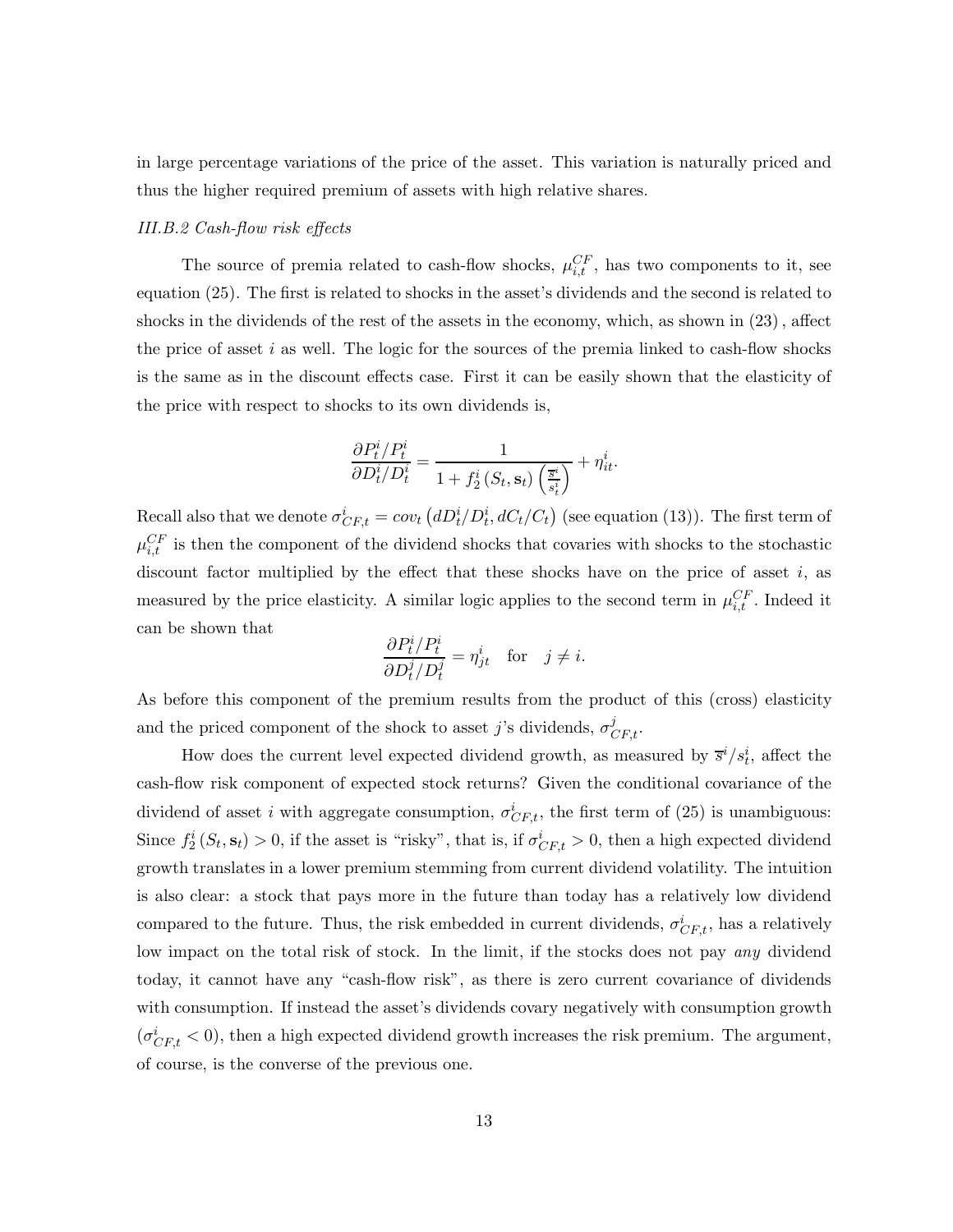The effect that the current expected dividend growth of asset  $i$  has on the second term of the cash-flow risk component of stock return (25) is more difficult to tell. To quantify these effects, the top panel of Figure 1 plots the quantity  $\mu_{i,t}^{CF}$  as a function of the unconditional cash-flow risk  $\overline{\sigma}_{CF}^i = E\left[\sigma_{CF,t}^i\right]$  at the steady state, that is, for the case where  $S_t = \overline{S}$  and  $\mathbf{s}_t = \overline{s}$ . As it can be seen, the cash-flow component of expected return is increasing in  $\overline{\sigma}_{CF}^i$ . Note however, that there is a negative "bias" in this component of expected excess return. Indeed the case  $\overline{\sigma}_{CF}^i = 0$  still implies a negative expected excess return stemming from cash-flow risk effects. This is due to the second component in (25), which is related to the time variation in the aggregate expected consumption growth. As we discussed in the case of the total wealth portfolio, this component carries typically a negative risk premium. Finally, the bottom panel of Figure 1 plots  $\mu_{i,t}^{CF}$  as a function of  $\overline{\sigma}_{CF}^i$  for the case where  $S_t = \overline{S}$  but for a random draw of shares  $\mathbf{s}_t$ . Although an increasing pattern in  $\sigma_{CF}^i$  can be easily seen, cross-sectional differences in  $\bar{s}^i/s_t^i$  may make the component  $\mu_{i,t}^{CF}$  of an asset with high unconditional cash-flow risk  $\overline{\sigma}_{CF}^i$ temporarily lower than that of an asset with lower cash-flow risk  $\overline{\sigma}_{CF}^i$ .

# **III.C The value premium**

In order to gauge the source of the value premium in our model it is convenient to turn to Figure 2. Panels A, B, and C plot  $\mu_{i,t}^{DISC}$ ,  $\mu_{i,t}^{CF}$ , and the total  $E_t\left[ dR_t^i \right]$  respectively against the relative share  $\bar{s}^i/s_t^i$  for various levels of the asset's unconditional cash-flow risk  $\bar{\sigma}_{CF}^i$ , which correspond to different values of  $\theta_{CF}^i$  (see expression (15)). In all cases, the level of surplus  $S_t$ is set to its steady state value  $\overline{S}$ . The parameters used are those of the calibration exercise discussed in detail in the next section.

Start with Panel A. As discussed in Section III.B.2, the discount risk component of expected return is increasing in the relative share  $\overline{s}^i/s_t^i$ , that is, with expected dividend growth (see (11)). The reason is that assets with high relative shares are more sensitive to shocks in the stochastic discount factor. These shocks are naturally priced and thus the higher required premia of assets with high relative shares. In addition, the discount risk component of expected returns does depend as well on the asset's unconditional cash-flow risk  $\overline{\sigma}_{CF}^i$ : Stocks with higher cash-flow risk  $\overline{\sigma}_{CF}^{i}$  have a larger discount risk component in expected returns. The intuition is that stocks with a higher  $\overline{\sigma}_{CF}^i$  are riskier and as a consequence have lower prices. It follows that changes in the stochastic discount factor have a larger impact, in *percentages*, on the prices of assets with higher levels of cash-flow risk. Notice though that the higher the level of the cash-flow risk the lower the effect of a change in the relative share on the discount risk component of expected returns.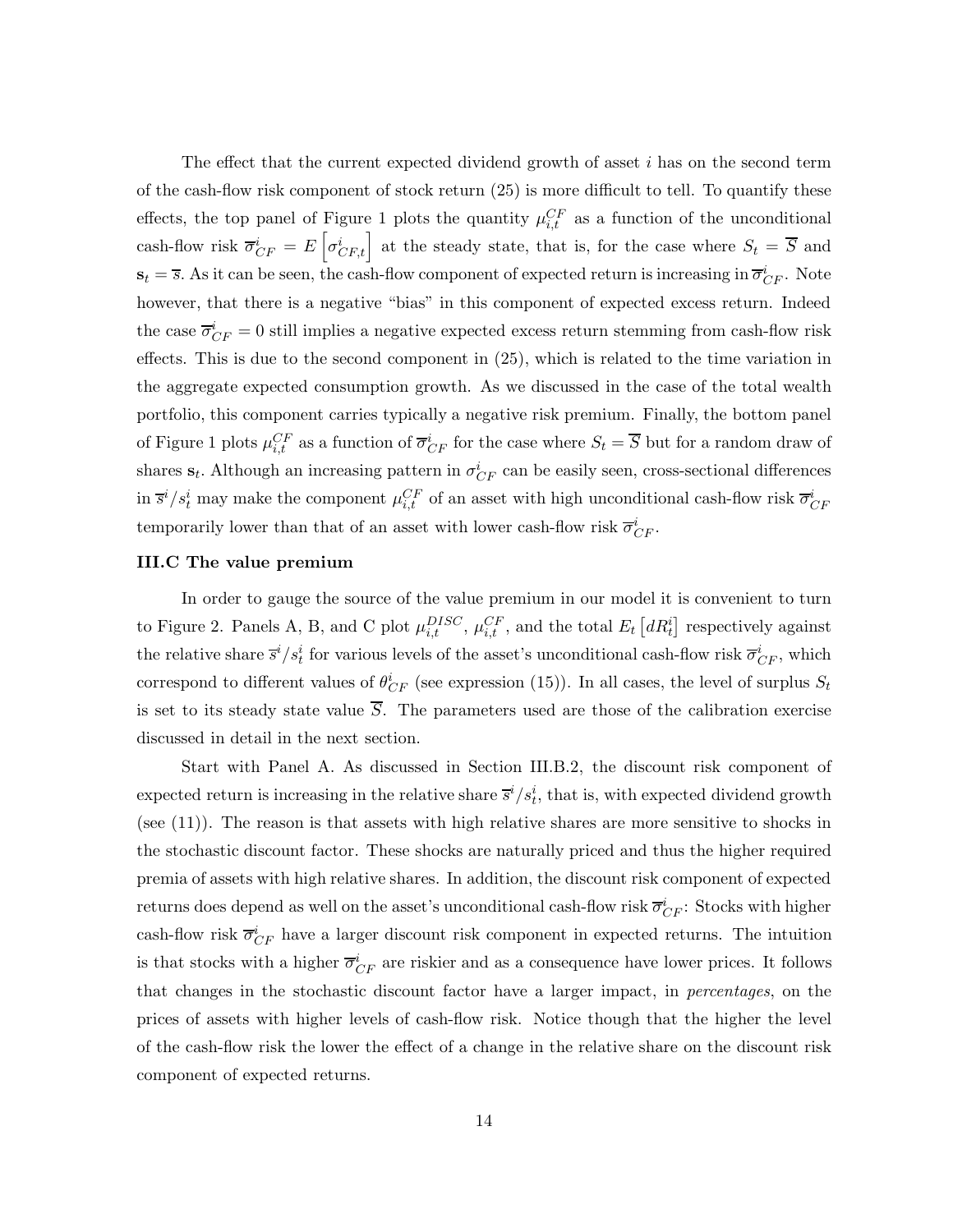Panel B of Figure 2 plots the cash-flow risk component of expected returns which, as discussed in Section III.B.2, is decreasing in expected dividend growth for stocks with high cash-flow risk. Finally, Panel C reports the total expected return for each asset that is obtained by adding to the discount risk component the cash-flow risk component of stock returns. *III.C.1 Discount risk effects and the "growth premium"*

In our framework, and given expression (23), sorting assets according to their pricedividend ratio is akin to sorting them on both cash-flow risk,  $\overline{\sigma}_{CF}^{i}$ , and expected dividend growth,  $\bar{s}^i/s_t^i$ . In particular, value stocks (assets with low  $P/D$  ratios) are, on average, associated with high  $\overline{\sigma}_{CF}^i$  and low expected dividend growth  $\overline{s}^i/s_t^i$ . Consider now the case where cross-sectional differences in cash-flow risk are "small" (e.g.  $\theta_{CF}^i \approx 0$  for all *i*). Then,  $\overline{\sigma}_{CF}^i$ are roughly the same across all assets and the sorting procedure selects assets according to expected dividend growth. In this case, discount effects dominate and the total expected excess return are as in the lower line of Panel A. Since low price-dividend ratio stocks are those with low relative shares  $\overline{s}^{i}/s_t^{i}$ , value stocks are found on the left-hand side of the panel and thus have low expected excess returns. Similarly, high price-dividend ratio stocks are those with high  $\overline{s}^{i}/s_{t}^{i}$  and growth stocks are on the right-hand side of the panel and have high expected excess returns. Thus, if cross-sectional differences in cash-flow risk are "small,"then growth stocks have higher expected excess returns than value stocks and a "growth premium" obtains.<sup>13</sup>

# *III.C.2 Cash-flow risk effects*

It follows from the discussion above that for a value premium to obtain there must be sufficiently large cross-sectional differences in cash-flow risk. Indeed, consider now Panel C, which reports the total expected return when both discount effects (Panel A) and cash-flow effects (Panel B) are present. Value stocks (assets with low  $P/D$  ratio) have on average high risk  $(\overline{\sigma}_{CF}^i)$  and low expected dividend growth  $(\overline{s}^i/s_t^i)$ . This combination corresponds to the area around the top-left corner of the plot, that is, to high expected excess return. Conversely, growth stocks (assets with high  $P/D$  ratios) must have a combination of low  $\overline{\sigma}_{CF}^{i}$  and high  $\overline{s}^i/s_t^i$ . This combination can be found on the bottom-right corner of the plot. As it can be seen then value stocks will command a high premium and growth stocks a low (and even negative) premium. Thus, if cross-sectional differences in cash-flow risk are "large", then value stocks have higher expected excess returns than growth stocks and a "value premium" obtains.

 $13$ This result is in contrast with Lettau and Wachter (2005) who find a value premium with homogeneous cash flow risk. In their partial equilibrium setting, variation in the market price of risk is due to "investor sentiment" and it is not priced. Thus differences in expected future cash flows do not yield differences in expected returns.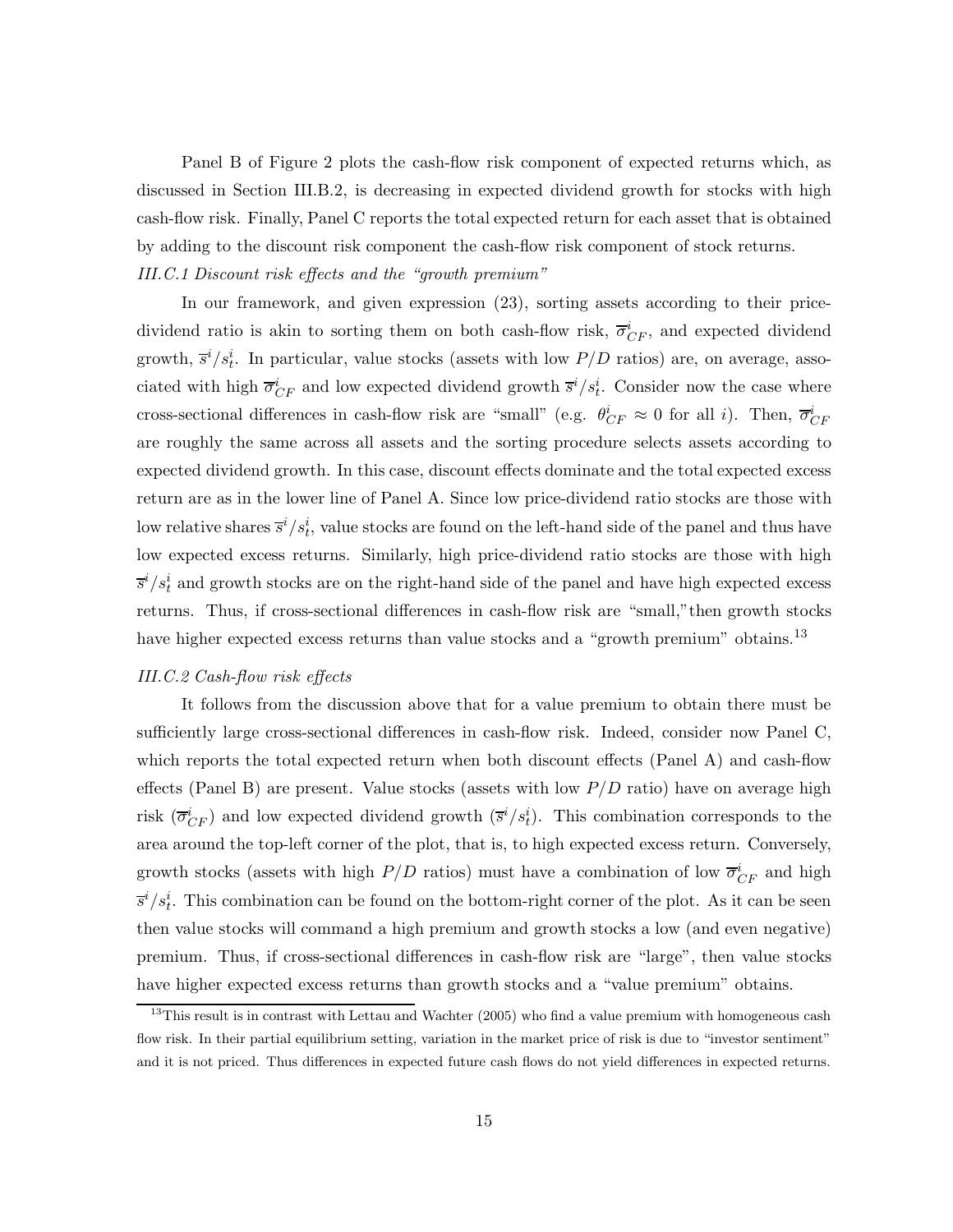#### *III.C.3 The dynamics of the value premium*

The presence of discount risk effects which are associated with the time series variation in risk preferences have implications for the dynamics of the value premium. Essentially, discount risk effects interact with the cross-sectional dispersion in cash-flow risk to induce fluctuations in the value premium, as shown in Figure 3. This figure plots the expected excess returns of three assets against the surplus consumption ratio,  $S_t$ . The dotted line shows the expected excess return of the market portfolio; the solid line corresponds to the expected excess return of a representative value stock with high cash-flow risk and low expected dividend growth; finally the dash line corresponds to the premium of a representative growth stock with low cash-flow risk and high expected dividend growth. As it can be seen, when the surplus consumption ratio is low (high), the value premium is high (low): Assets with a high value of  $\theta^i_{CF}$  are particularly *riskier* when the representative agent's is highly risk averse which occurs whenever adverse consumption growth shocks depress the surplus consumption ratio, increasing in turn the market premium and its dividend yield. Thus in our model the value premium has a strong predictable component, being high (low) when the market premium is high (low).

# **IV. EMPIRICAL PREDICTIONS**

In this section we conduct a simulation study to evaluate the extent to which the model can match the standard return moments both in the time series and the cross-section, which can be found in Table I. The data set is standard and it is very briefly described in the Notes to Table I. Panel A shows mean and standard deviation for the returns on the market portfolio and the risk free rate. Panel B shows the predictability regressions of Fama and French (1988) and Campbell and Shiller (1988) for two different sample periods, which are meant to emphasize the sensitivity of these results to the particular period under consideration. Panel C shows the value premium and its corresponding puzzle, the failure of the CAPM to generate the large cross-sectional dispersion in average returns across book-to-market sorted portfolios.

## **IV.A Details of the simulation**

We simulate the model presented in Section II.B with 10,000 years of quarterly data for 200 firms. We sort these assets into ten portfolios according to their price-dividend ratio<sup>14</sup> in an effort to mimic the standard procedure used in the cross-sectional literature and focus our

 $14$ Our model does not have "book" so we normalize prices by our theoretical cash-flow measure. The "value" premium" obtains when either earnings or cash-flows are used to normalize prices. See, for instance, Fama and French (1996, Table II) and Fama and French (1998, Table III), which also includes international evidence.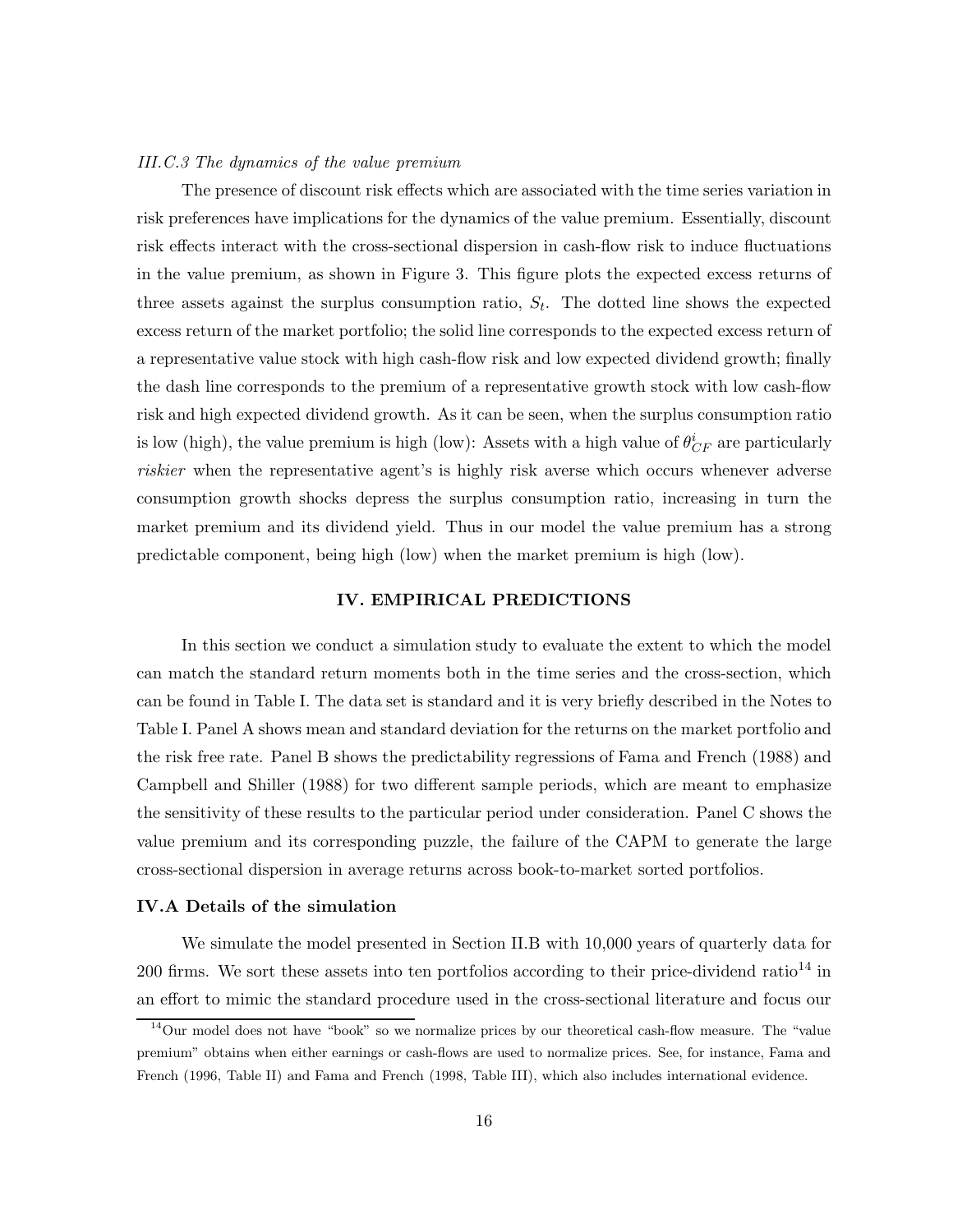analysis on these ten portfolios. Table II contains the parameter values that are going to be used throughout and which were chosen to generate moments in simulated data close to their empirical counterparts in Table I. We set the average and standard deviation of consumption growth at 2% and 1.5% respectively. This latter value should be measured against the value in the postwar sample of 1.22% and the one for the longer sample starting in 1889, which is 3.32%.<sup>15</sup> We choose  $\gamma = 1.5$ , which is between the values used by MSV,  $\gamma = 1$ , and Campbell and Cochrane (1999),  $\gamma = 2$ . This choice implies a steady state value of the local curvature of the utility function of  $\gamma \overline{S}^{-1} = 48$ , higher than the already high value of Campbell and Cochrane (1999) which is 35. The minimum value of this local curvature is 27.75. Finally the parameter k and  $\alpha$  are similar to the values chosen by MSV.

As for the share process, we assume that all of the 200 simulated assets have the same steady state contribution to overall consumption,  $\overline{s}^i = 1/200 = .005$ . Also the speed of mean reversion is set at  $\phi = 0.07$ , which is the value estimated by MSV for the market portfolio. The key parameter of interest in our model is the one that controls differences in cash-flow risk,  $\theta_{CF}^i$ . Our general equilibrium setting requires that this parameter is symmetrically distributed around zero (see (14)). Then we assume

$$
\theta_{CF}^i \in \left[ -\overline{\theta}_{CF}, \overline{\theta}_{CF} \right],
$$

where  $\overline{\theta}_{CF} > 0$ . Throughout, and with some abuse of terminology, we refer to  $\overline{\theta}_{CF}$  as the cashflow risk parameter but the reader should keep in mind that it is the *support* of the cash-flow risk parameters of individual assets.

Finally we choose the vector  $\nu_i$  in (9) so that for each i it only has two non-zero entries:  $\nu_i = (\nu_{i,0}, 0, ..., 0, \nu_{i,i}, 0, ...)$ . Given  $\theta_{CF}^i$ , the first entry by definition must be  $\nu_{i,0} = \theta_{CF}^i / \sigma_c$ . To avoid parameter proliferation, the second entry  $-$  the idiosyncratic part  $-$  is chosen constant across all assets according to the formula,  $\nu_{i,i}^2 = \overline{\nu}^2 - \max(\nu_{i,0}^2)$ , where  $\overline{\nu}$  is a chosen parameter. In words,  $\overline{\nu}$  is the maximum share volatility across assets.

We start by discussing a baseline case with  $\overline{\theta}_{CF} = .00345$  and  $\overline{\nu} = .55$  for it generates a quantitatively plausible value premium. We investigate this case in detail and then, in Section VI, we study the behavior of the model under different values for  $\theta_{CF}$  and  $\overline{\nu}$ . We also postpone a discussion of the size of the cash-flow risk effects until that section.

<sup>15</sup>See Campbell and Cochrane (1999) Table 2.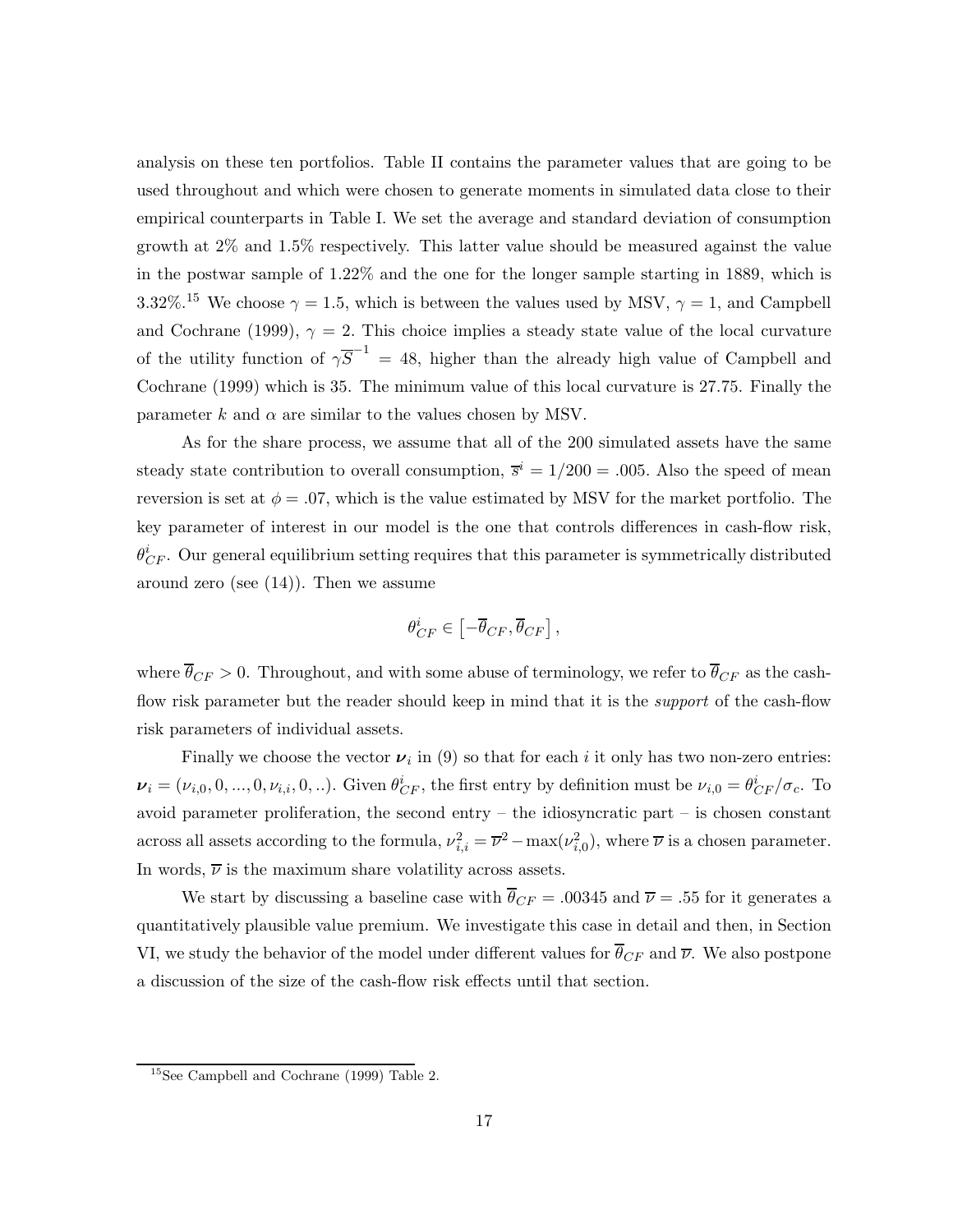#### **IV.B The time series properties of the market and the value premium**

Table III is the analog to Table I but in simulated data. As shown in Panel A, the model generates a sizable, if slightly low, equity premium and volatility of stock returns, and the risk free rate moments are reasonable. Panel B of Table III shows the predictability regressions for all the standard horizons. As already mentioned the model does well in this dimension: The coefficients all have positive signs and increase with the forecasting horizon as do the t– statistics. The  $R^2$ s are relatively lower than their empirical counterparts but not far off the mark for the case of the 1948-2001 sample. These results simply reproduce the good performance of Campbell and Cochrane (1999) and MSV for the market portfolio.

Panel C of Table III contains the average excess returns for the ten sorted portfolios. The value premium obtains nicely in our setup. Indeed the value premium is a healthy 5.16%, only slightly below the empirically observed one of 5.50%. Notice though that the average excess returns for each portfolio are below their empirical counterparts. The reason is that, as mentioned above, the model misses the equity premium by about 3%. This low premium also affects the Sharpe ratio, which is low relative to its empirical counterpart but, importantly, they decrease with the price-dividend ratio, an important feature of the data (see Table I.)

The line denoted  $\text{Avge}(\theta_{CF}^i) \times 100$  reports the average cash-flow risk parameter for each of the ten portfolios. As discussed in Section III.C, the sorting procedure picks cross-sectional variation in the cash-flow risk parameter,  $\theta_{CF}^{i}$ : Stocks in the value portfolio, portfolio 10, have, on average, a high cash-flow risk parameter whereas the opposite is true for the growth portfolio, portfolio 1. In our framework, and in line with much of the recent empirical research on this issue (see Section VI.A), value stocks are indeed riskier in the cash-flow sense and the strength of this effect is enough to undo the natural "discount riskiness" of growth stocks.

### **IV.C The dynamics of the value premium**

To ascertain the time series variation of the value premium, Table IV Panel A shows the average excess return of the first and tenth decile portfolio as a function of whether the market-to-book ratio of the market portfolio is above or below a certain percentile, denoted by  $\bar{c}$ . For instance, the first line shows that the average excess rate of return of the first decile (growth) portfolio is 13.18% if the market-to-book of the market portfolio is *below* the 15th percentile of its empirical distribution and that of the tenth decile (value) portfolio is 23.57%. The value premium is then 10.38%. Instead when the market-to-book is *above* the 15th percentile the first decile portfolio has an average excess return of 5.73% and the tenth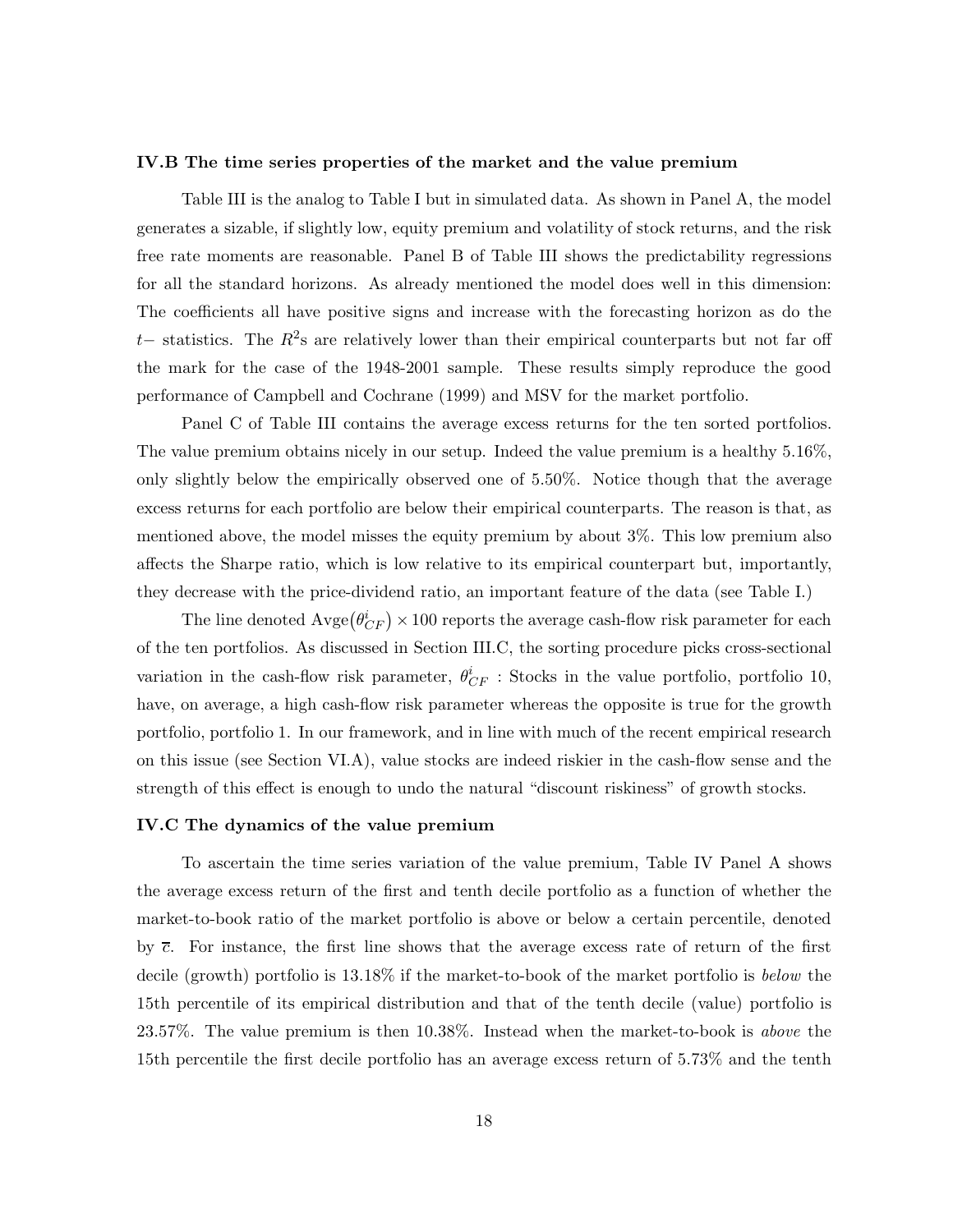portfolio has one of 10.35% for a total value premium of 4.62%, which is considerably lower than the previous one. This pattern holds for any cut-off point: The value premium is higher whenever the market-to-book of the market portfolio is low which are also periods where the average excess return of the market is high, as shown in the columns headed by  $\overline{R}^M$ .

Panel B of Table IV reports the same calculations as in Panel A but in simulated data. The only difference is that, naturally, instead of using the market-to-book we use the pricedividend ratio of the market portfolio to identify the state. The pattern is indeed very similar with the only exception of the level of the premia which is, as already discussed, lower than in the data. The value premium is higher when the price-dividend ratio of the market portfolio is low than when it is high. For instance, when the price-dividend ratio of the market portfolio is below the 15th percentile the value premium is 10.90% whereas when it is above is only 4.15%, very close to their empirical counterparts. In summary then, the discount risk effects needed to replicate the time series properties of the market portfolio interact with the crosssectional dispersion in cash-flow risk to generate variation in the value premium. Value stocks are particularly risky during bad times, periods when the aggregate market premium and its dividend yield are high relative to their unconditional mean, an effect that is present both in the data and the model.

## **V. THE CAPM AND OTHER ASSET PRICING MODELS**

A central finding of the empirical asset pricing literature is the inability of CAPM of Sharpe (1964) and Lintner (1965) to explain the value premium. In our setup the CAPM does not hold but the question remains as to whether it performs well in simulated data. We address this issue in Section V.A. In Sections V.B and V.C we investigate the extent to which our framework is consistent with two popular and successful models designed to address the value premium puzzle: The Fama and French (1993) model and the conditional asset pricing models proposed of late of which Lettau and Ludvigson (2001) is the foremost example. In particular, given that in our set up *all* these models are misspecified, what is the feature of the data that these models capture that generates the "good fit" relative to the CAPM?

## **V.A The CAPM**

#### *V.A.1 The CAPM and the value premium puzzle*

The value premium puzzle can be seen in the last line of Table I Panel C (CAPM  $\beta$ ). The beta of the sorted portfolios is flat if not slightly decreasing in the market-to-book, at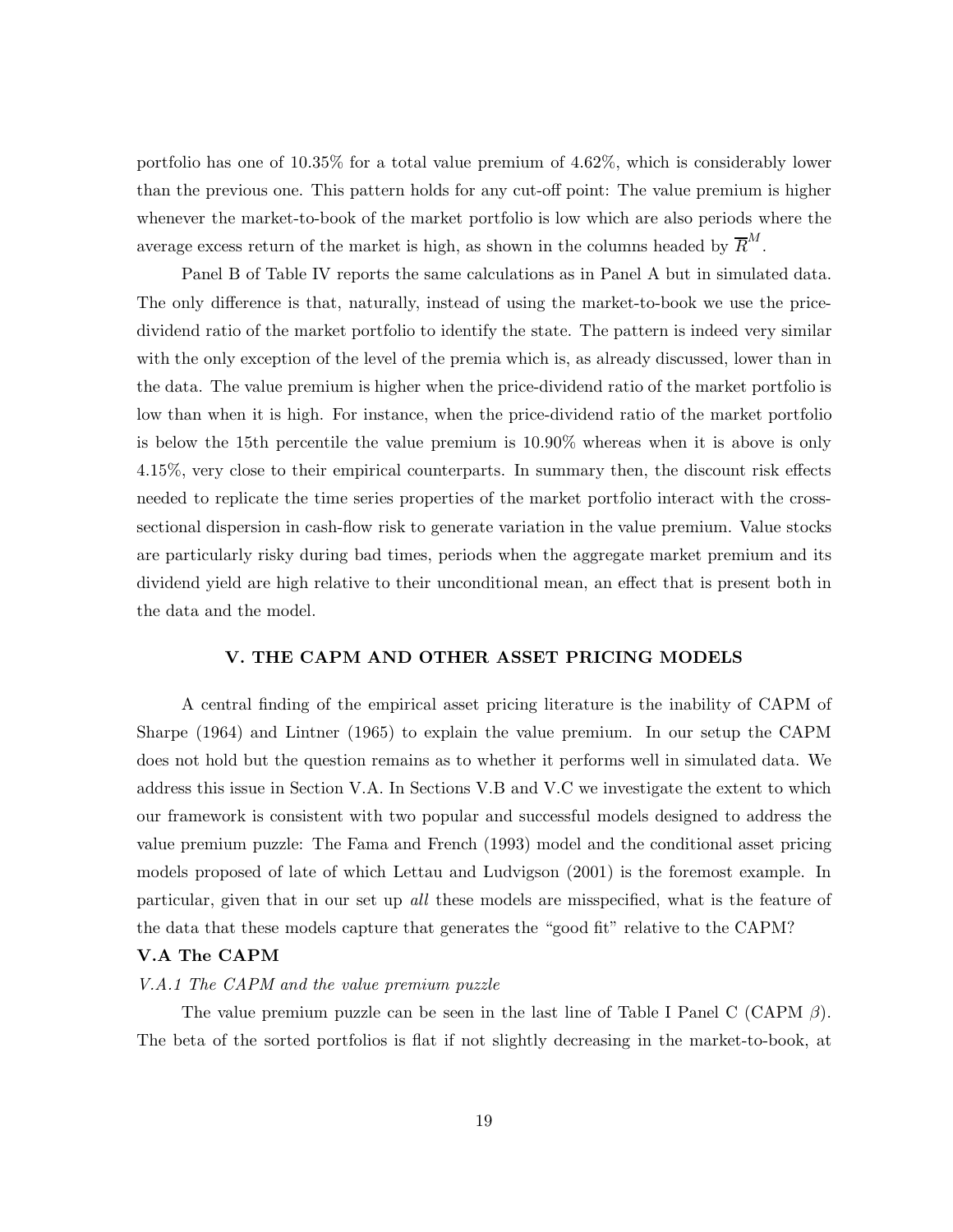odds with the strong increasing pattern in average returns.<sup>16</sup> The CAPM produces no crosssectional dispersion in its measure of risk when confronted with substantial variation in average returns. To do this more formally we turn to Table V Panel A where we report the results of time series regressions of the excess returns on each of the ten portfolios on the excess returns on the market portfolio,

$$
R_t^p = \alpha + \beta^M R_t^M + \epsilon_t^p \quad \text{for} \quad p = 1, 2, \cdots, 10.
$$

We do this for both empirical (Panel A-1) and simulated data (Panel A-2). The panel shows the intercepts in the time series,  $\alpha$ , and its corresponding t–statistic,  $t(\alpha)$ . It also reports the beta on the market portfolio,  $\beta^M$  and its t−statistic,  $t(\beta^M)$  . We have omitted the t−statistic on the loading for the case of simulated data because, as in the empirical data, they are all strongly significant (well above 100).

Start with the case of the empirical data, Panel A-1. The intercepts, "alphas" of the CAPM time series regressions are large and statistically significant. Growth stocks have large negative intercepts whereas value stocks have large positive ones. The poor performance of the CAPM can also be seen in line 1 of Panel A in Table VI, where we report the standard Fama-MacBeth cross-sectional regressions. The coefficient is not statistically significant, enters with the wrong sign and the  $R^2$  is just 11%.

Turn next to the time series regressions in simulated data, Panel A-2 of Table V. Unlike the case in the empirical data, the betas cross-sectionally correlate positively with average excess returns, an important issue on which more below. Still the cross-sectional dispersion in betas is not enough to match the cross-sectional dispersion in average returns generated by the model. Indeed the pattern and statistical significance of the intercepts in simulated data is similar to its counterpart in empirical data. A visual impression of this result can be obtained by looking at the bottom panel of Figure 4, which shows the average excess returns for the ten decile simulated portfolios plotted against the CAPM fitted returns. As it can be seen, while average returns range between 3.07% for high price-dividend ratio stocks and 8.23% for low price-dividend ratio stocks, the "fitted" returns only range between 3.67% and 5.50%. That is, the model not only generates the value premium but also the value premium puzzle.

<sup>&</sup>lt;sup>16</sup>The inability of the CAPM to explain the cross section of average returns is pronounced in the postwar sample used in this paper. Recently though Ang and Chen (2005) and Fama and French (2005) show that the behavior of the CAPM in the earlier sample covering 1927-1963 is much better. Still Daniel and Titman (2005, Table 3) and Fama and French (2005) perform triple sorts, on ME, BE/ME and (preformation) market beta to find variation in average returns unrelated to beta thus rejecting the CAPM also in the long sample.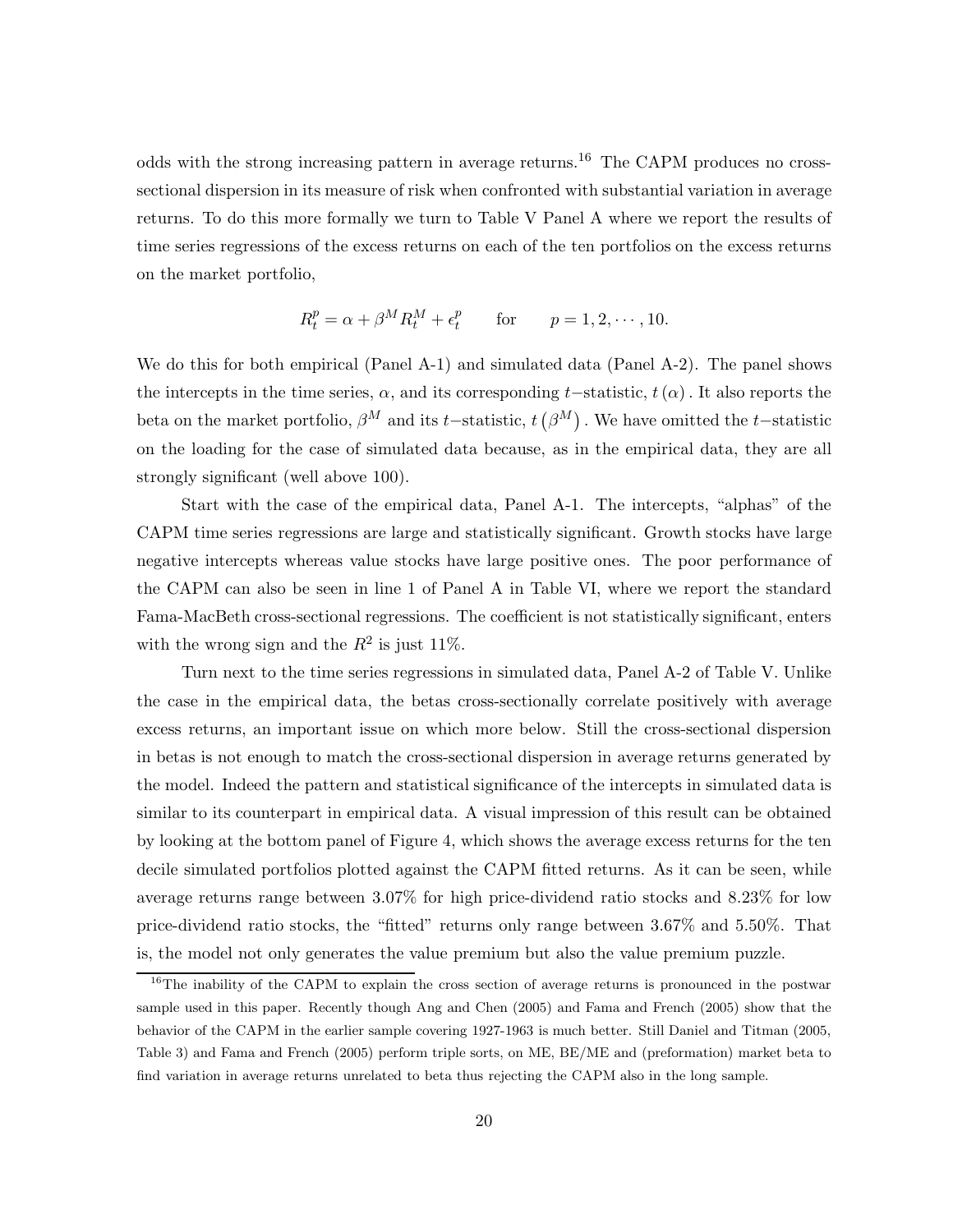#### *V.A.2 Fama-MacBeth regressions in simulated data*

In our simulated data, the CAPM betas correlate positively with average excess returns. Thus cross-sectional regressions that impose no constraints on the level of estimated market premium may immediately induce a good fit as measured by the  $R<sup>2</sup>$ . This can be seen in line 5 of Panel B in Table VI, where we run the Fama-MacBeth regression in artificial data: The CAPM produces a good fit with an  $R^2$  of 91%. Moreover the market enters significantly and with the right sign. The estimated quarterly market premium though is 2.56%, which corresponds to an annualized value above 10%. This number should be compared to the market premium in our model which is 4.35% (see Table III Panel A.) Thus the CAPM "works" in our model at the expense of an unreasonable level in the market premium.<sup>17</sup>

# **V.B The Fama and French (1993) model**

#### *V.B.1 Cash-flow risk effects, discount risk effects, and HML*

The Fama and French (1993) model has become a standard benchmark in asset pricing tests. How well does it work in our set up? To answer this question we construct an HML factor in artificial data that is long the three top decile portfolios and short the bottom three shown in Table III Panel C. This panel also reports the average cash-flow risk parameter  $\theta^i_{CF}$ for each of the decile portfolios. There is a clear ordering of the average cash-flow risk across decile portfolios: Value stocks have a much larger value of  $\theta^{i}_{CF}$  than growth stocks. HML then captures cross-sectional variation in  $\theta^i_{CF}$  across price-dividend sorted portfolios. In addition, as shown in Figure 3, it is important to emphasize that differences in cash-flow risk  $\theta_{CF}^i$  also yield differences in the impact that discount effects have on expected returns. HML then captures both cash-flow risk and, partly, discount risk.

#### *V.B.2. Time series and cross-sectional regressions evidence*

Table V Panel B presents the results of time series regressions,

$$
R_t^p = \alpha + \beta_M R_t^M + \beta_{HML} R_t^{HML} + \epsilon_t^p \quad \text{for} \quad p = 1, 2, \cdots, 10.
$$

Panel B-1 shows the results in the case of the empirical data. The results are well known. The intercepts go down considerably and only one of them is statistically significant; value

<sup>&</sup>lt;sup>17</sup>This message has recently been emphasized by Lewellen and Nagel (2005) and Daniel and Titman (2005): A small but slightly positive cross-sectional covariation between betas and average returns can result in the unwarranted support of asset pricing models that fail to impose economically based restrictions on the size of the premia of the proposed factors.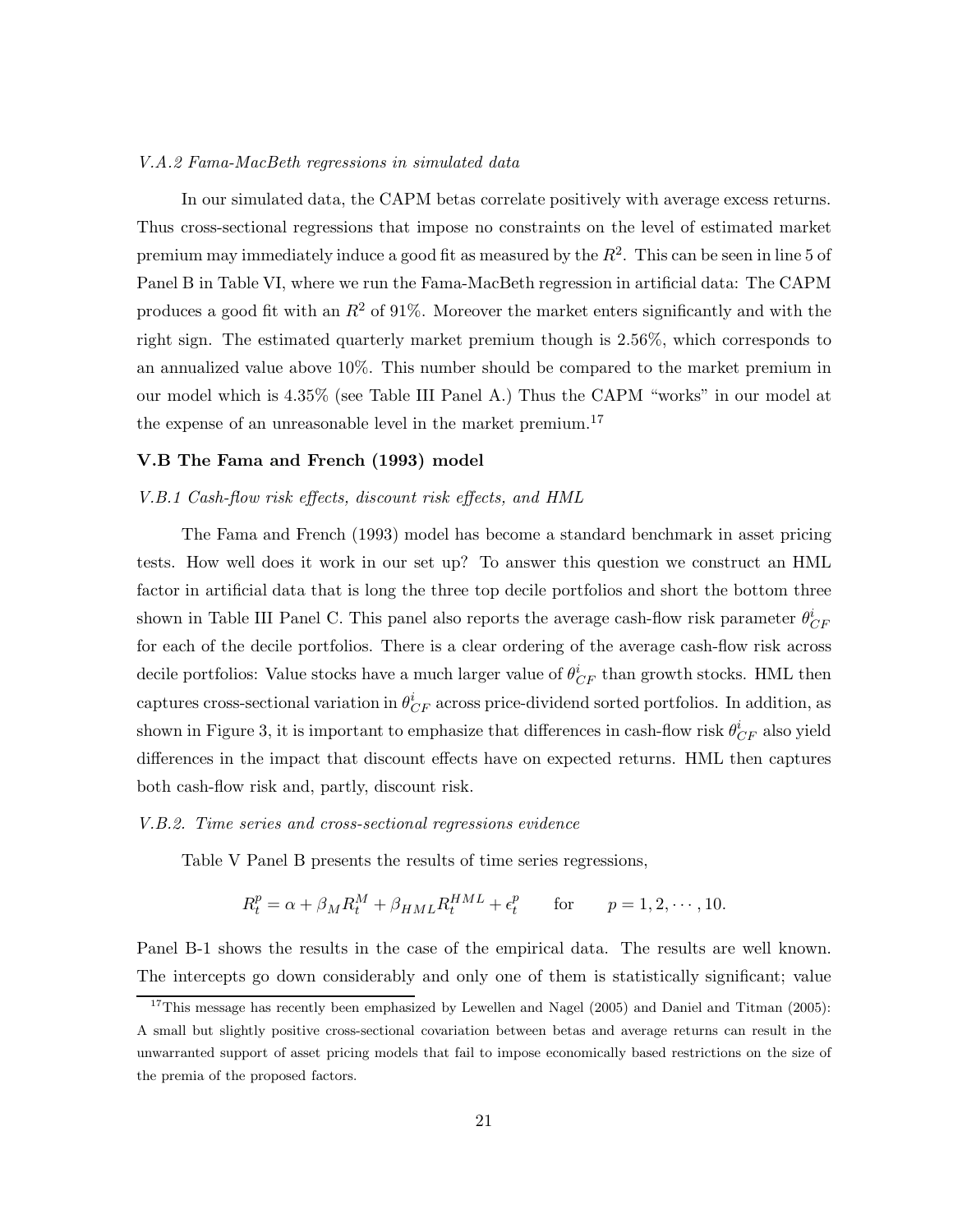(growth) stocks have a large (small) loading on HML and the inclusion of HML in the time series regression collapses the betas on the market portfolio around 1 (see Fama and French (1993, page 21-26)).

Panel B-2 shows the time series regression in simulated data. Again we do not report the <sup>t</sup>−statistic on the loadings on the market and HML as they are all above 100. Turning first to the loadings on the market portfolio, notice that, as it was the case in the empirical sample, adding HML to the time series regressions has the effect of *reducing* the spread in the estimates of  $\beta^i_M$  and collapse them around 1. As Fama and French (1993) note this pattern is related to the negative correlation between the market and the returns on HML.

As for the loading on the HML portfolio notice that it has a strong cross-sectional variation which reflects the cross-sectional variation in the underlying cash-flow risk of the different portfolios. Indeed the loading on HML of the growth portfolio is <sup>−</sup>.28 whereas that of the value portfolio is 1.07. Also the size of the intercepts of the time series regressions drop considerably relative to the size of the intercepts when only the market portfolio is present.<sup>18</sup> Moreover there is no longer any pattern in the variation of the intercept across decile portfolios, and their t-stats are much lower than in Panel A, which shows that HML is capturing the systematic pattern of misspricing documented in Panel A.

The evidence in the Fama-MacBeth regression confirms the time series evidence. Line 2 of Table VI Panel A shows that HML enters significantly and the estimated size of the premium on HML is very close to the average excess return of the HML portfolio. This is also the case in our simulated regression, which is shown in line 6 of Panel B in Table VI. The coefficient on the loading on HML is very similar to its empirical counterpart and, once annualized, close to our estimated average excess return on the HML portfolio, which is 3.21%. The only caveat is that the market portfolio is significant in our simulated Fama-MacBeth regressions whereas it is not in the empirical data. Yet, this table shows that the inclusion of HML in the cross-sectional regression aligns the portfolios correctly, as the intercept is now close to zero (with <sup>t</sup>−statistics equal to <sup>−</sup>1.64 even with 40,000 observations) and the (quarterly) market premium equals 1.31%, which annualized is 5.24%, still higher than the average market return in simulation (4.35%), but much smaller than the one obtained for the CAPM case.

<sup>&</sup>lt;sup>18</sup>Notice that the value-weighted sum of the alphas should be equal to zero. Given that the only negative alpha is that of the growth portfolio, it must be the case that some of the assets in the growth portfolio must have extreme prices. We thank Gene Fama for pointing out this to us.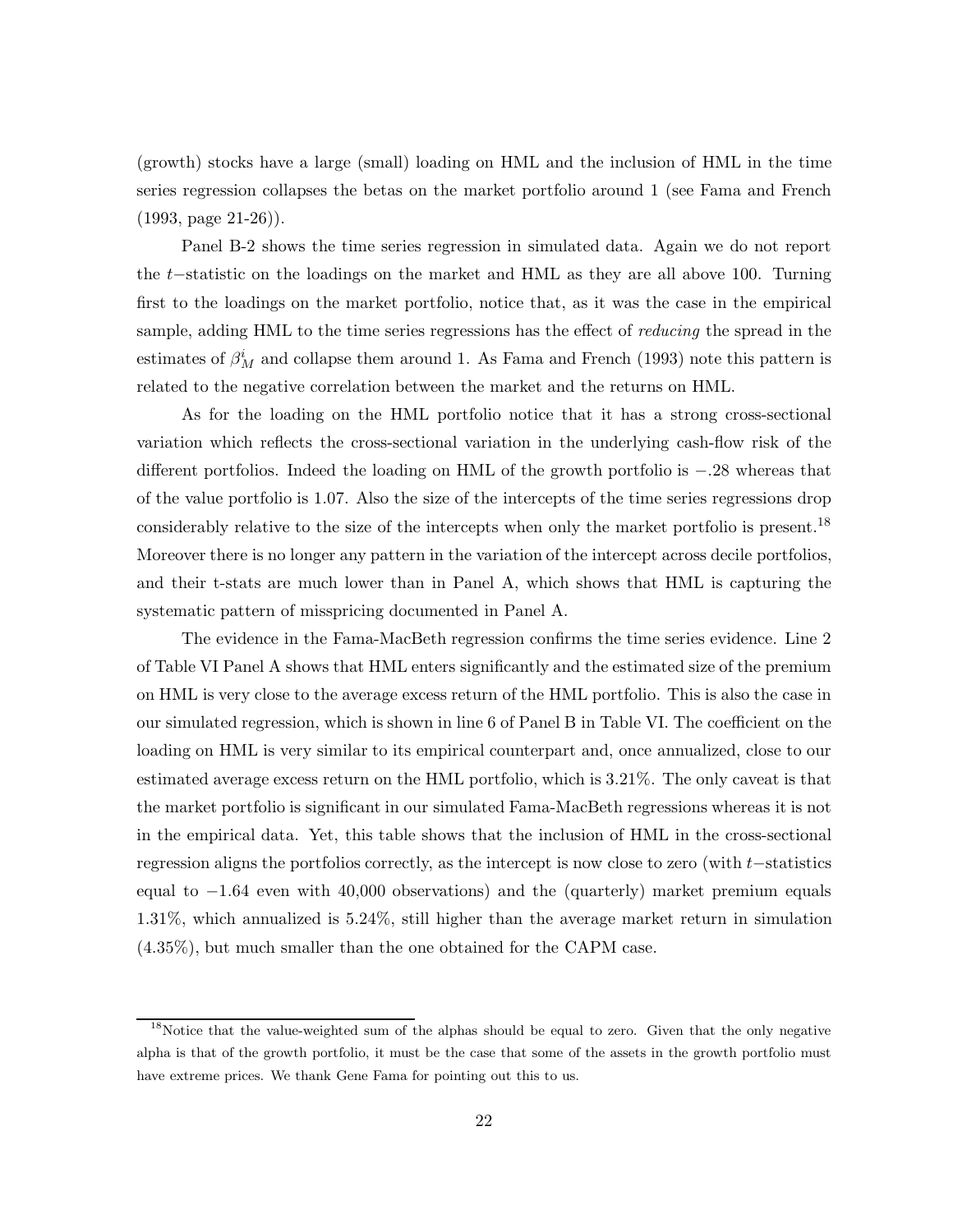#### **V.C Conditional asset pricing models**

Conditional asset pricing models have been proposed recently to address the inability of the CAPM to explain the value premium. The idea, as advanced by Hansen and Richard (1987), is that the CAPM may fail unconditionally but may hold conditionally and thus tests of the CAPM that ignore conditioning information are misspecified. Researchers have reacted to this observations by using as a proxy for investors' information set variables that are known to forecast returns in the time series.<sup>19</sup> Typically this has led to tests of multifactor model where the additional factor, other than the market, is the market itself interacted with the proposed conditioning variables.

Lines 3 and 4 in Panel A of Table VI shows that conditioning by the dividend yield of the market portfolio and the cay variable of Lettau and Ludvigson (2001) results also in a coefficient for the instrumented market that is strongly significant. In addition the  $R^2$  is an impressive 83% and 81% respectively. Panel B, line 7 shows that our model does also well in this dimension. When we interact the returns of the market portfolio with the simulated dividend yield of the market portfolio we obtain a strongly significant coefficient and, once again, of similar magnitude to its empirical counterpart.<sup>20</sup> The intuition behind these conditional asset pricing models is that they capture the fact that value stocks become relatively riskier in bad times, as shown in Table IV and Figure 3. In our setup the conditional CAPM does not hold but is mechanically bound to do better than its unconditional counterpart because it captures the conditional effects that arise out of the interaction of discount effects with the cross-sectional dispersion in  $\theta_{CF}^i$ .

# **VI. DISCUSSION**

# **VI.A Do value stocks have larger cash-flow risk?**

An important prediction of our model is that value stocks have larger cash-flow risk than growth stocks. Is this the case? A flurry of recent papers argues that this is indeed the case. For instance, Cohen, Polk and Vuolteenaho (2003) obtain cash-flow betas by regressing different measures of firms' cash-flows on the corresponding measures of market cash-flows, such as

$$
\sum_{j=0}^{R-1} \rho_{CPV}^j \Delta d_{t+j,j+1}^p = \beta_{CF,0}^p + \beta_{CF,1}^p \sum_{j=0}^{R-1} \rho_{CPV}^j \Delta d_{t+j}^{mkt} + \varepsilon_{t+R-1}^p
$$
\n(28)

<sup>&</sup>lt;sup>19</sup>See, among others, the conditional asset pricing models of Jagannathan and Wang (1996), Ferson and Harvey (1999), Lettau and Ludvigson (2001), and Santos and Veronesi (2005).

<sup>&</sup>lt;sup>20</sup>We do not report the results for *cay* as in our setting, *cay* is perfectly correlated with  $log(D/P)$ .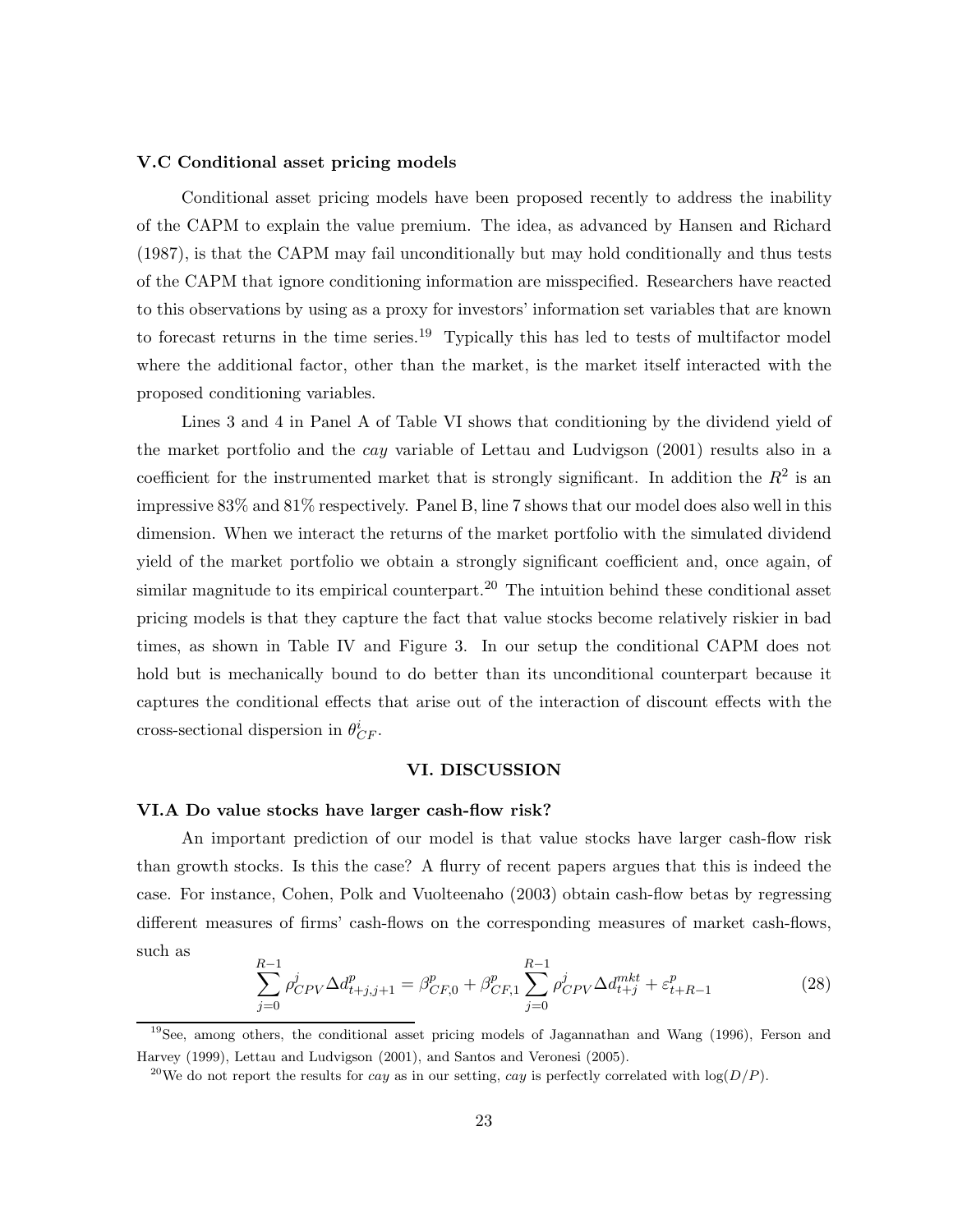for each time t and each portfolio  $p = 1, ..., 10$ . Here,  $\Delta d_{t+j,j+1}^p$  is the dividend growth at time  $t + j$  of the portfolio p which was formed  $j + 1$  years earlier, that is, at  $t - 1$ . Similarly,  $\Delta d_{t+j}^{mkt}$ is the dividend growth of the market at time  $t + j$ . Finally,  $\rho_{CPV}^j = .95$  is a discount, and R is the number of years over which the average growth rate is computed. They call the regression coefficient  $\beta_{CF,1}^p$  the cash-flow beta. Their results are in Table VII.

Notice first that, irrespective of the cash-flow measure used, value stocks have higher cash-flow betas than growth stocks, though magnitudes differ across measures. If either (accumulated) return on equity,  $\sum_{j=0}^{4} \rho^{j} ROE_{t+j,j+1}^{p}$ , or (accumulated) dividend growth is used as a measure of cash-flow growth, the regression coefficients roughly double when we go from growth to value stocks. If instead we use (accumulated) earnings growth relative to market value,  $\left(X_{t+4,4}^p - X_{t-1,0}^p\right)$  $\left($  /ME<sub>t<sup>-1</sup>,0</sub>, the coefficients increase by a factor of 10. Finally if (accumulated) earnings relative to market,  $\sum_{j=0}^{4} \rho^j \left( X_{t+j,j+1}^p / M E_{t+j-1,j}^p \right)$ , is used they increase almost by a factor of 20.

In a recent study, Campbell, Polk and Vuolteenaho (2005) confirm these findings and extend them to different sample periods. These authors show that value stocks's profitability covaries with the aggregate market cash-flow news more than growth stocks (see their Tables 6 and 7). A similar exercise is performed by Bansal, Dittmar, and Lundblad (2005) who regress market-to-book sorted portfolios' dividend growth on a moving average of consumption growth rates, and find that indeed cash-flow betas are larger for value sorted portfolios (see Table 1, Panel A). Finally, Hansen, Heaton and Li (2005) show that growth stocks have low long-run cash-flow covariation with consumption relative to value.

In summary, there is substantial empirical evidence that indeed value stocks have "more" cash-flow risk than growth stocks. We turn next to the question of whether they have "enough of it" to generate a quantitatively plausible value premium.

#### **VI.B Sensitivity analysis: Asset Pricing**

The simulations performed in Section IV and V are based on the particular set of parameters for the share process reported in Table II. We study next the impact that different values for  $\overline{\nu}$  and  $\overline{\theta}_{CF}$  have on the time series and the cross-section of stock returns. In Section VI.C we analyze what these different values imply for the properties of individual dividends.

Table VIII reports results in simulations under three values of the share volatility,  $\overline{\nu}$ , and five values of the cash-flow parameter,  $\overline{\theta}_{CF}$ . Recall that the latter parameter defines the interval  $\left[-\overline{\theta}_{CF}, \overline{\theta}_{CF}\right]$  in which individual firms' cash-flow risk are uniformly distributed.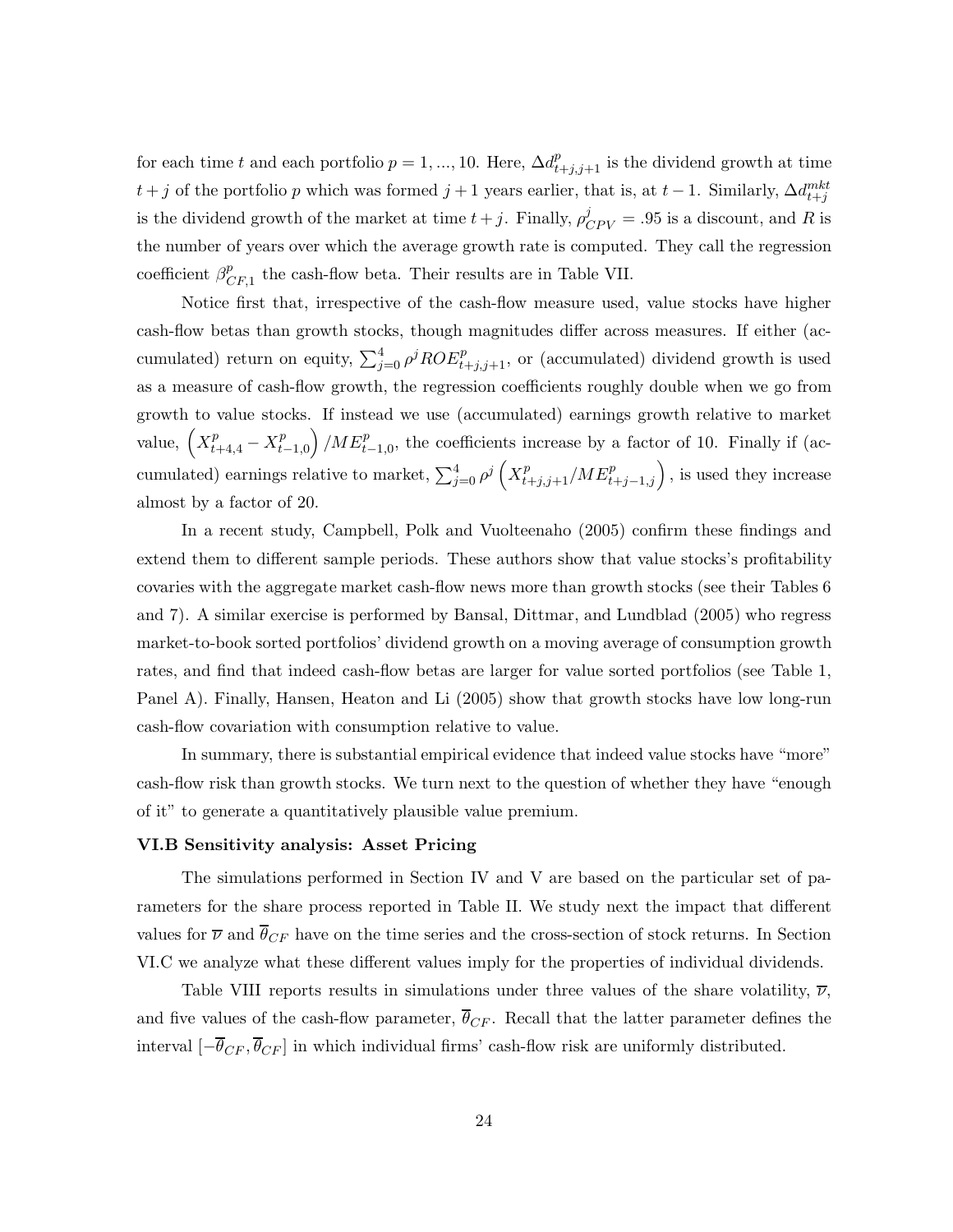#### *VI.B.1 Sensitivity analysis: The market portfolio*

For each level of  $\overline{\nu}$ , the average market premium and volatility decline as we move from low to high values of  $\bar{\theta}_{CF}$ . Instead the properties of the market portfolio are largely unaffected as we vary  $\overline{\nu}$ . For instance, when  $\overline{\nu} = .25$ , the average market premium and the volatility decline from 9.90% and 24.16% to 3.97% and 10.23% respectively as we increase the cross sectional dispersion in cash-flow risk from  $\overline{\theta}_{CF} = 0$  to  $\overline{\theta}_{CF} = .00345$ . Similarly, the level of interest rate and its volatility also decline, although the difference is much less striking and, in all cases, rather reasonable (see Table I for comparison). Finally, the predictability of aggregate excess returns weakens as we increase  $\overline{\theta}_{CF}$ . For instance, the  $R^2$  of the three year return regression declines from 23% when  $\overline{\theta}_{CF} = 0$  to 4.4% when  $\overline{\theta}_{CF} = .00345$ .

To understand why changes in  $\overline{\theta}_{CF}$  affect market returns in our model, recall first that our framework implies a mild predictability of consumption growth.<sup>21</sup> Moreover, it can be shown that consumption growth and *expected* consumption growth are positively correlated. Since in our model the representative agent has a low elasticity of intertemporal substitution and thus a preference for consumption smoothing, we obtain an effect on prices that is absent from the habit persistence models of Campbell and Cochrane (1999) and MSV, which assume that consumption growth is i.i.d. Assume for instance that a negative shock to consumption growth occurs. The intuition of habit persistence models is that this negative shock induces an increase in the representative agent risk aversion and thus a decline in the stock price that is sharper than in the case without habit. This effect is mitigated in our present model, however, because a negative consumption shock is associated, on average, with a drop in expected consumption growth as well. Preferences for intertemporal consumption smoothing imply that the representative agent will attempt to save more when expected consumption growth decreases, increasing his demand for stocks and bonds. This additional demand for assets thus reduces the initial drop in prices, its corresponding volatility and effectively reduces both the equity premium and the predictability. In our model, the size of this counterbalancing effect depends on the "size" of the term  $\mu_{c,1}(\mathbf{s}_t) = \mathbf{s}'_t \boldsymbol{\theta}_{CF}$ , which governs the variation in expected consumption growth, see Assumption 1 and the general equilibrium restrictions (6) and (16). If all  $\theta_{CF}^i$  are close to zero, as it is the case when  $\overline{\theta}_{CF}$  is low, then this effect is negligible, but if they are large – as it is necessary to obtain substantial cash-flow effects – then the intertemporal substitution effect will be large.

<sup>&</sup>lt;sup>21</sup>The predictability is indeed mild: Regressing the  $log(D/P)$  on future consumption growth in artificial data, we obtain  $R^2$  between 0.4% and 0.6%. No other predictor improves upon this one in our model.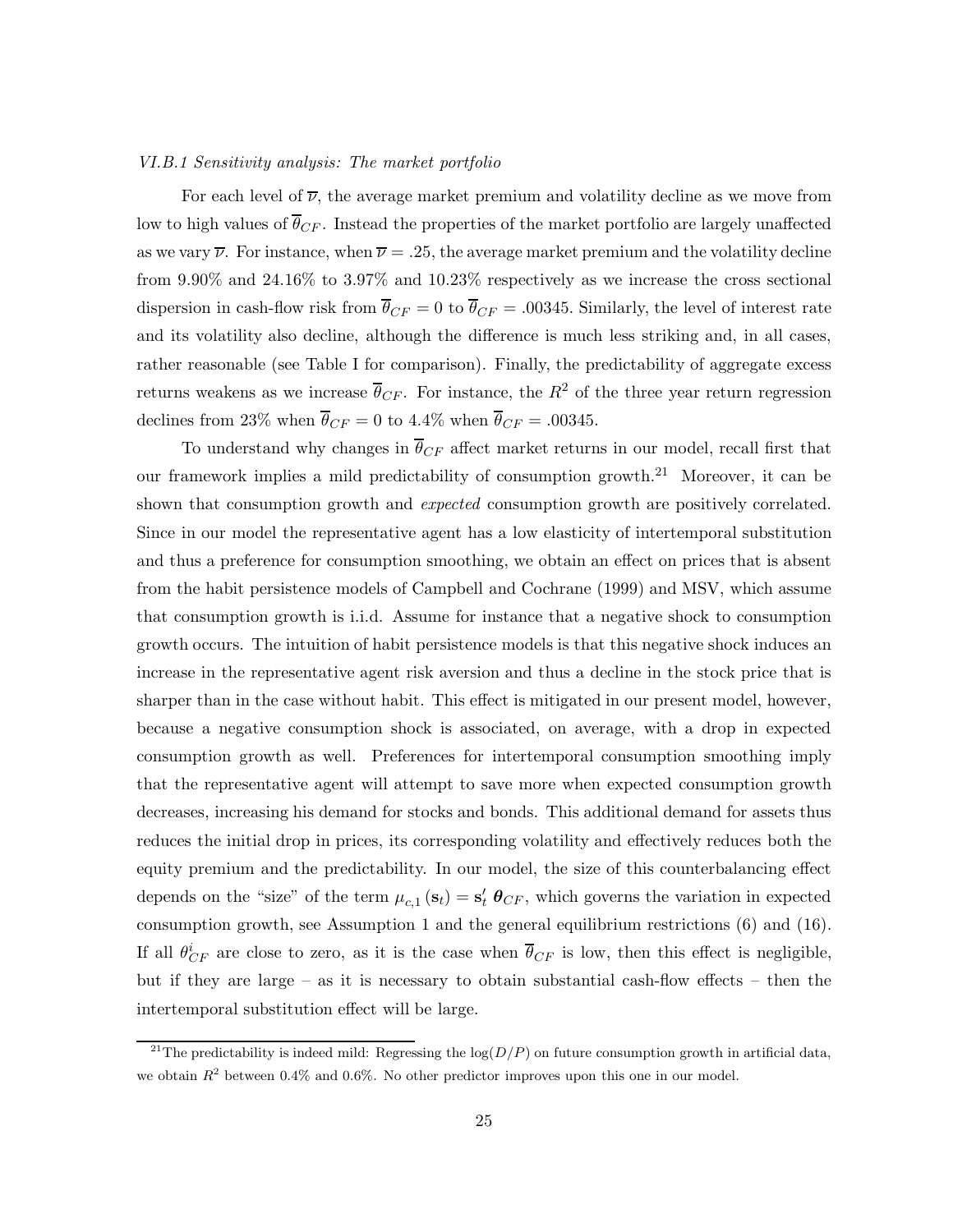#### *VI.B.2 Sensitivity analysis: The value premium and the performance of the CAPM*

The last two columns of Table VIII report the implications of various levels of  $\overline{\nu}$  and  $\overline{\theta}_{CF}$  for the value premium and the corresponding CAPM fit. For any value of  $\overline{\nu}$ , a low level of  $\overline{\theta}_{CF}$  tends to generate a growth premium, rather than a value premium. For instance, when  $\overline{\nu} = .25$  and  $\overline{\theta}_{CF} = 0$ , the column 10 – 1 shows a value premium of –2.44%, that is, a growth premium. This effect can also be seen in Panel A of Figure 5, which plots the average log of the price-dividend ratio of the ten sorted portfolios versus their corresponding average excess returns.<sup>22</sup> As discussed in earlier sections, an increase in the dispersion of cash-flow risk generates a value premium: For  $\overline{\nu} = .25$  the value premium goes from  $-2.44\%$  for  $\overline{\theta}_{CF} = 0$  to 7.10\% for  $\overline{\theta}_{CF} = .00345$ .

We saw above that the properties of the market portfolio are largely unaffected by changes in  $\overline{\nu}$ . The most striking effect of a higher level of volatility is in the inability of the CAPM to price our set of test portfolios. To understand why is this the case, notice that in our model the CAPM with respect to the total wealth portfolio holds neither conditionally nor unconditionally as the total wealth portfolio is not perfectly correlated with the stochastic discount factor. Indeed, the time variation in expected consumption growth induces a variation in prices of the total wealth portfolio that is uncorrelated with consumption shocks. Assumption 1, which follows the general equilibrium restriction (6), implies that a higher *idiosyncratic* volatility of shares would generate a higher volatility of expected consumption growth that is not correlated with consumption shocks and thus a worse CAPM performance.<sup>23</sup> This is exactly what the last panel of Table VIII shows: When  $\overline{\nu} = .55$  the model can replicate the bad performance of the CAPM when the value premium is quantitatively plausible  $(\bar{\theta}_{CF} = .00345)$ .

The value premium puzzle though is not a robust feature of the data. For instance Ang and Chen (2005) and Fama and French (2005) show that the CAPM performs much better in a similar set of test portfolios when using a long sample that starts in  $1927<sup>24</sup>$  We chose  $\overline{\nu} = .55$  and  $\overline{\theta}_{CF} = .00345$  to illustrate the model's ability to replicate both the value premium and its corresponding puzzle. But if the CAPM's performance is not an issue, the volatility

<sup>&</sup>lt;sup>22</sup>This figure corresponds to the parameter choice  $\overline{\nu} = .55$ , to make it comparable with Figure 4.

 $^{23}$ More generally, the CAPM is violated in our setting whenever expected consumption growth is (mildly) time varying, and this variation is uncorrelated with consumption shocks. It is possible to extend the model in this direction by simply assuming that  $\overline{\mu}_c$  in Assumption 1 is time varying. We do not pursue this extension here, as the model becomes significantly more complicated but the intuition of the results would be the same in this case.

 $^{24}$  See also footnote 16.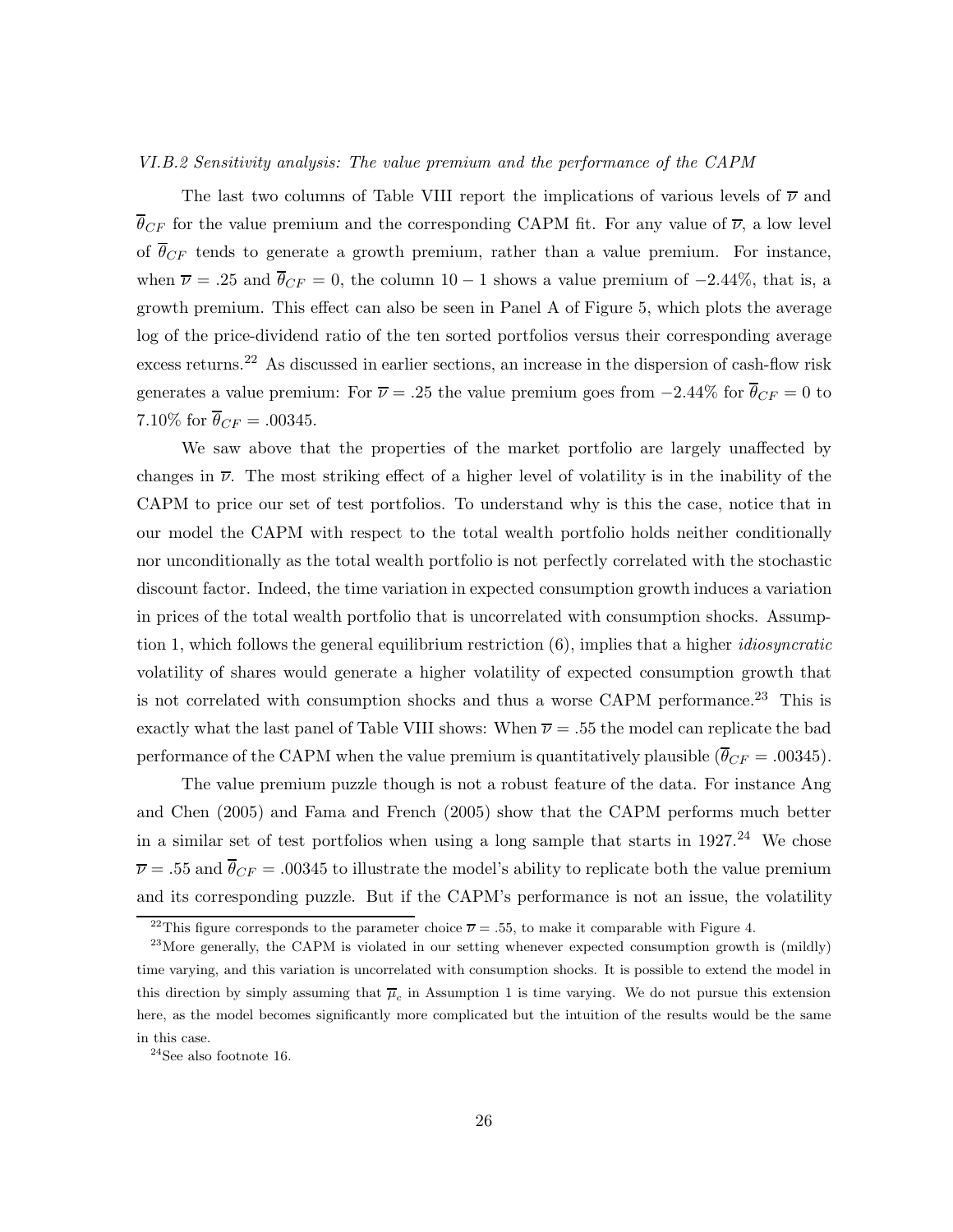parameter can be lowered to  $\overline{\nu} = .25$  and the cash-flow risk parameter,  $\overline{\theta}_{CF}$  can now be between .002 and .003. Notice also that this would also improve notably the model's performance in what refers to the market portfolio. The reason is that lower values of the cash-flow risk parameter attenuate the intertemporal substitution effects discussed above. Thus lower values of  $\overline{\nu}$ , which are feasible if the value premium puzzle is not a concern, improve considerable the overall performance of the model and lower, if only slightly, the cash-flow risk parameters needed to generate the value premium.

#### **VI.C Sensitivity analysis: Dividend Growth**

As shown in Table VIII, the model can generate plausible quantitative properties for both the market portfolio and the cross-section of stock returns. But what do the specific parameter choices mean for the properties of the individual dividend processes?

To answer this question Table IX reports the range of correlation coefficients between the dividend growth of individual assets and consumption growth and the average dividend growth volatility across the simulated assets for each value of  $\overline{\nu}$  and  $\overline{\theta}_{CF}$ . The next two columns report the cash-flow betas of Cohen, Polk and Vuolteenaho (2003), described in equation (28) in Section VI.A, for the growth portfolio (portfolio 1) and the value portfolio (portfolio 10); the remaining coefficients simply grow linearly from the minimum to the maximum. Finally, the last column in Table VIII reports the average volatility of individual firms' stock returns.

Consider first the case where  $\overline{\nu} = .25$  and  $\overline{\theta}_{CF} = 0$ . In this case the range of correlation coefficients between individual dividend and consumption growth is very low, between .04 and .07. Recall that in this case all assets have, by construction, the same cash-flow risk as consumption itself. This is also apparent in the next two columns: The cash-flow betas are, naturally, very close to 1. Finally, the volatility of dividend growth is reasonable, about 24%, while the volatility of returns for individual stocks is about 27.6%. But, as shown in Table VIII, the case  $\overline{\theta}_{CF} = 0$  is one that generates a growth premium rather than a value premium. As we increase  $\overline{\theta}_{CF}$  in order to obtain the value premium, the range of correlation coefficients between dividend growth and consumption growth widens substantially, to reach the range [−.89, .91] for the case  $\overline{\nu}$  = .25 and  $\overline{\theta}_{CF}$  = .00345. In addition, the volatility of both dividend growth and stock returns decline to about 16% for both and the cash-flow betas range from <sup>−</sup>9.6 for growth stocks to 7.94 for value stocks.

As we increase the volatility of shares  $\overline{\nu}$ , as one would need to do if the value premium puzzle is to obtain, some features of the cash-flow dividend growth improve but at the expense of others. For instance, the range of correlations of dividend growth and consumption growth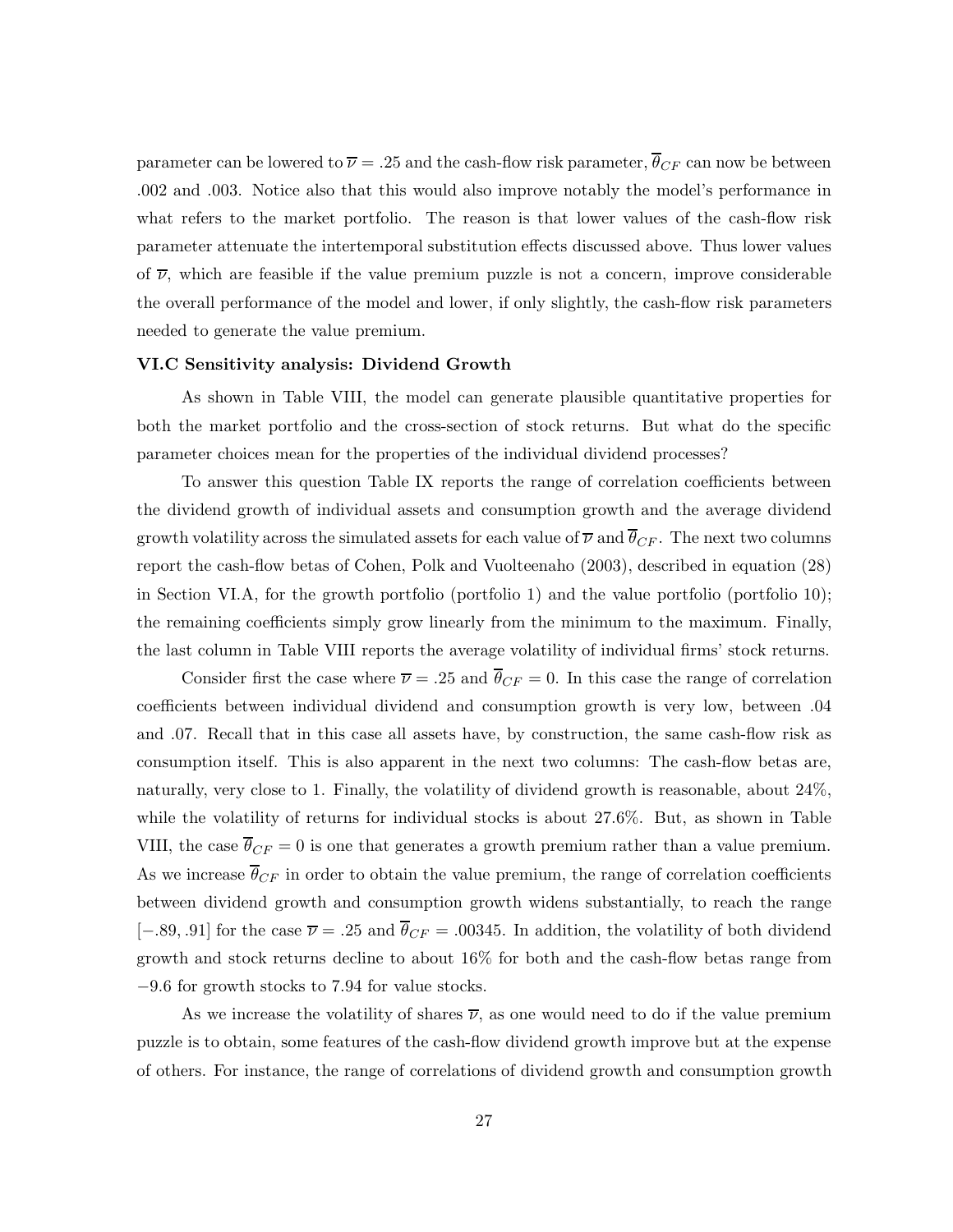when  $\overline{\nu}$  = .55 and  $\overline{\theta}_{CF}$  = .00345 is now [ -.37, .42], still large, but better than for the case where  $\overline{\nu} = .25$ . The cash-flow betas marginally improve as well, although their spread is still too large compared to the results obtained by Cohen et al (2003). The most salient effect of increasing the volatility of shares from  $\overline{\nu}$  = .25 to .55, however, is the large increase in the volatility of dividend growth, which now reaches 52.60%. Instead the average volatility of individual stock returns increases slightly, from 16.68% to 22.96%. These last results are obviously hard to reconcile with the empirical evidence.

# **VI.D But is it all bad news? Some intuition on the magnitude of**  $\overline{\theta}_{CF}$

The previous section suggests that in order to generate a quantitatively plausible value premium and the observed poor performance of the CAPM (see Table VIII), we have to assume a large cross-sectional dispersion of cash-flow risk (see the last row of Table IX). We discuss next some intuition on why does our model need these extreme parameters as well as some potential extensions to address these problems.

First notice that the sign of the cash-flow betas is negative for growth stocks and positive for value stocks in simulated data whereas Cohen et al. (2003) obtained positive numbers throughout. This is due to our counterfactual assumption that all the sources of consumption are financial, and assumption that it is easy to relax. Indeed dividends make up only about 10% of total consumption in the data. In Santos and Veronesi (2005) we explored the role of labor income in asset pricing tests and argued that it is less risky than consumption so that it has a negative  $\theta_{CF}$ . In that model then all financial assets can have a positive  $\theta_{CF}$ , and, as consequence, the cash-flow betas would be positive across the ten sorted portfolios. Here we abstract from adding labor income to the model as it would introduce one additional state variable, and the analysis and the intuition of the model would become substantially more complicated.

Focusing next on the the magnitude of the cash-flow risk dispersion, part of the difference between simulated and empirical data may be due to measurement error, which is of course absent in our simulations. This measurement error in the cash-flow properties of the market portfolio biases towards zero the cash-flow beta as defined by the regression in Cohen et al. (2003). For instance, in our simulations for the case  $\overline{\theta}_{CF} = .00345$  and  $\overline{\nu} = .55$ , if we add a level of noise to the market dividend growth that is of the same magnitude as its actual volatility (=.03), we find that, in Table IX, the cash-flow betas are given by  $\beta_{CF,1}^1 = -3.79$ and  $\beta_{CF,1}^{10} = 2.39$ , that is, the spread between value and growth is cut by about half. If the noise is twice the value of its actual volatility then  $\beta_{CF,1}^1 = -1.48$  and  $\beta_{CF,1}^{10} = 0.92$ , which are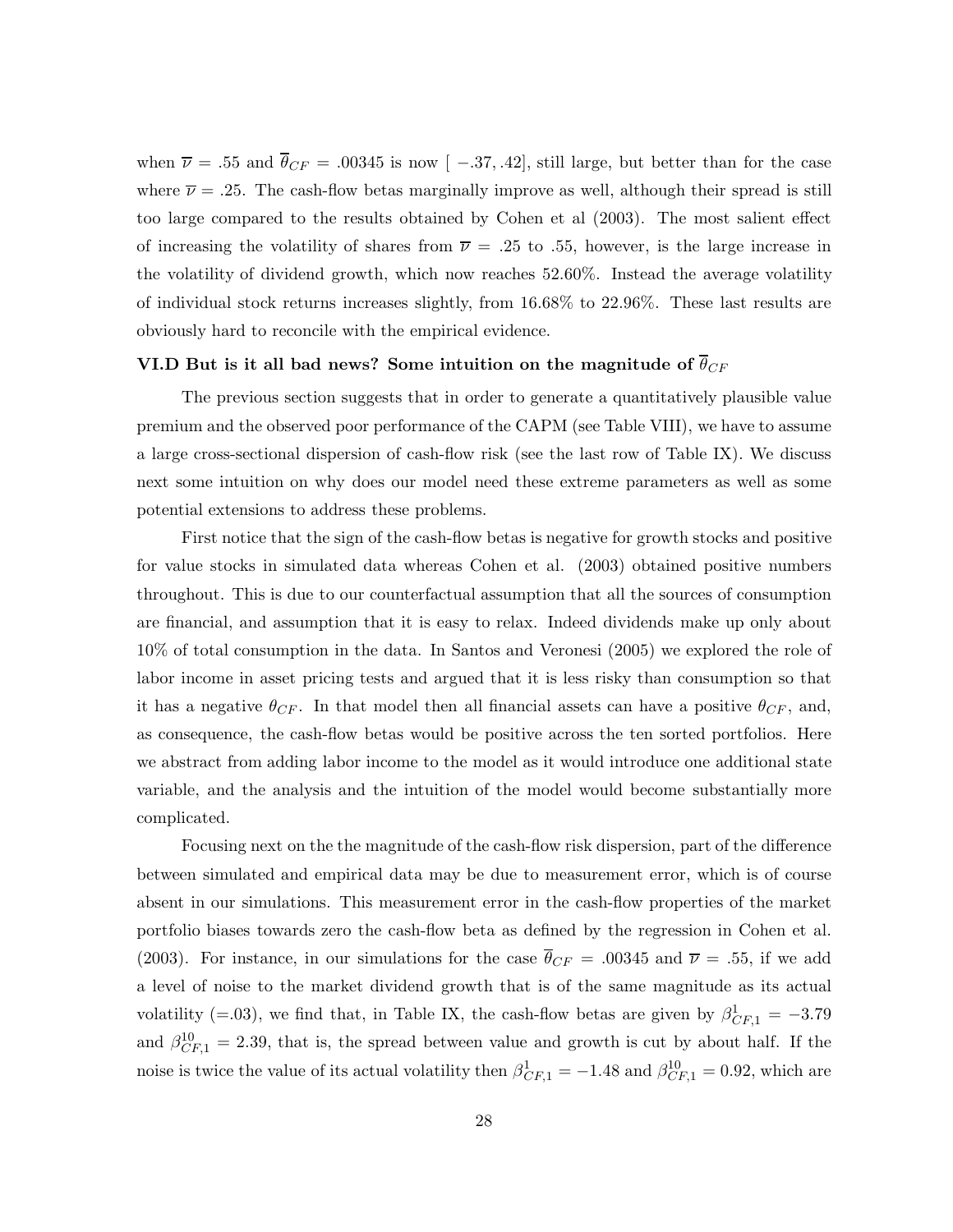much closer to their empirical counterparts.<sup>25</sup>

Relevant as they are, alternative sources of income and measurement problems are not likely to fully address the large magnitudes of cash-flow risk needed to generate a sizable value premium. Indeed these large magnitudes are required to "undo" the discount risk effects that are in turn important to generate quantitatively plausible properties for the market portfolio. To elaborate further, in Santos and Veronesi (2005) we used a similar cash-flow model as the one described in Section II, but the representative agent is assumed to have the standard CRRA preferences. Moreover, the agent receives income from both financial and non financial assets. As mentioned, in that model, labor income (in average, about 90% of total income) has a negative  $\theta^j_{CF}$ , while all of the financial assets have identical positive cash-flow risk  $\theta^i_{CF}$ . Thus, a value premium obtains even with identical cash-flow risk parameters across financial assets. The drawback of that model, though, is that it is unable to generate reasonable properties of the aggregate market portfolio: the predictability of stock returns – which is induced by the variation over time of the labor income-to-consumption ratio – is small compared to the data, and the volatility of stock returns is just 6.2%. That is, in Santos and Veronesi (2005) a sizable value premium obtains but the assumption of a standard CRRA utility function for the representative agent makes it impossible to generate enough predictability or volatility of the aggregate market.

Campbell and Cochrane's (1999) key contribution is precisely to show how a strong variation in risk preferences is able to generate the main time series properties of the market portfolio. But an unexpected drawback of this modelling device is to induce a growth premium in the cross-section, unless cross-sectional differences in cash-flow risk are "large enough." The "size" of these cash-flow risk effects then can only be assessed in a model where the strong discount risk effects required to generate the time series properties of the market portfolio are present, otherwise one would underestimate the magnitudes of the cash-flow risk effects that are in turn needed to obtain the value premium.

It follows from the previous discussion that one possible direction to generate more plausible magnitudes of the cash-flow risk parameter is to generate variation in the discount that is unpriced in the cross section. Thus growth stocks would comove more with the discount than value stocks but this does not result in a growth premium. This is exactly the route chosen by Lettau and Wachter (2005). The problem, of course, is the interpretation of this source of

 $25$ This is a "rough" calculation: To properly perform this exercise, we should keep the volatility of aggregate dividend (= consumption) constant across noise levels.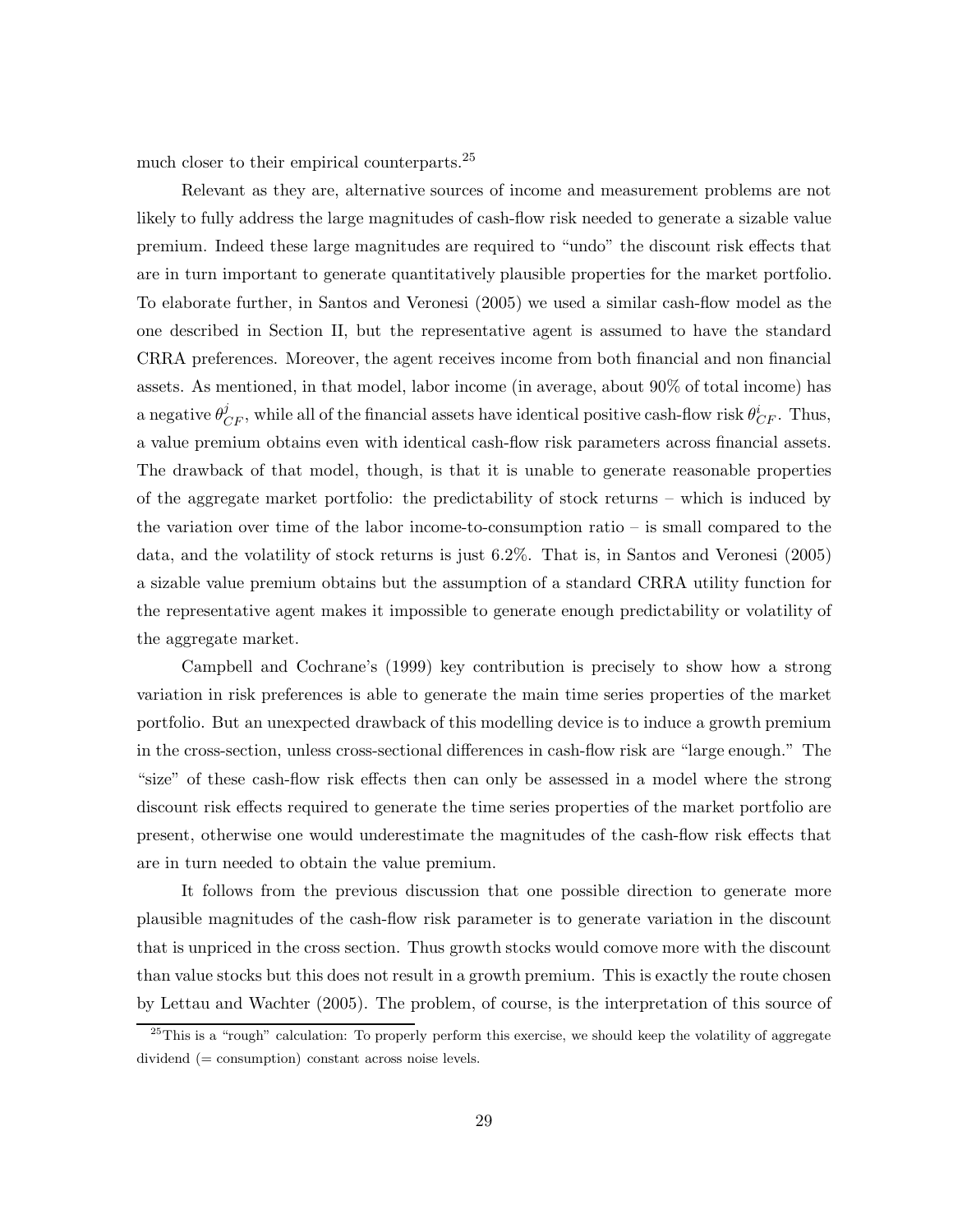variation in the discount. They refer to this exogenous source of variation in the discount as "investor sentiment" though it is hard to assess quantitatively this effect.

Alternatively, the duration of the growth assets may not be as long as suggested by the model. Indeed, an important limiting feature of the model is that assets are infinitely lived. But growth stocks though can have shorter duration if they are more likely to disappear than value stocks, which, on average correspond to more established firms. In this case then the differences in duration between growth and value are less pronounced than implied by the model and thus there will less of a value premium. These two last alternatives offer fruitful venues for future research and can potentially relax the pressure on the cash-flow risk parameters.

# **VII. CONCLUSIONS**

Two sources of risk combine to determine the time series properties of the market portfolio and the cross-sectional properties of stock returns: discount risk and cash-flow risk. Campbell and Cochrane (1999) argue that time variation of the market price of risk - i.e. discount risk - is important to reconcile many empirical facts about the aggregate market portfolio. We show that this channel though imposes tight restrictions on the cash-flow properties of value versus growth stocks. Specifically, value stocks are (endogenously) those with high cash flow risk relative to growth, that is, their dividends covary more with the aggregate economy than the dividends of growth stocks, a prediction consistent with recent empirical evidence. Our model is able not only to match the time series properties of the aggregate portfolio, as in Campbell and Cochrane (1999), but it also generates a large value premium and its corresponding value premium puzzle, that is, the documented inability of the CAPM to price value-sorted portfolios.

In addition, our model also generates a time variation of the value premium over the business cycle that lines up well with the data. This variation of the value premium stems from the fact that the discount risk effects that drive the time series properties of the market portfolio interact with the cross sectional dispersion of cash-flow risk to make value stock particularly riskier than growth stocks in bad times, that is, when the market premium is high. This dynamic aspect of the value premium allow us to explain the source of recent empirical "successes" in explaining the value premium puzzle, such as the multi factor model of Fama French (1993) and the conditional CAPM model of Lettau and Ludvigson (2001). Although these models are misspecified in our general equilibrium setting, they pick up this dynamic variation in cross-sectional risk due to the interaction of discount risk effects and the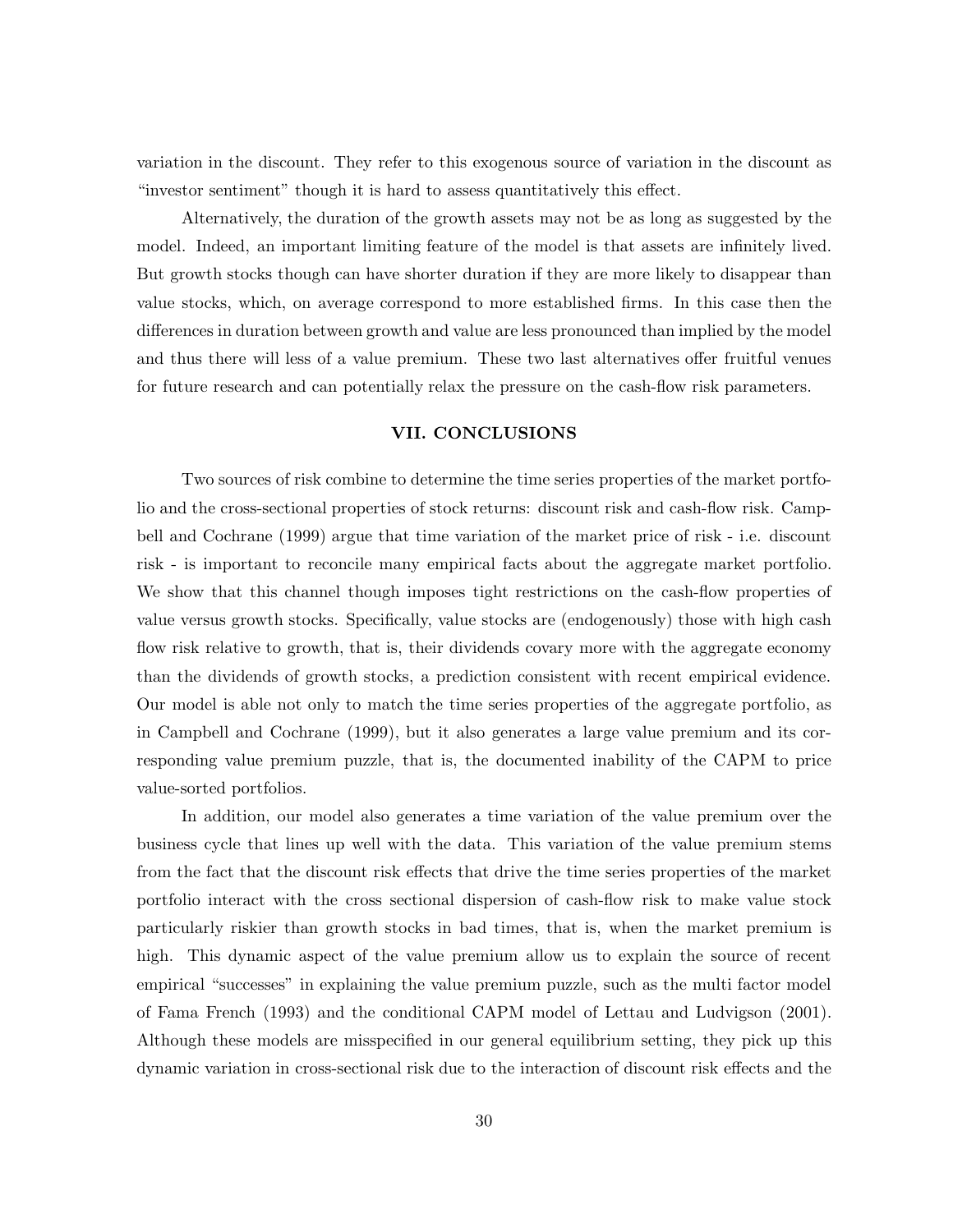cross-sectional dispersion in cash flow risk.

We have shown that the model seems to require a large cross sectional dispersion of cash-flow risk to explain the value premium, one that seems at odds with the data. We have argued for possible extensions of the model to address this excessive magnitude. We view our model as a first step into understanding the sources of risk that explain both the time-series and the cross-section of stock returns. Indeed, an important message of this paper is that we cannot study one set of empirical facts independently of the other: any story that attempts to quantitatively explain the cross-section of stock returns must also be consistent with the time series properties of the market portfolios. Otherwise, the parametrization that is used to obtain quantitative predictions at the cross-sectional level may be quite misleading.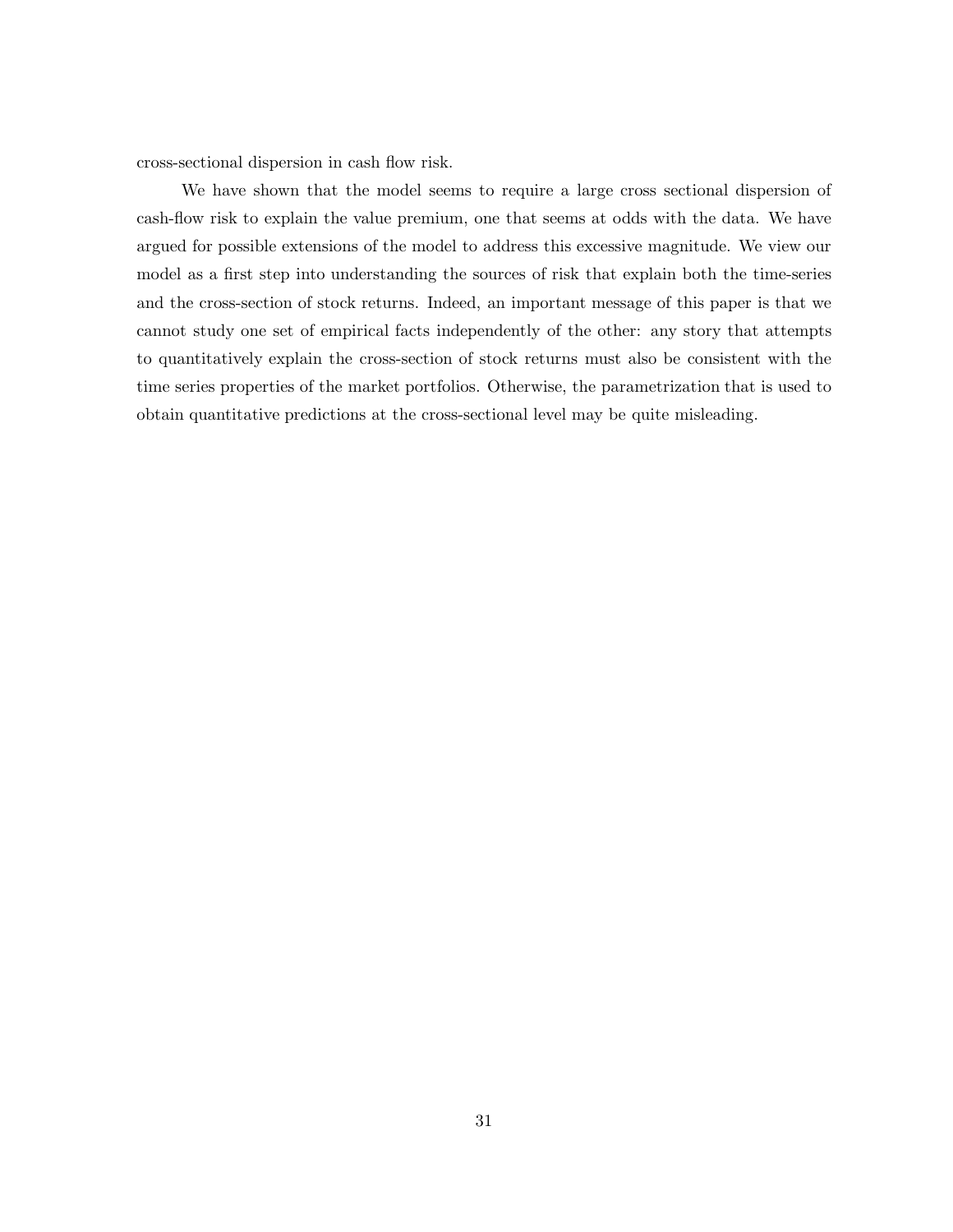## **REFERENCES**

- **Abel, Andrew B.** (1990) "Asset Prices Under Habit Formation and Catching Up with the Jones," *American Economic Review,* 80, 38-42.
- **Ang, Andrew and Joseph Chen** (2005) "CAPM over the Long Run: 1926-2001," *manuscript,* Columbia University.
- **Bansal, Ravi, Robert F. Dittmar, and Christian T. Lundblad** (2005), "Consumption, Dividends, and the cross-section of Stock Returns," forthcoming, *Journal of Finance*.
- **Berk, Jonathan, Richard C. Green, and Vasant Naik** (1999) "Optimal Investment, Growth Options, and Security Returns," *Journal of Finance* , October, 1553-1607.
- **Brennan, Michael J., and Yihong Xia** (2005) "Risk and Valuation under an Intertermporal Capital Asset Pricing Model," *Journal of Business* (forthcoming.)
- **Brennan, Michael J., Ashley W. Wang, and Yihong Xia** (2004) "Estimation and Test of a Simple Model of Intertermporal Capital Asset Pricing," *Journal of Finance* , August, 1743-1775.
- **Campbell, John Y. and Robert Shiller** (1988) "The Dividend-Price Ratio and Expectations of Future Dividends and Discount Factors," *Review of Financial Studies*, 1, 195-227.
- **Campbell, John Y. and Jianping Mei**(1993), "Where do Betas Come From? Asset Price Dynamics and the Sources of Systematic Risk," *Review of Financial Studies*, 6, no. 3, 567-592.
- **Campbell, John Y. and John H. Cochrane** (1999), "By Force of Habit: A Consumption Based Explanation of Aggregate Stock Market Behavior," *Journal of Political Economy*, 107, 2, 205-251.
- **Campbell, John Y. and Tuomo Vuolteenaho** (2004), "Bad Beta, Good Beta," American Economic Review, December.
- **Campbell, John Y., Chirstopher Polk, and Tuomo Vuolteenaho** (2005), "Growth or Glamour?" *manuscript,* Harvard University.
- **Cochrane, John H., Francis Longstaff, and Pedro Santa-Clara** (2004), "Two Trees," *manuscript,* University of Chicago.
- **Cohen, Randolph B., Christopher Polk, and Tuomo Vuolteenaho** (2003), "The Price is Almost Right," *manuscript,* Harvard University.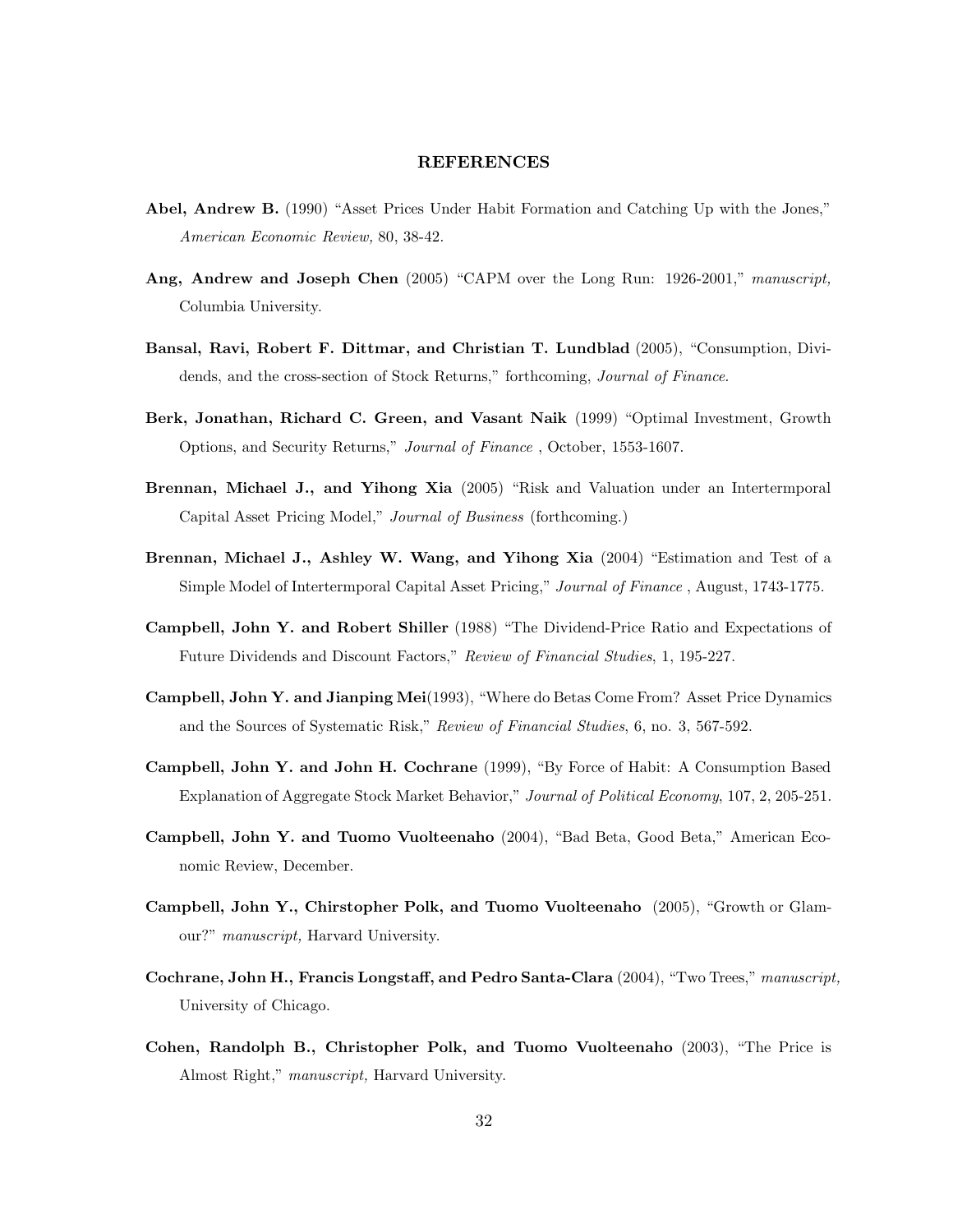- **Cohen, Randolph B., Christopher Polk, and Tuomo Vuolteenaho** (2003), "The Value Spread," *Journal of Finance,* LVIII (2), 609-641.
- **Constantinides, George** (1990), "Habit Formation: A Resolution of the Equity Premium Puzzle," *Journal of Political Economy,* 98, 519-543.
- **Cornell, Bradford** (1999), "Risk, Duration, and Capital Budgeting: New Evidence on Some Old Questions," *Journal of Business,* 72 no. 2, 183-200.
- **Daniel, Kent and David Marshall** (1997), "The Equity Premium Puzzle and the Risk-Free Rate Puzzle at Long Horizons," *Macroeconomic Dynamics,* 1 (2), 452-484.
- **Daniel, Kent and Sheridan Titman** (2005), "Testing Factor-Models Explanations of Market Anomalies," *manuscript,* Kellogg School of Management, Northwestern University.
- **DeBondt, Werner F. M. and Richard H. Thaler,** (1987), "Further evidence on investor overreaction and stock market seasonality," *Journal of Finance,* XLII, pp. 557-581.
- **Detemple, Jerome B. and Fernando Zapatero,** (1991), "Asset Prices in an Exchange Economy with Habit Formation," *Econometrica,* Vol. 59, pp. 1633-1657.
- **Fama, Eugene F. and Kenneth R. French** (1988), "Dividend Yields and Expected Stock Returns," *Journal of Financial Economics, 22*, 3-27.
- **Fama, Eugene F. and Kenneth R. French** (1989), "Business Conditions and Expected Returns on Stocks and Bonds," *Journal of Financial Economics,* 25, 23-39.
- **Fama, Eugene F. and Kenneth R. French** (1992), "The cross-section of Expected Stock Returns," *Journal of Finance,* 47, 2, 427-465.
- **Fama, Eugene F. and Kenneth R. French** (1993), "Common Risk Factors in the Returns on Stocks and Bonds," *Journal of Financial Economics,* 33, 3-56.
- **Fama, Eugene F. and Kenneth R. French** (1996), "Multifactor Explanations of Asset Pricing Anomalies," *Journal of Finance,* LI, 1, 55-84.
- **Fama, Eugene F. and Kenneth R. French** (1998), "Value versus Growth: The International Evidence," *Journal of Finance,* LIII, 6, 1975-1999.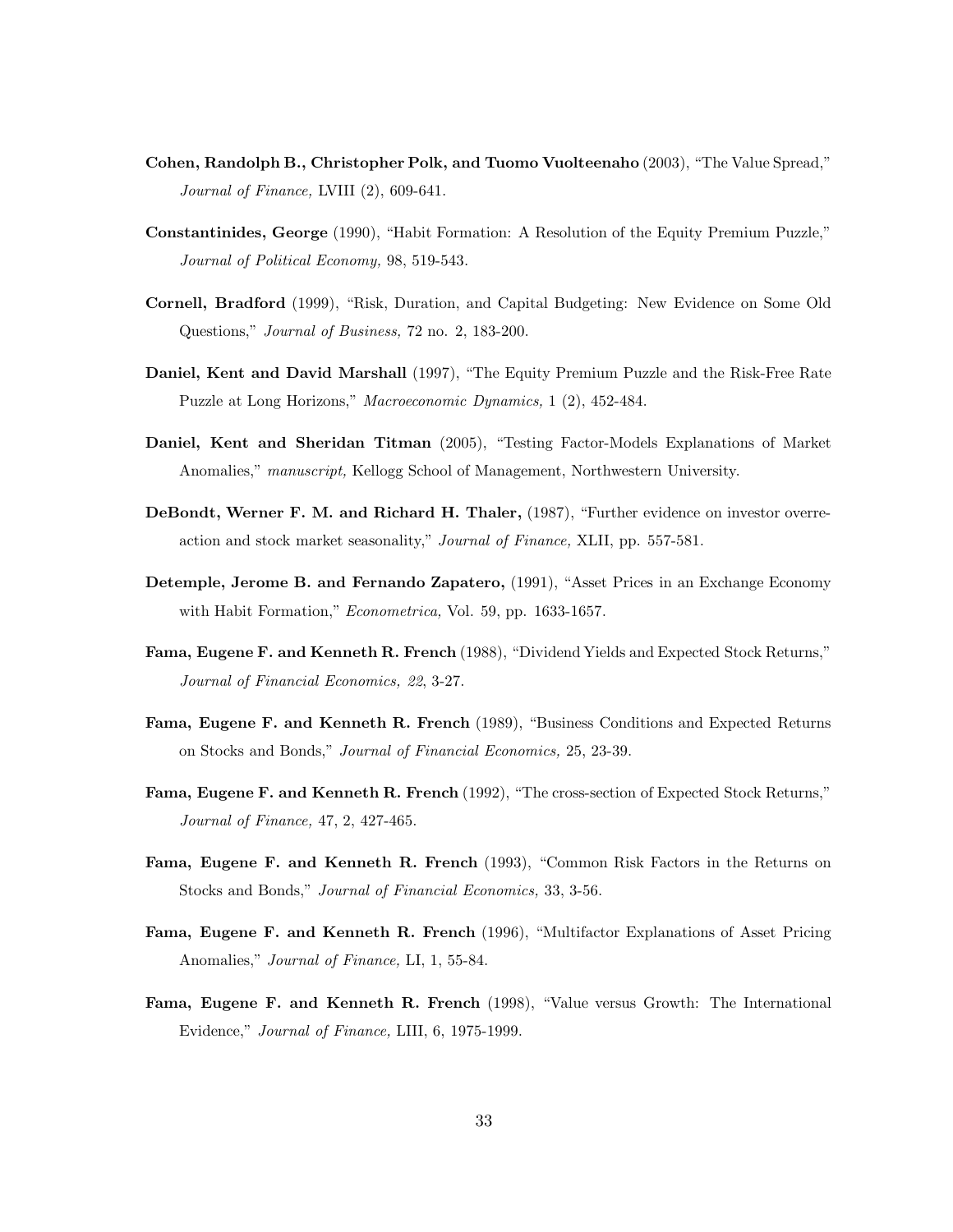- **Fama, Eugene F. and Kenneth R. French** (2005), "The Value Premium and the CAPM," *manuscript,* Graduate School of Business University of Chicago.
- **Ferson, Wayne and George Constantinides,** (1991), "Habit Persistence and Durability in Aggregate Consumption: Empirical Tests," *Journal of Financial Economics,* 29, 199-240.
- **Ferson, Wayne and Campbell Harvey,** (1999), "Conditioning Variables and the cross-section of Stock Returns," *Journal of Finance,* LIV, 1325-1361.
- **Gomes, Joao, Leonid Kogan, and Lu Zhang** (2003), "Equilibrium cross-section of Returns," *Journal of Political Economy,* 111(4) August, 693-732.
- **Hansen, Lars P. and Scott F. Richard** (1987), "The Role of Conditioning Information in Deducing Testable Restrictions Implied by Dynamic Asset pricing Models ," *Econometrica,* 50, 1269-1288.
- **Hansen, Lars P., John C. Heaton, and Nan Li** (2005), "Consumption Strikes Back?," working paper, University of Chicago.
- **Heaton, John C.** (1993), "The Interaction Between Time-nonseparable Preferences and Time Aggregation," *Econometrica,*vol. 61 no. 2, 353-385.
- **Heaton, John C.** (1995), "An Empirical Investigation of Asset Pricing with Temporally Dependent Preference Specifications," *Econometrica,*vol. 63 no. 3, 681-717.
- **Hodrick, Robert.** (1992), "Dividend Yields and Expected Stock Returns: Alternative Procedures for Inference and Measurement," *Review of Financial Studies,* 5, 357-386.
- **Jagannathan, Ravi and Zhenyu Wang** (1996), "The Conditional CAPM and the cross-section of Stock Returns," *Journal of Finance,* 51 March, 3-53.
- **Lamont, Owen** (1998), "Earnings and Expected Returns," *Journal of Finance,* vol. 53, October , 1563-1587.
- **Lettau, Martin and Sydney Ludvigson** (2001), "Resurrecting the (C)CAPM: A cross-sectional Test When Risk Premia Are Time-Varying" *Journal of Political Economy,* vol. 109 (6), 1238- 1287.
- **Lettau, Martin and Jessica Wachter** (2005), "Why is long-horizon equity les risky? A durationbased explanation of the value premium" *manuscript*, NYU, Stern School of Business.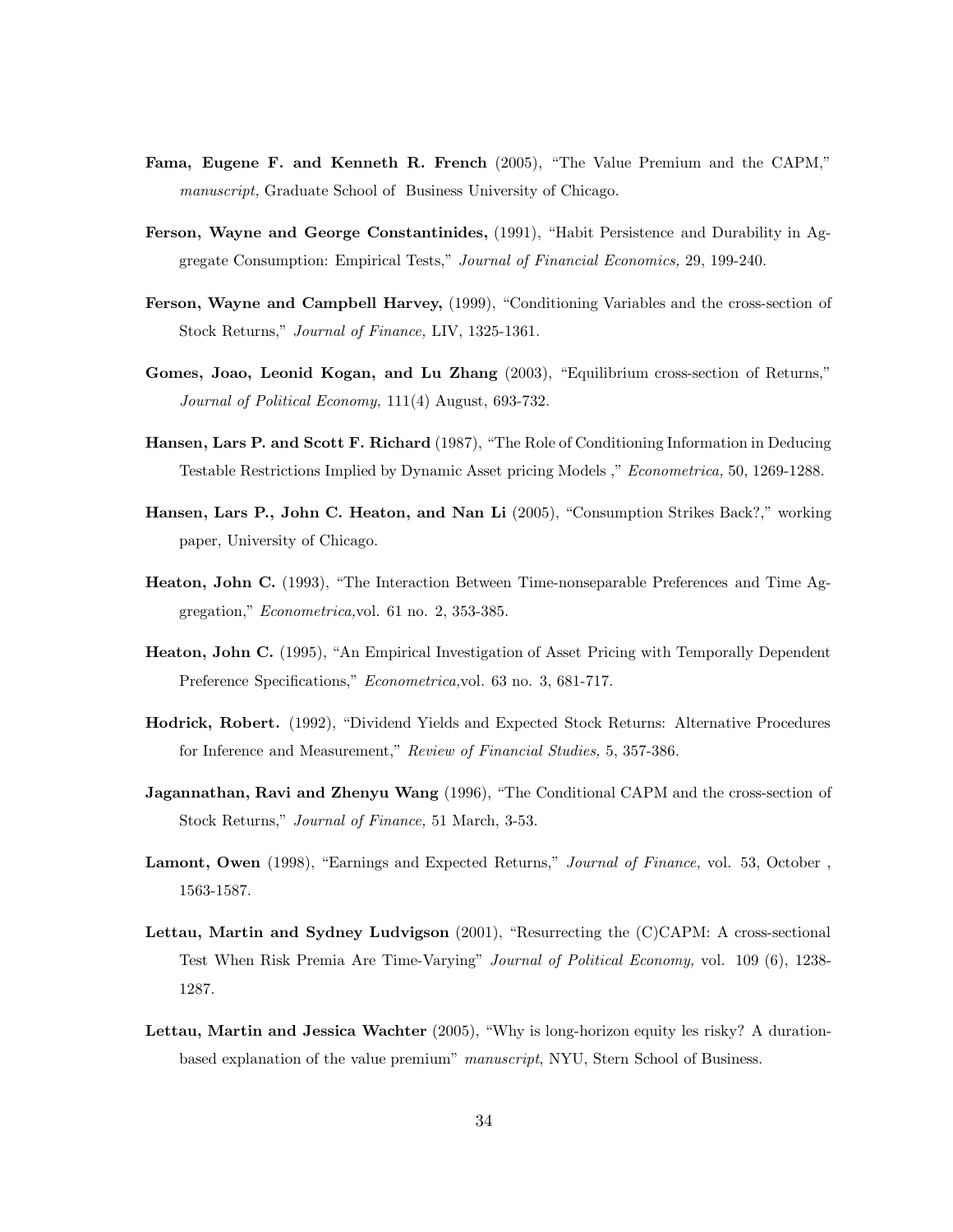- **Lewellen, Jonnathan and Stefan Nagel** (2003), "The Conditional CAPM Does Not Explain Asset-Pricing Anomalies" *Manuscript,*MIT.
- **Li, Yuming** (2001), "Expected Returns and Habit Persistence," *The Review of Financial Studies*, 14, 861-899.
- **Liew, Jimmy and Maria Vassalou** (2000), "Can Book-to-Market, Size, and Momentum be Risk Factors that Predict Economic Growth" *Journal of Financial Economics*, 57 (2), 221-245.
- **Lintner, John** (1965), "The valuation of risk assets and the selection of risky investments in stock portfolios and capital budgeting," *Review of Economics and Statistics*, 47, 13-37.
- **Luttmer, Erzo F. P.** (2005), "Neighbors as Negatives: Relatives Earnings and Well-Being ," *Quarterly Journal of Economics*, vol. CXX, 963-1002.
- **Menzly, Lior, Tano Santos and Pietro Veronesi** (2004) "Understanding Predictability," *Journal of Political Economy*, February, 1-47.
- **Parker, Jonathan and Christian Julliard** (2005), "Consumption Risk and the cross-section of Expected Returns," *Journal of Political Economy,* 113 (1) February, 185–222.
- **Rosenberg, Barr, Kenneth Reid, and Ronald Lanstein** (1985), "Persuasive Evidence of Market Inefficiency," *Journal of Portfolio Management,* 11, 9-17.
- **Santos, Tano and Pietro Veronesi** (2004), "Conditional Betas," manuscript, University of Chicago.
- **Santos, Tano and Pietro Veronesi** (2005), "Labor Income and Predictable Stock Returns," forthcoming, *The Review of Financial Studies*.
- **Sharpe, William F.**. (1964), "Capital asset prices: a theory of market equilibrium under conditions of risk," forthcoming, *Journal of Finance,* 19, 425-442.
- **Sundaresan, Suresh** (1989), "Intertemporal Dependent Preferences and the Volatility of Consumption and Wealth," *The Review of Financial Studies*, 2, 73-88.
- **Vassalou, Maria** (2003), "News Related to Future GDP Growth as a Risk Factor in Equity Returns" *Journal of Financial Economics*, 68 (1), 47-73.
- **Wachter, Jessica** (2000), Habit Formation and the cross-section of Asset Returns, Unpublished Doctoral Dissertation, Ch. 4, Department of Economics, Harvard University.
- **Zhang, Lu** (2005), "The Value Premium" *Journal of Finance*, 60, 67-104.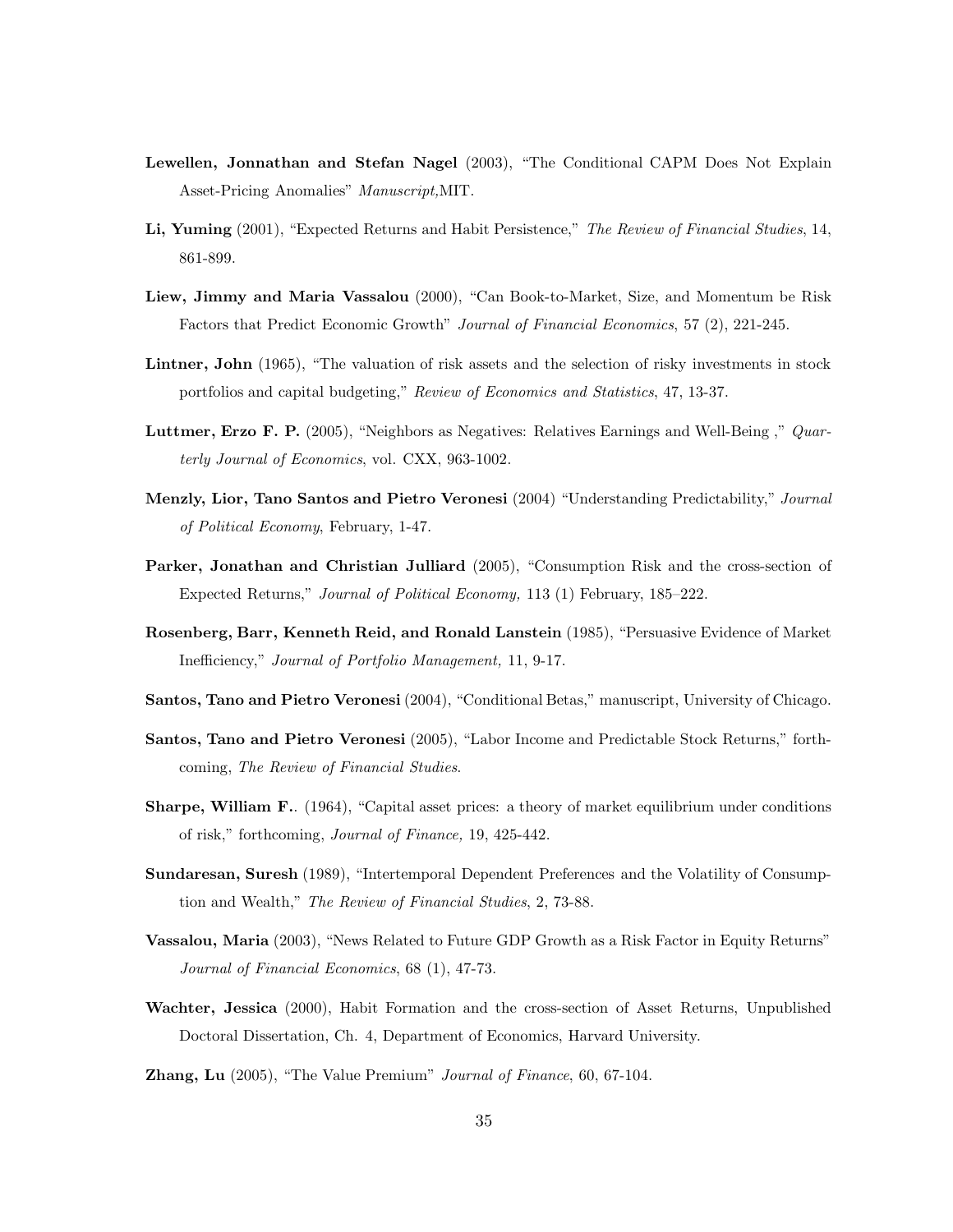# **APPENDIX**

**The habit dynamics:** If  $X_t = \lambda \int_{-\infty}^t e^{-\lambda(\tau-t)} C_\tau d\tau$  we have  $dX_t = \lambda (C_t - X_t) dt$ . Define then  $G_t =$  $f(C_t, X_t)=(C_t/(C_t - X_t))^{\gamma}$ . We then have

$$
f_C = -\gamma G_t \left( G_t^{\frac{1}{\gamma}} - 1 \right) C_t^{-1}
$$
  
\n
$$
f_{CC} = \left\{ \gamma (\gamma - 1) G \left( G_t^{\frac{1}{\gamma}} - 1 \right)^2 + 2\gamma \left( G_t^{\frac{1}{\gamma}} - 1 \right) G_t^{\frac{1}{\gamma} + 1} \right\} C_t^{-2}
$$
  
\n
$$
f_X = \gamma G_t \frac{1}{(C_t - X_t)}
$$

where we used  $G_t^{\frac{1}{\gamma}} = C_t/(C_t - X_t)$  and  $G_t^{\frac{1}{\gamma}} - 1 = X_t/(C_t - X_t)$ . Ito's Lemma then yields

$$
dG_t = \left\{ \mu_G \left( G_t \right) - \sigma_G \left( G_t \right) \mu_{c,1} \left( \mathbf{s}_t \right) \right\} dt - \sigma_G \left( G_t \right) \sigma_c dB_t^1
$$

where

$$
\mu_G\left(G_t\right) = \gamma \lambda G_t + \frac{1}{2}\gamma \left(\gamma - 1\right)G\left(G_t^{\frac{1}{\gamma}} - 1\right)^2 \sigma_c^2 + \gamma \left(G_t^{\frac{1}{\gamma}} - 1\right)G_t^{\frac{1}{\gamma}+1} \sigma_c^2 - \sigma_G\left(G_t\right)\overline{\mu}_c \tag{29}
$$

$$
\sigma_G\left(G_t\right) = \gamma G_t\left(G_t^{\frac{1}{\gamma}} - 1\right) \tag{30}
$$

#### **Proof of Propositions**

Our strategy to obtain prices and returns in our economy is standard. Given (2) , the stochastic discount factor is given by

$$
m_t = e^{-\rho t} (C_t - X_t)^{-\gamma} = e^{-\rho t} C_t^{-\gamma} G_t.
$$

We use Ito's Lemma and our assumptions on the dynamics of  $C_t$  and  $G_t = S_t^{-\gamma}$  to obtain

$$
\frac{dm_t}{m_t} = -r_t^f dt + \sigma'_m d\mathbf{B}_t,
$$

where the first, and only non-zero, entry in the diffusion component vector,  $\sigma_m$ , is given by

$$
\sigma_m^1 = -\left[\gamma + \alpha \left(1 - \lambda S_t^{\gamma}\right)\right] \sigma_c. \tag{31}
$$

Then we exploit our assumptions on the dynamics of  $C_t$ ,  $G_t = S_t^{-\gamma}$  and  $s_t^i$  to solve for

$$
P_t^i = E_t \left[ \int_t^\infty \left( \frac{m_\tau}{m_t} \right) D_\tau^i d\tau \right] = E_t \left[ \int_t^\infty \left( \frac{m_\tau}{m_t} \right) s_\tau^i C_\tau d\tau \right]
$$
(32)

in closed form. We then use (32) to compute returns and calculate the expected excess returns

$$
E_t\left[dR_t^i\right] = -\text{cov}\left(\frac{dm_t}{m_t}, dR^i\right) = -\sigma'_m \sigma^i_R,
$$
\n(33)

where  $\sigma_R^i$  is the diffusion component associated with the returns of asset *i*.

**Proof of Proposition 1.** This is a corrollary to Proposition 2, and it is proved below.

**Proof of Proposition 2**. **Part (a). Pricing Formula.** The pricing formula is

$$
P_t^i = E_t \left[ \int_t^\infty e^{-\rho(\tau - t)} \frac{u_c(C_\tau, X_\tau)}{u_c(C_t, X_t)} D_\tau^i d\tau \right]
$$
  
=  $C_t^\gamma G_t^{-1} E_t \left[ \int_t^\infty e^{-\rho(\tau - t)} C_\tau^{1-\gamma} G_\tau s_\tau^i d\tau \right]$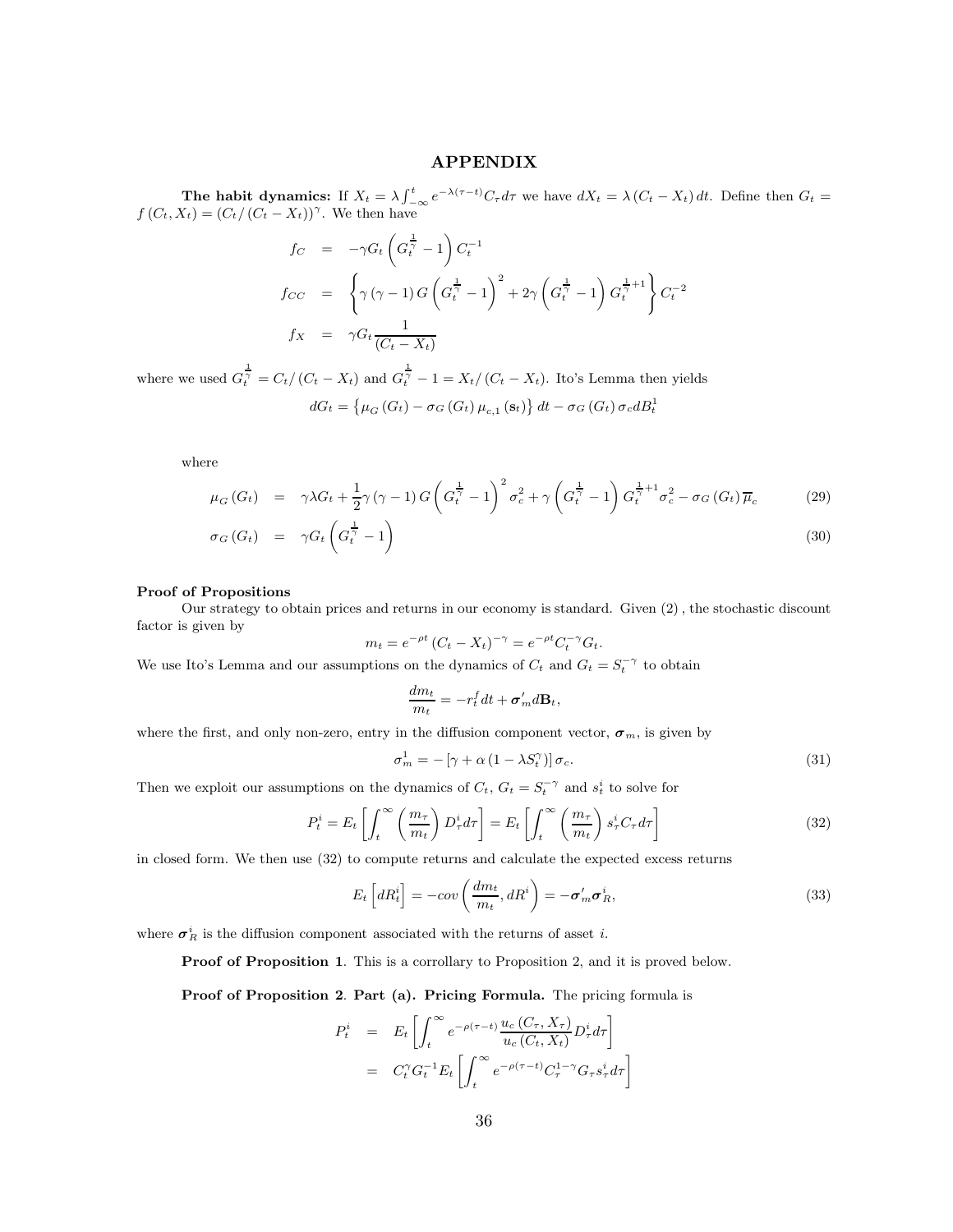We divide the proof in two parts: First, we obtain a general pricing formula which depends on the state variables.

Second, we obtain analytical solutions for the coefficients of these state variables.

*Part a.1: A pricing formula.* For this proof, it is convenient to rewrite the share processes in its general form as

$$
ds_t^i = \sum_{j=1}^n s_t^j \lambda_{ji} dt + s_t^i \left( \boldsymbol{\nu}^i - \mathbf{s}_t' \boldsymbol{\nu} \right) d\mathbf{B}_t
$$

where  $\lambda_{ji} = \phi \overline{s}^i$ , for  $i \neq j$ , and  $\lambda_{ii} = -\sum_{j \neq i} \lambda_{ij} = -\phi \sum_{j \neq i} \overline{s}^j = -\phi (1 - \overline{s}^i) = \phi \overline{s}^i - \phi$ . Define the two quantities i

$$
q_t^i = C_t^{1-\gamma} G_t s_t^i \quad \text{and} \quad p_t^i = C_t^{1-\gamma} s_t^i
$$

and the  $2n \times 1$  vector  $\mathbf{y}_t = [\mathbf{q}_t, \mathbf{p}_t]$ . An application of Ito's Lemma and tedious algebra shows

$$
d\mathbf{y}_t = \mathbf{\Lambda}_y \mathbf{y}_t dt + \mathbf{\Sigma}_{y,t} d\mathbf{B}_t
$$

where

$$
\widehat{\mathbf{\Lambda}}_y = \left[ \begin{array}{cc} \mathbf{\Lambda}' + \widehat{\Theta}_q & \widehat{\Theta}_{qp} \\ 0 & \mathbf{\Lambda}' + \widehat{\Theta}_p \end{array} \right],
$$

 $\Lambda = \phi (\mathbf{\bar{s}} \times \mathbf{1}'_n)$ ,  $\widehat{\Theta}_i$  for  $i = q, p, qp$  are diagonal matrices with ii element given by

$$
\begin{aligned}\n\widehat{\theta}_{q}^{i} &= (1 - \gamma) \overline{\mu}_{c} - \frac{1}{2} \gamma (1 - \gamma) \sigma_{c}^{2} - k - (1 - \gamma) \sigma_{c}^{2} \alpha + (1 - \gamma) \theta^{i} - \alpha \theta^{i} \\
\widehat{\theta}_{qp}^{i} &= k \overline{G} + (1 - \gamma) \sigma_{c}^{2} \alpha \lambda + \alpha \lambda \theta^{i} \\
\widehat{\theta}_{p}^{i} &= (1 - \gamma) \overline{\mu}_{c} - \frac{1}{2} \gamma (1 - \gamma) \sigma_{c}^{2} + (1 - \gamma) \theta^{i}\n\end{aligned}
$$

and  $\Sigma_{y,t}$  is an appropriate matrix. Assuming existence of the expectation in the pricing function, we can apply Fubini's theorem

$$
P_t^i = C_t^{\gamma} G_t^{-1} E_t \left[ \int_t^{\infty} e^{-\rho(\tau - t)} y_{\tau}^i d\tau \right] = C_t^{\gamma} G_t^{-1} \int_t^{\infty} E_t \left[ e^{-\rho(\tau - t)} y_{\tau}^i \right] d\tau
$$

The expectation in the integral can be computed as follows: Let  $\omega$  be the vector of eigenvalues of  $\widehat{\Lambda}_y$ ,  $\left[e^{\omega(\tau-t)}\right]$ the diagonal matrix with ii element given by  $e^{\omega_i(\tau-t)}$  and **U** the matrix of associated eigenvectors. Then, we can write

$$
E_t\left[e^{-\rho(\tau-t)}y_\tau^i\right] = \mathbf{L}_i \cdot \mathbf{U} \cdot \left[e^{\omega(\tau-t)}\right] \cdot \mathbf{U}^{-1} \cdot \mathbf{y}_t e^{-\rho(\tau-t)} = \sum_{k=1}^{2n} \sum_{j=1}^{2n} u_{ik} e^{(\omega_k - \rho)(\tau-t)} \left[u_{jk}^{-1}\right] y_{jt}
$$

where  $\left[u_{jk}^{-1}\right]$  is the jk element of  $U^{-1}$ . Substituting into the expectation, and taking the integral, we find

$$
\int_{t}^{\infty} E_{t} \left[ e^{-\rho(\tau - t)} y_{\tau}^{i} \right] d\tau = \sum_{k=1}^{2n} \sum_{j=1}^{2n} \frac{u_{ik} \left[ u_{jk}^{-1} \right]}{\rho - \omega_{k}} y_{jt} = \sum_{j=1}^{2n} b_{j}^{i} y_{jt}
$$

where

$$
b_j^i = \sum_{k=1}^{2n} \frac{u_{ik} \left[ u_{kj}^{-1} \right]}{\rho - \omega_k}
$$

Below, we obtain these coefficients in closed form. Note, however, that by substituting  $y_{jt} = q_{jt}$  for  $j = 1, ..., n$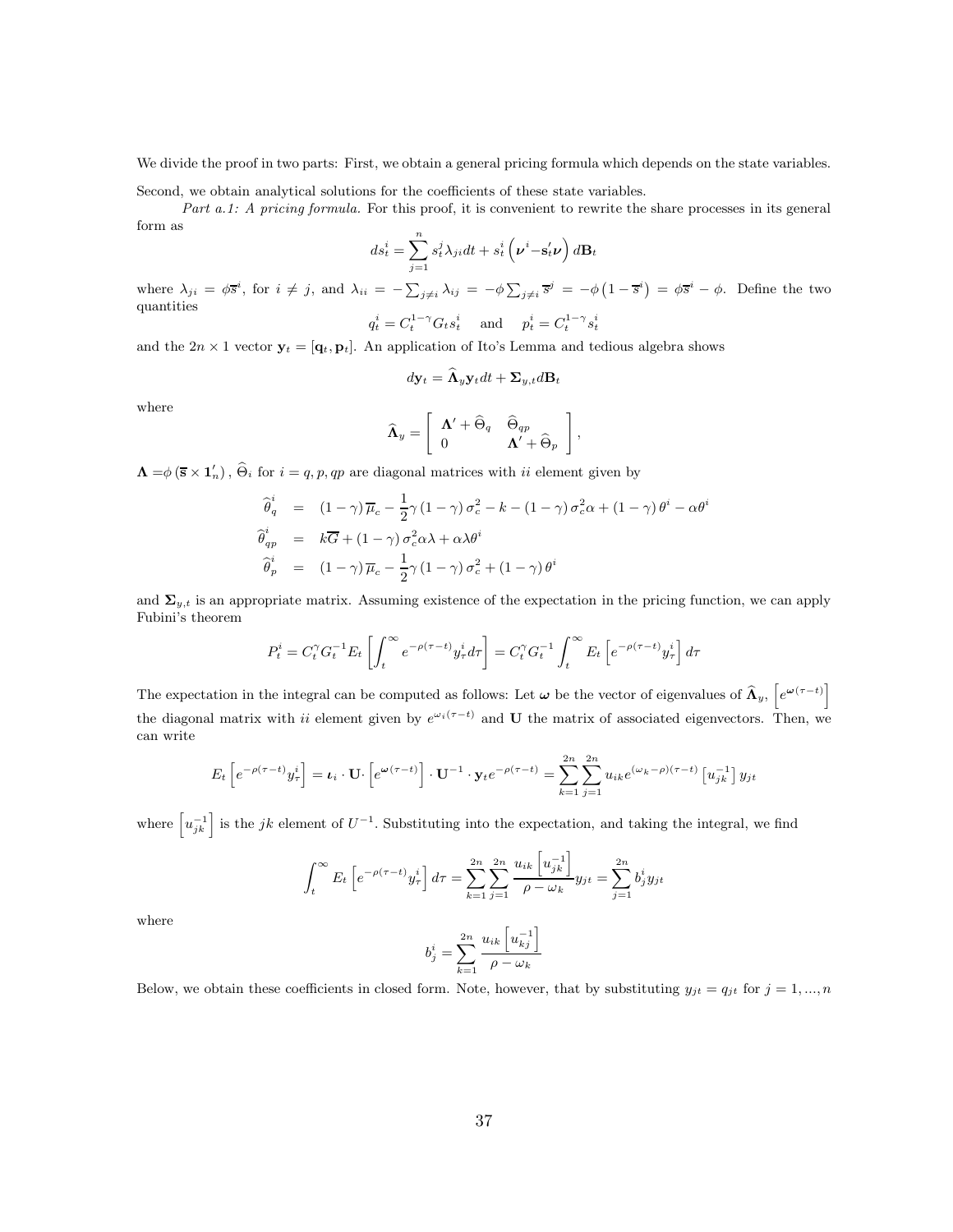and  $y_{jt} = p_{j-n,t}$  for  $j = n+1,..,n$  we obtain

$$
P_t^i = C_t^{\gamma} G_t^{-1} E_t \left[ \int_t^{\infty} e^{-\rho(\tau - t)} y_{\tau}^i d\tau \right] = C_t^{\gamma} G_t^{-1} \left( \sum_{j=1}^n b_{1j}^i q_{j,t} + \sum_{j=1}^n b_{2j}^i p_{j,t} \right)
$$
  
\n
$$
= C_t^{\gamma} G_t^{-1} \left( C_t^{1-\gamma} G_t \sum_{j=1}^n b_{1j}^i s_t^j + C_t^{1-\gamma} \sum_{j=1}^n b_{2j}^i s_t^j \right)
$$
  
\n
$$
= C_t \sum_{j=1}^n \left( b_{1j}^i + b_{2j}^i S_t^{\gamma} \right) s_t^j
$$

Part a.2: Analytical formulas for  $b_{1,j}^i$  and  $b_{2,j}^i$ . We finally obtain a closed form formula for  $b_j^i$ 's, and thus, of  $b_{1j}^i$  and  $b_{2j}^i$ . First, note that we can write

$$
b^i_j = \boldsymbol{\iota}_i \cdot \mathbf{U} \cdotp \left(\boldsymbol{\Omega}^{-1}\right) \cdot \mathbf{U}^{-1} \boldsymbol{\iota}_j
$$

where  $\Omega$  is the matrix with the eigevalues of  $I\rho - \hat{\Lambda}_y$  on the principal diagonal. But then, since  $\mathbf{U} \cdot (\Omega^{-1}) \cdot \mathbf{U}^{-1} =$  $\left(\mathbf{I}\rho - \widehat{\mathbf{\Lambda}}_{y}\right)^{-1}$  we have that for  $i = 1, ..., n$  and  $j = 1, ..., 2n$ 

$$
b_j^i = \boldsymbol{\iota}_i \cdot \left(\mathbf{I} \rho - \widehat{\mathbf{\Lambda}}_y\right)^{-1} \cdot \boldsymbol{\iota}_j
$$

We now explicitly compute these quantities. Define  $\mathbf{B} = (\mathbf{I}\rho - \hat{\mathbf{\Lambda}}_y)^{-1}$ , so that

$$
\mathbf{B}\left(\mathbf{I}\rho{-}\widehat{\boldsymbol{\Lambda}}_{\mathbf{y}}\right)=\mathbf{I}
$$

Making this explicit, for every  $i = 1, ..., n$  (row) we have

$$
\sum_{j=1}^{2n} b_j^i \left( \mathbf{I} \rho - \mathbf{\widehat{A}}_{\mathbf{y}} \right)_j = \boldsymbol{\iota}_i
$$

where  $\left(\mathbf{I}\rho\!-\!\boldsymbol{\hat{\Lambda}}_{\mathbf{y}}\right)$ is the jth row of  $(I\rho-\widehat{\Lambda}_y)$  and  $\iota_i$  is a  $(1 \times 2n)$  row vector with 1 in ith position, and zero elsewhere. For every i, we have a system of equations that pins down  $b_j^i$  for all  $j = 1, ..., 2n$ . We now solve this system of equation. To limit the number of indices involved, we do this exercise for  $i = 1$ . Of course, the methodology works for every i. For  $i = 1$  we have then the following two systems of equations. The first holds for  $j = 1, \ldots, n$  and the second for the remaining *n* rows:

$$
b_1^1 \left(\rho - \phi \overline{s}^1 + \phi - \widehat{\theta}_q^1\right) - \sum_{j=2}^n b_j^1 \phi \overline{s}_j = 1 \quad \text{(row 1)}
$$

$$
-b_1^1 \phi \overline{s}^1 + b_2^1 \left(\rho - \phi \overline{s}^2 + \phi - \widehat{\theta}_q^2\right) - \sum_{j=3}^n b_j^1 \phi \overline{s}_j = 0 \quad \text{(row 2)}
$$

$$
\vdots
$$
  
-
$$
\sum_{j=1}^{n-1} b_j^1 \phi \overline{s}_j + b_n^1 \left( \rho - \phi \overline{s}^n + \phi - \widehat{\theta}_q^n \right) = 0 \qquad \text{(row n)}
$$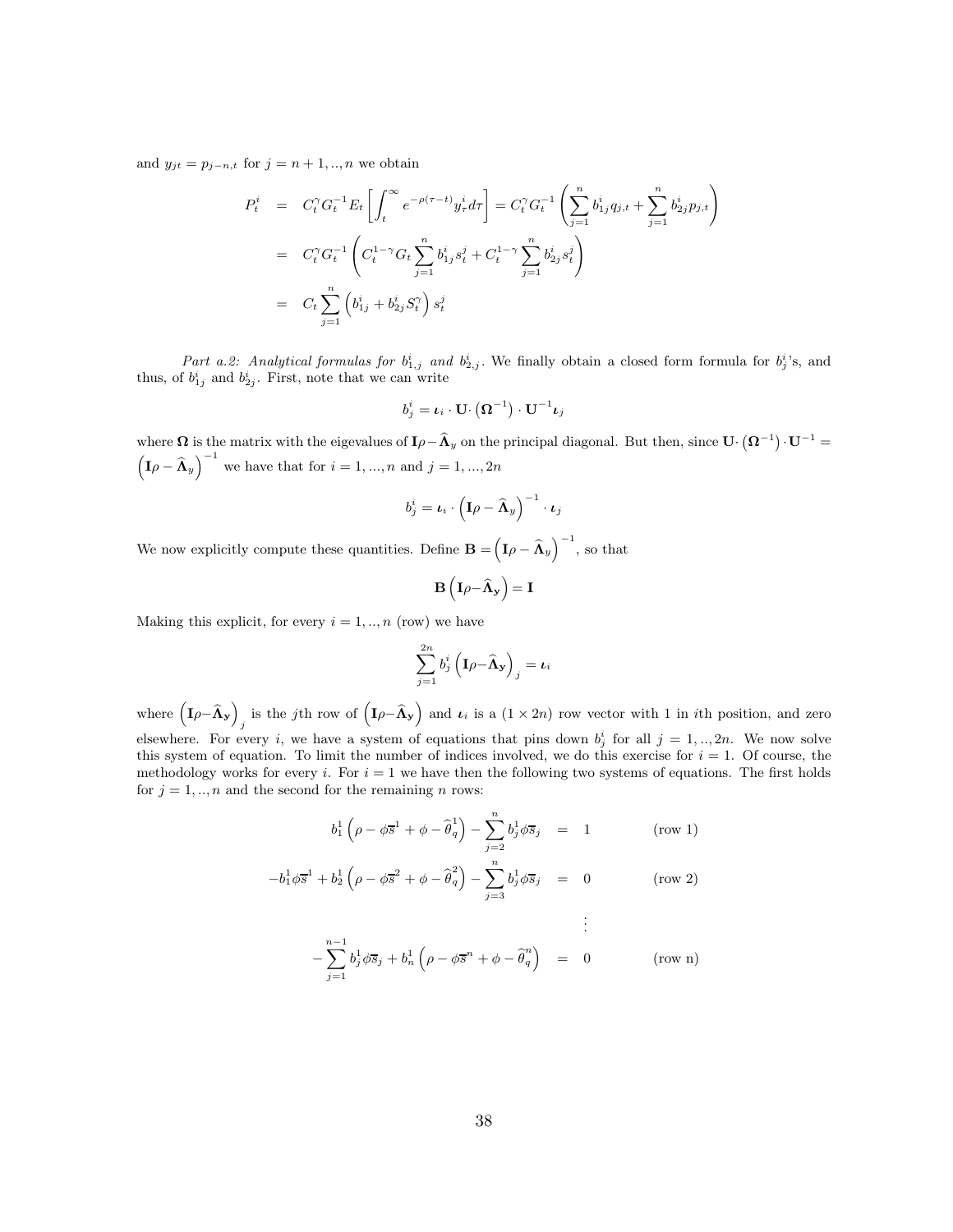$$
-b_1^1 \theta_{qp}^1 + b_{n+1}^1 \left( \rho - \phi \overline{s}^1 + \phi - \widehat{\theta}_p^1 \right) - \sum_{j=2}^n b_{n+j}^1 \phi \overline{s}_j = 0 \qquad (\text{row } n+1)
$$

$$
-b_2^1 \theta_{qp}^2 - b_{n+1}^1 \phi \overline{s}_1 + b_{n+2}^1 \left(\rho - \phi \overline{s}^2 + \phi - \widehat{\theta}_p^2\right) - \sum_{j=3}^n b_{n+j}^1 \phi \overline{s}_j = 0 \qquad (\text{row } n+2)
$$

$$
\vdots
$$
  
- $b_n^1 \theta_{qp}^n - \sum_{j=1}^{n-1} b_{n+j}^1 \phi \overline{s}_j + b_{2n}^1 (\rho - \phi \overline{s}^n + \phi - \widehat{\theta}_p^n) = 0 \qquad \text{(row 2n)}$ 

The first set of equation is readily solved. In fact, we can write

$$
\begin{array}{rcl} b^1_1&=&\alpha^1_q+\alpha^1_q\times\phi\sum\limits_{j=1}^nb^1_j\overline{s}^j\\[3mm] b^1_k&=&\alpha^k_q\times\phi\sum\limits_{j=1}^nb^1_j\overline{s}^j\quad\mbox{ for }\quad k=2,..,n \end{array}
$$

where

$$
\alpha_q^i = \frac{1}{\left(\rho + \phi - \widehat{\theta}_q^i\right)}
$$

Multiply both sides of each row  $k = 1, ..., n$  by  $\bar{s}^k$  and sum across rows to obtain

$$
\sum_{j=1}^{n} b_j^1 \overline{s}^j = \overline{s}^1 \alpha_q^1 + \sum_{j=1}^{n} \overline{s}_i^j \alpha_q^j \left( \phi \sum_{j=1}^{n} b_j^1 \overline{s}^j \right)
$$

Define the constants

$$
H_q = \sum_{j=1}^n \overline{s}^j \alpha_q^j
$$
 and 
$$
K_q = \frac{1}{1 - \phi H_q}
$$

Solving for  $\sum_{j=1}^n b_j^1 \overline{s}^j$  we obtain the quantity

$$
\sum_{j=1}^n b_j^1 \overline{s}^j = \overline{s}^1 \alpha_q^1 K_q
$$

Thus

$$
b_1^1 = \alpha_q^1 + \alpha_q^1 \times \phi \overline{s}^1 \alpha_q^1 K_q \tag{34}
$$

$$
b_k^1 = \alpha_q^k \times \phi \overline{s}^1 \alpha_q^1 K_q \quad \text{for} \quad k = 2, ..., n \tag{35}
$$

Hence, the first term in the  $P/C$  ratio obtained earlier, i.e.

$$
\frac{P_t^1}{C_t} = \sum_{j=1}^n b_{1j}^1 s_t^j + \sum_{j=1}^n b_{2j}^1 s_t^j S_t^{\gamma}
$$

is given by

$$
\sum_{j=1}^n b_{1j}^1 s_t^j = \alpha_q^1 s_t^1 + \phi \overline{s}^1 \alpha_q^1 K_q \sum_{j=1}^n \alpha_q^k s_t^j
$$

where recall that for  $j = 1, ..., n$  we defined earlier  $b_{1j}^1 = b_j^1$ .

We now turn to the second system of equations, which for  $k = 1, ..., n$  can be rewritten as

$$
b_{n+k}^1=\alpha_p^k\phi\sum_{j=1}^nb_{n+j}^1\overline{s}^j+b_k^1\alpha_p^k\widehat{\theta}^k_{qp}
$$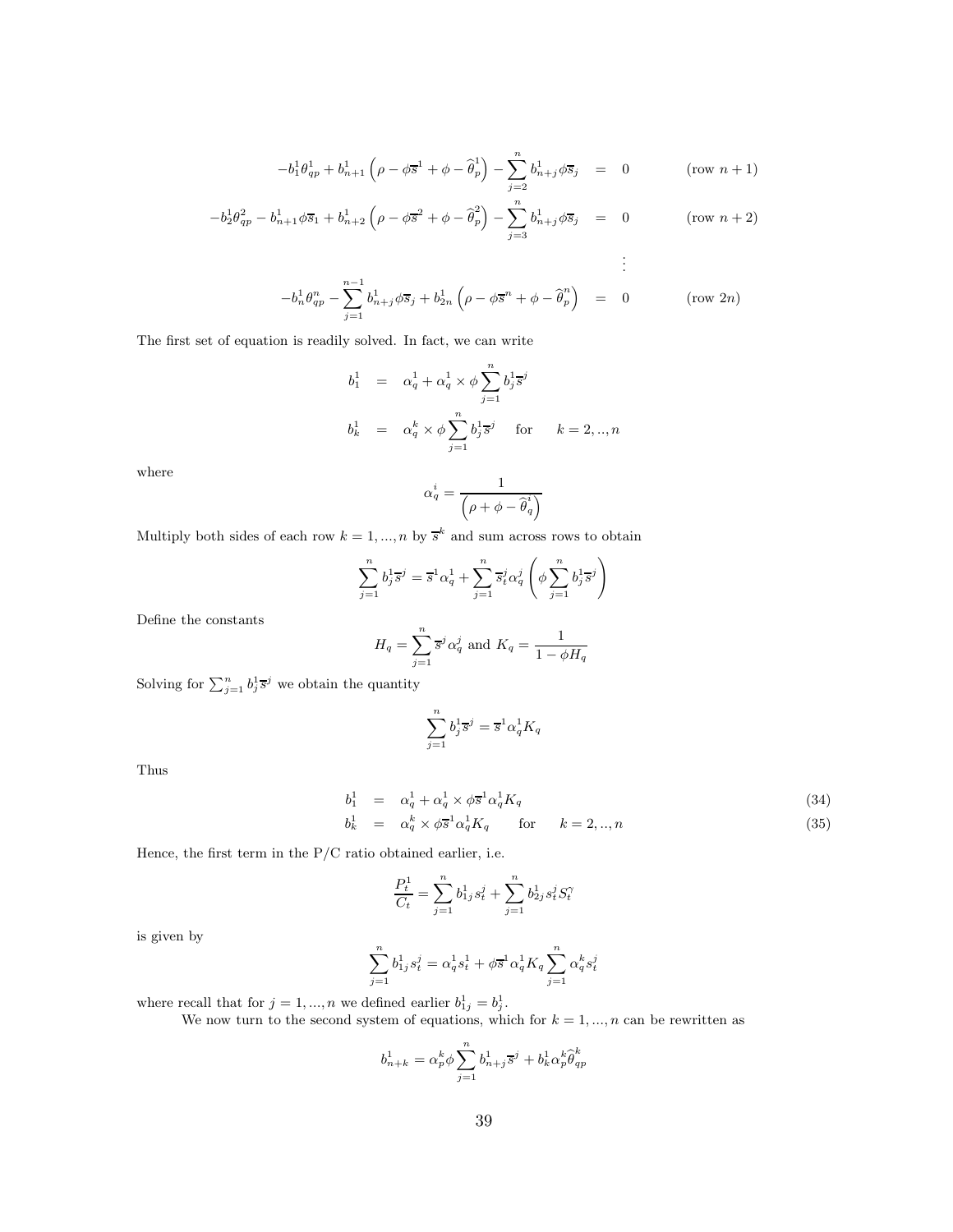with

$$
\alpha_p^k = \frac{1}{\left(\rho + \phi - \hat{\boldsymbol{\theta}}_p^k\right)}
$$

and  $b_k^1$  given in (34) - (35). Substitute  $b_k^1$  first, to obtain

$$
\begin{array}{rcl} b_{n+1}^1&=&\alpha_p^1\phi\sum_{j=1}^nb_{n+j}^1\overline{s}^j+\alpha_{pq}^1+\alpha_{pq}^1\times\phi\overline{s}^1\alpha_q^1K_q\\[3mm] b_{n+k}^1&=&\alpha_p^k\phi\sum_{j=1}^nb_{n+j}^1\overline{s}^j+\alpha_{pq}^k\phi\overline{s}^1\alpha_q^1K_q \end{array}
$$

where

$$
\alpha_{pq}^k = \alpha_p^k \widehat{\boldsymbol{\theta}}_{qp}^k \alpha_q^k
$$

As before, for  $k = 1, ..., n$  multiply both sides by  $\overline{s}^k$  and sum across k's to obtain

$$
\sum_{k=1}^{n} \overline{s}^{k} b_{n+k}^{1} = \alpha_{pq}^{1} \overline{s}^{1} + \left(\sum_{k=1}^{n} \overline{s}^{k} \alpha_{p}^{k}\right) \phi \sum_{j=1}^{n} b_{n+j}^{1} \overline{s}^{j} + \left(\sum_{k=1}^{n} \overline{s}^{k} \alpha_{pq}^{k}\right) \phi \overline{s}^{1} \alpha_{q}^{1} K_{q}
$$

Let

$$
H_p = \left(\sum_{k=1}^n \overline{s}^k \alpha_p^k\right)
$$

and solve for  $\sum_{k=1}^{n} \bar{s}^{k} b_{n+k}^{1}$  to find

$$
\sum_{k=1}^{n} \overline{s}^{k} b_{n+k}^{1} = \alpha_{pq}^{1} \overline{s}^{1} K_{p} + \left(\sum_{k=1}^{n} \overline{s}^{k} \alpha_{pq}^{k}\right) \phi \overline{s}^{1} \alpha_{q}^{1} K_{q} K_{p}
$$

where

$$
K_p = \frac{1}{(1 - \phi H_p)}
$$

Substitute back into  $b_{n+1}^1$  and  $b_{n+k}^1$  and find

$$
\begin{array}{ccc} b_{n+1}^1 & = & \alpha_{pq}^1 + \overline{s}^1 g_1^1 \\ b_{n+k}^1 & = & \overline{s}^1 g_k^1 \end{array}
$$

where for  $k = 1, ..., n$ 

$$
g_k^1 = \alpha_q^1 \phi \left\{ \alpha_p^k \left( \alpha_p^1 \theta_{pq}^1 K_p + \left( \sum_{j=1}^n \overline{s}^j \alpha_{pq}^j \right) \phi K_q K_p \right) + \alpha_{pq}^k K_q \right\}
$$

Thus, the second part in the price-consumption ratio is given by

$$
\sum_{j=1}^{n} b_{2j}^{1} s_{t}^{j} = \alpha_{pq}^{1} s_{t}^{1} + \overline{s}^{1} \sum_{k=1}^{n} g_{k}^{1} s_{t}^{k}
$$

Generalizing the above derivations for every  $i = 1, ..., n$ , we can finally write

$$
\frac{P_t^i}{D_t^i} = \alpha_0^i + \alpha_1^i S_t^{\gamma} + \alpha_2^i \left(\mathbf{s}_t\right) \left(\frac{\overline{s}^i}{s_t^i}\right) + \alpha_3^i \left(\mathbf{s}_t\right) \left(\frac{\overline{s}^i}{s_t^i}\right) S_t^{\gamma}
$$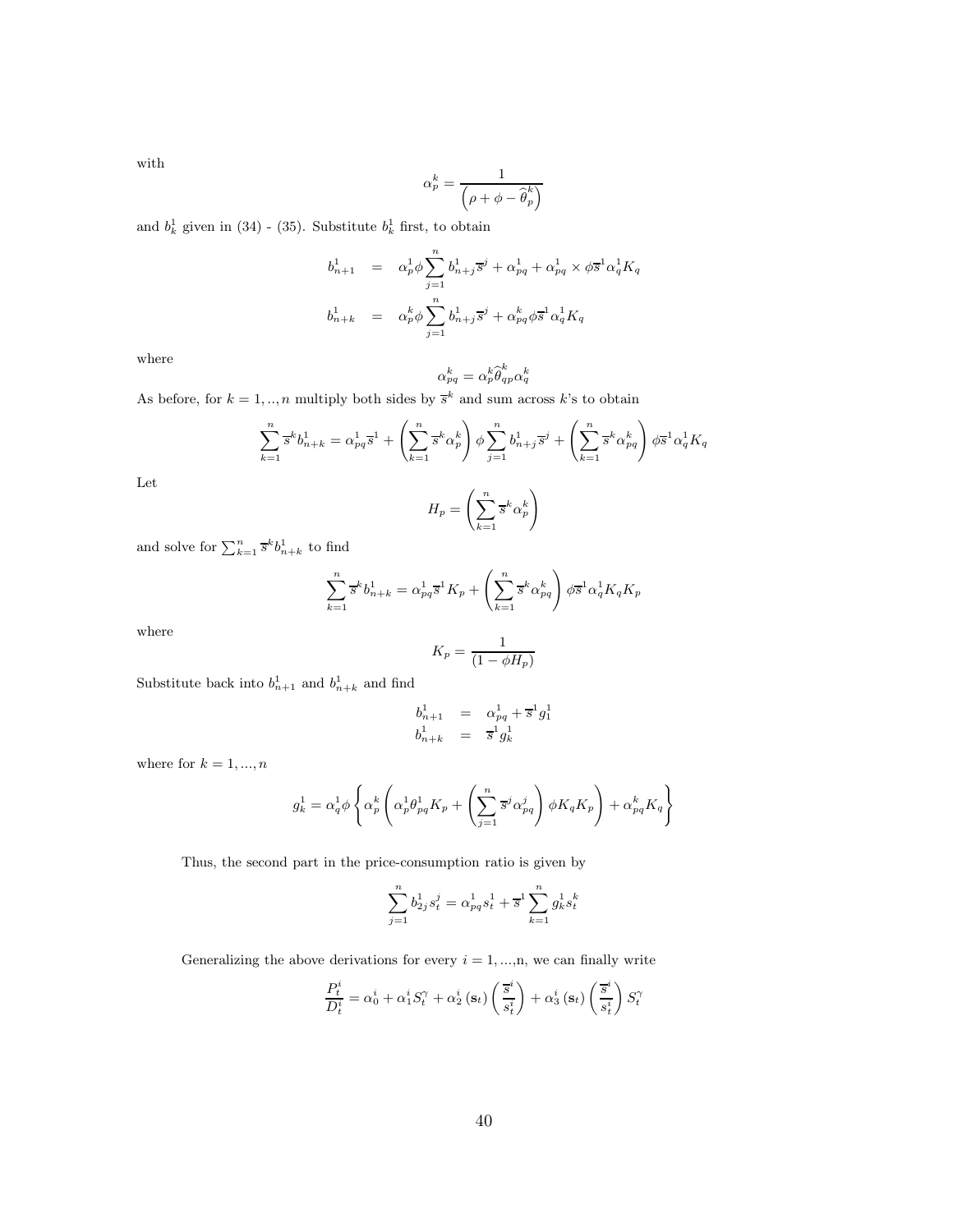where

$$
\alpha_0^i = \alpha_q^i = \frac{1}{\left(\rho + \phi - \hat{\theta}_q^i\right)}
$$
\n
$$
\alpha_1^i = \alpha_{pq}^i = \frac{\hat{\theta}_{pq}^i}{\left(\rho + \phi - \hat{\theta}_q^i\right)\left(\rho + \phi - \hat{\theta}_p^i\right)}
$$
\n
$$
\alpha_2^i(\mathbf{s}_t) = \phi \alpha_q^i K_q(\mathbf{s}_t' \alpha_q)
$$
\n
$$
\alpha_3^i(\mathbf{s}_t) = \mathbf{s}_t' \mathbf{g}^i
$$

where

$$
g_k^i = \alpha_q^i \phi \left\{ \alpha_p^k \left( \alpha_p^i \hat{\theta}_{pq}^i K_p + \left( \overline{\mathbf{s}}' \ \boldsymbol{\alpha}_{pq} \right) \phi K_q K_p \right) + \alpha_{pq}^k K_q \right\}
$$

and

$$
\begin{aligned}\n\widehat{\theta}_q^i &= (1 - \gamma) \overline{\mu}_c - (1 - \gamma) \left( \frac{1}{2} \gamma + \alpha \right) \sigma_c^2 - k + (1 - \gamma - \alpha) \theta^i \\
\widehat{\theta}_{qp}^i &= k \overline{G} + (1 - \gamma) \sigma_c^2 \alpha \lambda + \alpha \lambda \theta^i \\
\widehat{\theta}_p^i &= (1 - \gamma) \overline{\mu}_c - \frac{1}{2} \gamma (1 - \gamma) \sigma_c^2 + (1 - \gamma) \theta^i\n\end{aligned}
$$

**Proposition 3:** The diffusion component of stock returns is given by

$$
\boldsymbol{\sigma}_{R,t}^{i} = \frac{S_{t}^{\gamma} \alpha \left(1 - \lambda S_{t}^{\gamma}\right)}{f_{1}^{i}\left(\frac{\overline{s}_{t}^{i}}{s_{t}^{i}}, \mathbf{s}_{t}\right) + S_{t}^{\gamma}} \boldsymbol{\sigma}_{c} + \left(\frac{1}{1 + f_{2}^{i}\left(S_{t}, \mathbf{s}_{t}\right)\left(\frac{\overline{s}_{t}^{i}}{s_{t}^{i}}\right)} + \eta_{it}^{i}\right) \boldsymbol{\sigma}_{D}^{i}\left(\mathbf{s}_{t}\right) + \sum_{j \neq i} \eta_{jt}^{i} \boldsymbol{\sigma}_{D}^{j}\left(\mathbf{s}_{t}\right) \tag{36}
$$

In fact, we can write

$$
P_t^i = C_t \left( \alpha_0^i s_t^i + \alpha_2^i \left( \mathbf{s}_t \right) \overline{s}^i + \left( \alpha_1^i s_t^i + \alpha_3^i \left( \mathbf{s}_t \right) \overline{s}^i \right) S_t^{\gamma} \right)
$$

Define by  $\widetilde{S}_t = S_t^{\gamma} = G_t^{-1}$ . Using Ito's Lemma, it is immediate to see that the diffusion of  $d\widetilde{S}$  is given by

$$
\boldsymbol{\sigma}_{S}\left(S^{\gamma}\right)=S_{t}^{\gamma}\alpha\left(1-\lambda S_{t}^{\gamma}\right)\boldsymbol{\sigma}_{c}
$$

Thus, an application of Ito's Lemma shows that the diffusion term of  $P_t^i$  is given by

$$
\sigma_{R,t}^{i} = \sigma_c + \frac{\left(\alpha_1^i s_t^i + \alpha_3^i \left(\mathbf{s}_t\right) \overline{s}^i\right) S_t^{\gamma} \alpha \left(1 - \lambda S_t^{\gamma}\right)}{\left(\alpha_0^i s_t^i + \alpha_2^i \left(\mathbf{s}_t\right) \overline{s}^i + \left(\alpha_1^i s_t^i + \alpha_3^i \left(\mathbf{s}_t\right) \overline{s}^i\right) S_t^{\gamma}\right)} \sigma_c + \sum_{k=1}^n \left\{ \frac{\left(\alpha_0^i + \alpha_1^i S_t^{\gamma}\right) \mathbf{1}_{\{i\}} + \phi \alpha_q^i K_q \alpha_q^k + g_k^i}{\left(\alpha_0^i s_t^i + \alpha_2^i \left(\mathbf{s}_t\right) \overline{s}^i + \left(\alpha_1^i s_t^i + \alpha_3^i \left(\mathbf{s}_t\right) \overline{s}^i\right) S_t^{\gamma}\right)} \right\} s_t^k \sigma^k \left(\mathbf{s}_t\right)
$$

where  $1_{\{i\}}$  is the indicator function for  $k = i$ . Since  $\sigma_D^i(\mathbf{s}_t) = \sigma_c + \sigma^i(\mathbf{s}_t)$ , and since by construction

$$
\sum_{k=1}^{n} \left\{ \frac{\left(\alpha_0^i + \alpha_1^i S_t^{\gamma}\right) \mathbf{1}_{\{k=i\}} + \phi \alpha_q^i K_q \alpha_q^k + g_k^i}{\left(\alpha_0^i s_t^i + \alpha_2^i \left(\mathbf{s}_t\right) \overline{s}^i + \left(\alpha_1^i s_t^i + \alpha_3^i \left(\mathbf{s}_t\right) \overline{s}^i\right) S_t^{\gamma}\right)} \right\} s_t^k = 1
$$

we can rewrite

$$
\sigma_{R,t}^{i} = \frac{S_{t}^{\gamma} \alpha \left(1 - \lambda S_{t}^{\gamma}\right)}{f_{1}^{i}\left(\overline{s}^{i}/s_{t}^{i}; \mathbf{s}_{t}\right) + S_{t}^{\gamma}} \sigma_{c} + \sum_{k=1}^{n} \left\{\frac{\left(\alpha_{0}^{i} + \alpha_{1}^{i} S_{t}^{\gamma}\right) \mathbf{1}_{\{k=1\}} + \phi \alpha_{q}^{i} K_{q} \alpha_{q}^{k} + g_{k}^{i}}{\left(\alpha_{0}^{i} s_{t}^{i} + \alpha_{2}^{i} \left(\mathbf{s}_{t}\right) \overline{s}^{i} + \left(\alpha_{1}^{i} s_{t}^{i} + \alpha_{2}^{i} \left(\mathbf{s}_{t}\right) \overline{s}^{i}\right)\right)}\right\} s_{t}^{k} \sigma_{D}^{k}(\mathbf{s}_{t})
$$
\n
$$
= \frac{S_{t}^{\gamma} \alpha \left(1 - \lambda S_{t}^{\gamma}\right)}{f_{1}^{i}\left(\overline{s}^{i}/s_{t}^{i}; \mathbf{s}_{t}\right) + S_{t}^{\gamma}} \sigma_{c} + \left\{\frac{1}{1 + f_{2}\left(S; \mathbf{s}_{t}\right)\left(\frac{\overline{s}^{i}}{s_{t}^{i}}\right)} + \eta_{i,t}^{i}\right\} \sigma_{D}^{i}(\mathbf{s}_{t}) + \sum_{k \neq i} \eta_{k,t}^{i} \sigma_{D}^{k}(\mathbf{s}_{t})
$$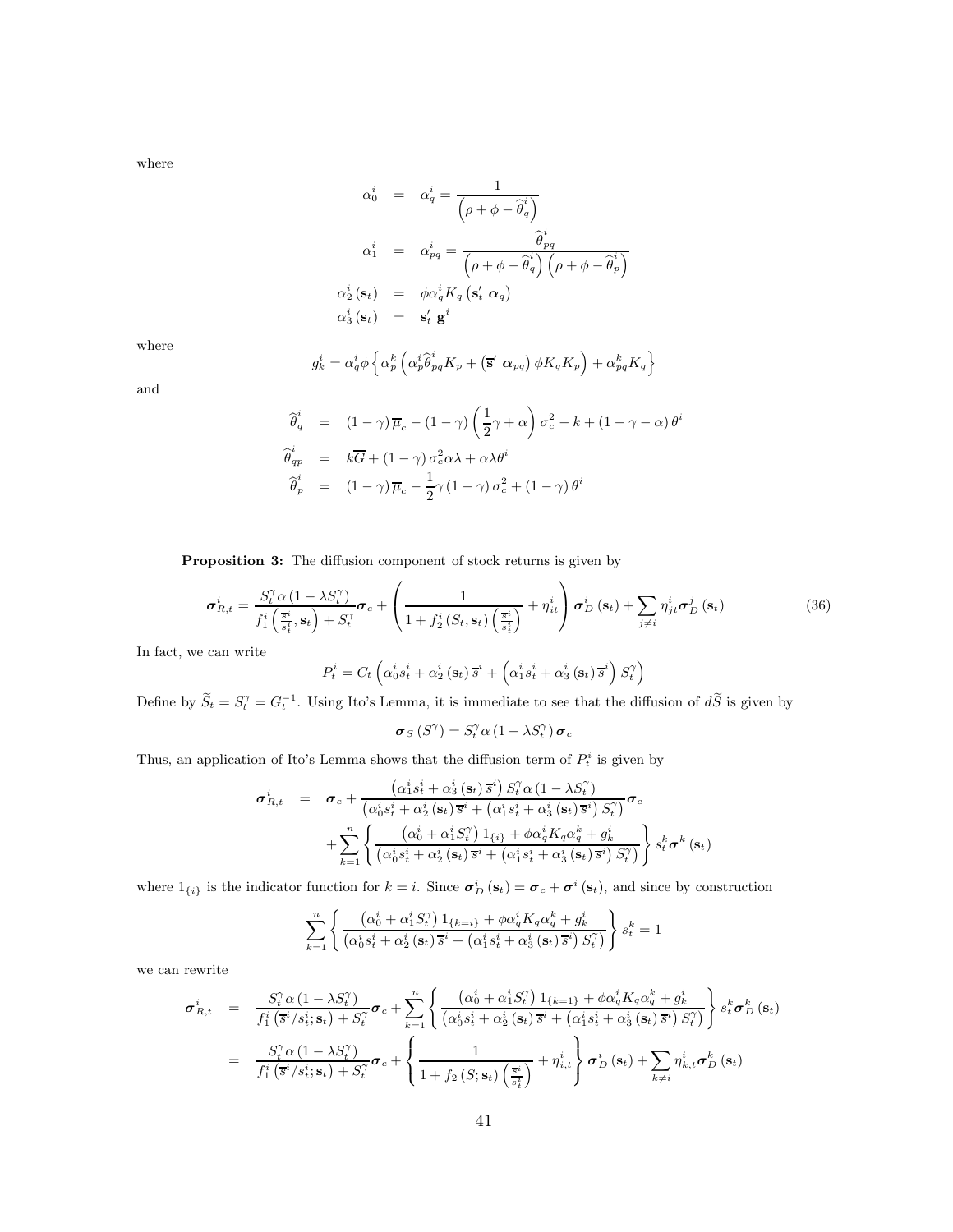where

$$
f_1^i\left(\overline{s}^i/s_t^i; \mathbf{s}_t\right) = \frac{\alpha_0^i + \alpha_2^i\left(\mathbf{s}_t\right)\left(\overline{s}^i/s_t^i\right)}{\alpha_1^i + \alpha_3^i\left(\mathbf{s}_t\right)\left(\overline{s}^i/s_t^i\right)}
$$

$$
f_2\left(S; \mathbf{s}_t\right) = \frac{\alpha_2^i\left(\mathbf{s}_t\right) + \alpha_3^i\left(\mathbf{s}_t\right)S_t^{\gamma}}{\alpha_0^i + \alpha_1^iS_t^{\gamma}}
$$

and

$$
\eta_{k,t}^i = \frac{\left(\phi \alpha_q^i K_q \alpha_q^k + g_k^i\right) s_t^k}{\left(\alpha_0^i s_t^i + \alpha_2^i \left(\mathbf{s}_t\right) \overline{s}^i + \left(\alpha_1^i s_t^i + \alpha_3^i \left(\mathbf{s}_t\right) \overline{s}^i\right) S_t^{\gamma}\right)}
$$

Note that also that

$$
f_1' < 0 \text{ if and only if } \frac{\alpha_2^i(\mathbf{s})}{\alpha_3^i(\mathbf{s})} < \frac{\alpha_0^i}{\alpha_1^i} = \frac{1}{\alpha_p^i \widehat{\theta}_{pq}}
$$

Q.E.D.

# **Part (b) of Proposition 3: The Expected Return**

The expected return is obtained immediately from  $\sigma_{R,t}$  by using the formula

$$
E_t\left[dR_t^i\right] = -Cov_t\left(dR_t^i, \frac{dm}{m_t}\right)
$$

Q.E.D.

**Proof of Proposition 1:** (*a*) The price consumption ratio of the total wealth portfolio can be obtained by simply adding the prices of individual securities. In particular, we find

$$
\alpha_0^{TW}(\mathbf{s}_t) = \sum_{i=1}^n \alpha_q^i s_t^i + \sum_{i=1}^n \phi \overline{s}^i \alpha_q^i K_q \sum_{j=1}^n \alpha_q^k s_t^j = (1 + \phi K_q \overline{\mathbf{s}}' \alpha_q) \alpha_q' \mathbf{s}_t
$$
  

$$
\alpha_1^{TW}(\mathbf{s}_t) = \sum_{i=1}^n \alpha_{pq}^i s_t^i + \sum_{i=1}^n \phi \overline{s}^i \sum_{k=1}^n \left\{ \alpha_p^k \left( \alpha_{pq}^i K_p + \overline{\mathbf{s}} \alpha_{pq} \phi \alpha_q^i K_q K_p \right) + \alpha_{pq}^k \alpha_q^i K_q \right\} s_t^k
$$

Algebra shows

$$
\alpha_0^{TW}(\mathbf{s}_t) = \frac{1}{1 - \phi H_q} \alpha'_q \mathbf{s}_t
$$
  
\n
$$
\alpha_1^{TW}(\mathbf{s}_t) = \frac{1}{1 - \phi H_q} ((\alpha_p \mathbf{s}_t) K_p \phi \overline{\mathbf{s}} \alpha_{pq} + \alpha_{pq} \mathbf{s}_t)
$$

Part (b). An application of Ito's Lemma to  $P_t^{TW} = C_t \left( \alpha_0^{TW} (\mathbf{s}_t) + \alpha_1^{TW} (\mathbf{s}_t) S_t^{\gamma} \right)$  implies that the diffusion part of the TW portfolios is given by

$$
\sigma_{P,t}^{TW} = \sigma_c + \frac{\alpha_1^{TW}(\mathbf{s}_t)}{\alpha_0^{TW}(\mathbf{s}_t) + S_t^{\gamma} \times \alpha_1^{TW}(\mathbf{s}_t)} S_t^{\gamma} \alpha (1 - \lambda S_t^{\gamma}) \sigma_c \n+ \frac{\alpha_q + S_t^{\gamma} (K_p \phi \overline{\mathbf{s}} \alpha_{pq} \alpha_p + \alpha_{pq})}{\alpha_q^{'} \mathbf{s}_t + S_t^{\gamma} \times ((\alpha_p \mathbf{s}_t) K_p \phi \overline{\mathbf{s}} \alpha_{pq} + \alpha_{pq} \mathbf{s}_t)} \mathbf{I}(\mathbf{s}_t) \sigma(\mathbf{s}_t) \n= \sigma_c + \frac{S_t^{\gamma} \alpha (1 - \lambda S_t^{\gamma})}{f_1^{TW}(\mathbf{s}_t) + S_t^{\gamma}} \sigma_c + \sum_{j=1}^n \frac{\{\alpha_q^j + S_t^{\gamma} (K_p \phi \overline{\mathbf{s}} \alpha_{pq} \alpha_p^j + \alpha_{pq}^j)\} s_t^j}{\sum_{k=1}^n \{\alpha_q^k + S_t^{\gamma} \times (K_p \phi \overline{\mathbf{s}} \alpha_{pq} \alpha_p^k + \alpha_{pq}^k)\} s_t^k} (\nu^j - \mathbf{s}' \cdot \nu) \n= \frac{S_t^{\gamma} \alpha (1 - \lambda S_t^{\gamma})}{f_1^{TW}(\mathbf{s}_t) + S_t^{\gamma}} \sigma_c + \sum_{j=1}^n w_{jt}^{TW} \sigma_D(\mathbf{s}_t)
$$

with

$$
f_1^{TW}(\mathbf{s}_t) = \frac{\alpha_0^{TW}(\mathbf{s}_t)}{\alpha_1^{TW}(\mathbf{s}_t)}
$$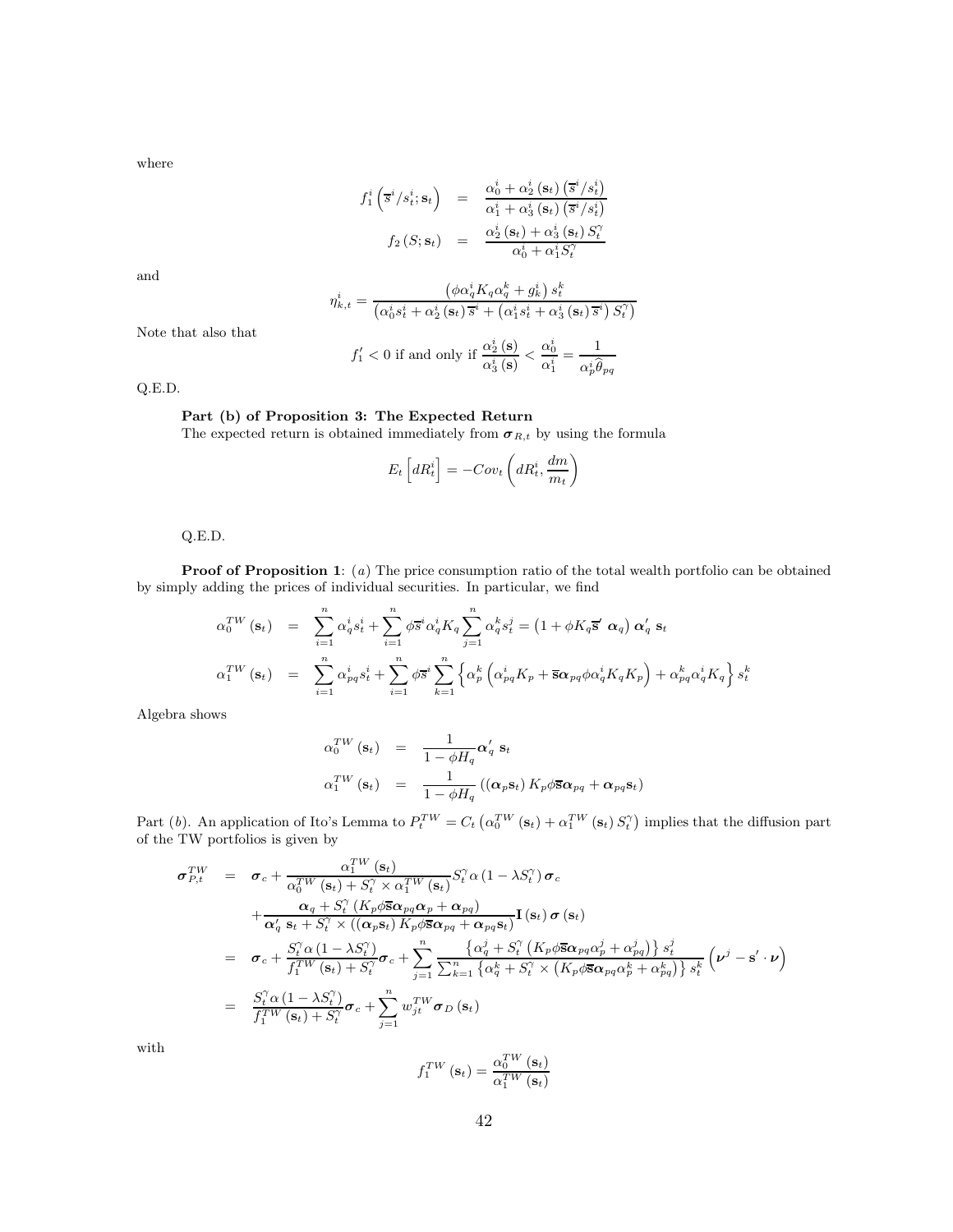and where

$$
w_{jt}^{TW} = \frac{\left\{\alpha_q^j + S_t^{\gamma} \left(K_p \phi \overline{\mathbf{s}} \alpha_{pq} \alpha_p^j + \alpha_{pq}^j \right) \right\} s_t^j}{\sum_{k=1}^n \left\{\alpha_q^k + S_t^{\gamma} \times \left(K_p \phi \overline{\mathbf{s}} \alpha_{pq} \alpha_p^k + \alpha_{pq}^k \right) \right\} s_t^k}
$$

are weights such that  $\sum_j w_{jt}^{TW} = 1$ . Given the form of the stochastic discount factor, we obtain

$$
E_t \left[ dR_t^{TW} \right] = -Cov_t \left( dR_t^{TW}, \frac{dm_t}{m_t} \right)
$$
  
= 
$$
(\gamma + \alpha (1 - \lambda S^{\gamma})) \left\{ \frac{S_t^{\gamma} \alpha (1 - \lambda S_t^{\gamma})}{f_1^{TW} (\mathbf{s}_t) + S_t^{\gamma}} \boldsymbol{\sigma}_c + \sum_{j=1}^n w_{jt}^{TW} \sigma_{CF,t}^{jc} \right\}
$$

Q.E.D.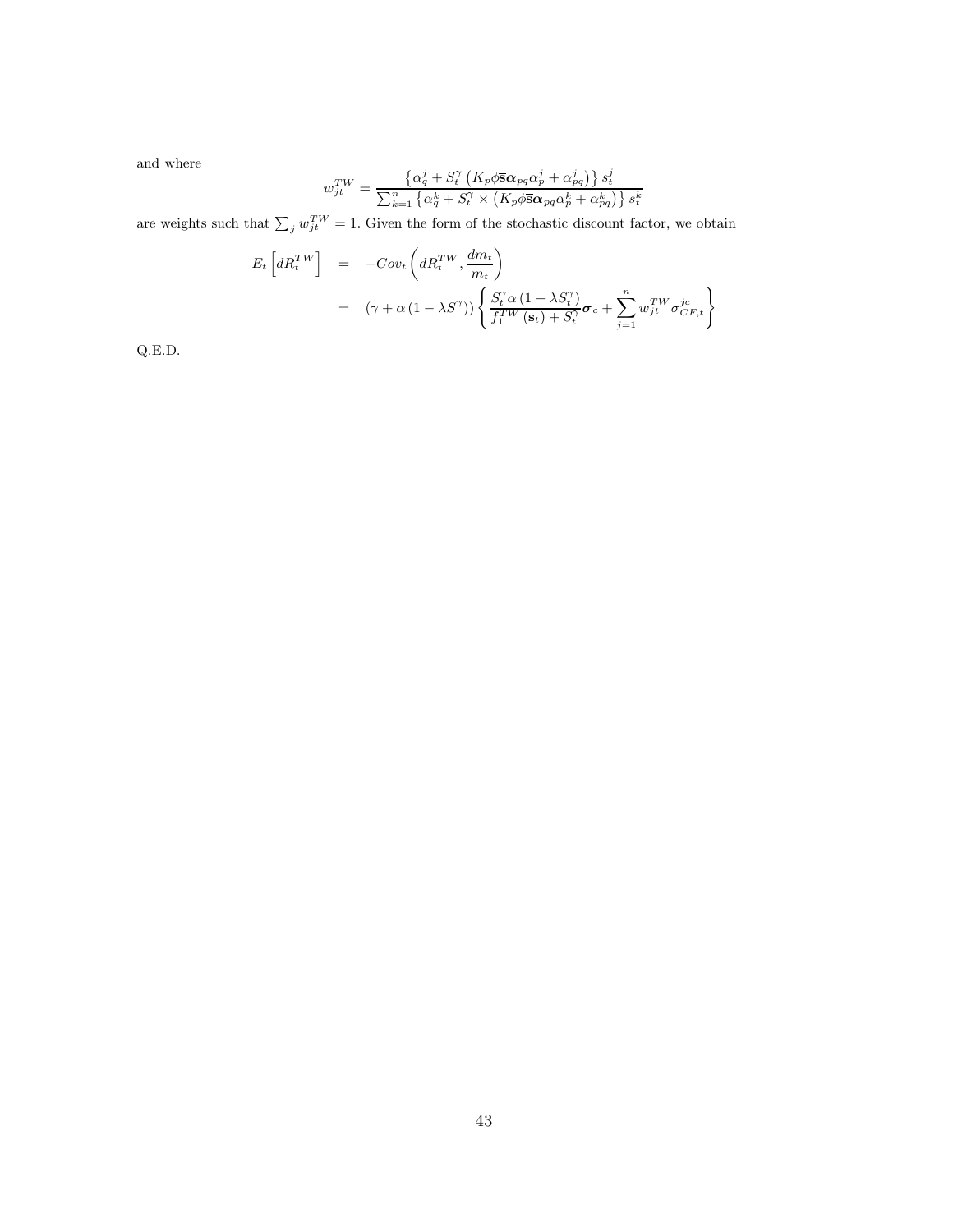**Table I Basic moments in empirical data: 1948-2001**

|  | Panel A: Summary statistics for the market portfolio      |  |  |
|--|-----------------------------------------------------------|--|--|
|  | $\overline{R}^M$ vol $(R^M)$ $\overline{r}^f$ vol $(r^f)$ |  |  |

| $7.71\%$ | 16.25% | 1.44\% | 3.08% |
|----------|--------|--------|-------|
|          |        |        |       |

Panel B: Predictability regressions

|                               |         | Panel B-1: Sample 1948-2001 |        |        |                            |                | Panel B-2: Sample 1948-1995 |        |        |       |
|-------------------------------|---------|-----------------------------|--------|--------|----------------------------|----------------|-----------------------------|--------|--------|-------|
| Horizon                       | 4       | 8                           | 12     | 16     |                            | $\overline{4}$ | 8                           | 12     | 16     |       |
| $\ln\left(\frac{D}{P}\right)$ | $.13\,$ | .2                          | .26    | .35    |                            | .28            | .48                         | .63    | .78    |       |
| $t - stat.$                   | (2.13)  | (1.65)                      | (1.34) | (1.29) |                            | (4.04)         | (4.00)                      | (4.49) | (5.41) |       |
| $R^2$                         | .09     | $.10\,$                     | .11    | .14    |                            | .19            | .32                         | .43    | .54    |       |
|                               |         |                             |        |        | Panel C: The value premium |                |                             |        |        |       |
|                               | Growth  |                             |        |        |                            |                |                             |        |        | Value |
| Portf.                        |         | $\overline{2}$              | 3      | 4      | 5                          | 6              |                             | 8      | 9      | 10    |
| $\overline{R}$ (%)            | 6.86    | 7.77                        | 7.67   | 7.63   | 8.53                       | 9.96           | 8.39                        | 11.00  | 11.39  | 12.36 |
| ME/BE                         | 5.05    | 2.68                        | 2.00   | 1.63   | 1.38                       | 1.18           | 1.01                        | .86    | .70    | .45   |
| P/D                           | 43.47   | 31.38                       | 26.87  | 24.65  | 22.65                      | 21.62          | 20.64                       | 19.95  | 20.00  | 21.77 |
| Sharpe Ratio                  | .352    | .450                        | .452   | .461   | .555                       | .640           | .522                        | .657   | .644   | .600  |
| CAPM $\beta$                  | 1.13    | 1.02                        | 1.01   | .95    | .88                        | .89            | .88                         | .91    | .92    | .98   |

**Notes to Table I.** *Panel A*: Summary statistics for the market portfolio.  $\overline{R}^M$  is the annualized average excess returns of the market portfolio over the three month Treasury Bill.  $vol(R^M)$  is the annualized standard deviation of the returns on the market portfolio.  $\bar{r}^f$  is the average risk free rate, as measured by three-month Treasury Bill rate, and  $vol(r^f)$  is its annualized standard deviation. *Panel B*: Predictability quarterly regressions of excess returns at the 1, 2, 3, and 4 year horizon on the log of the price dividend ratio of the market portfolio. t−stat denotes the Newey-West t− statistic where the number of lags is the double of the forecasting horizon. *Panel C*:  $\overline{R}$  is the annualized average excess returns of each of the decile portfolios,  $\overline{ME/BE}$ is the average market-to-book and  $P/D$  the average price dividend ratio. CAPM  $\beta$  is obtined by running time series regressions of excess return on each of the ten decile portfolios sorted on  $ME/BE$  on the market excess return, where ME is the market equity and BE is the book value. Quarterly dividends, returns, market equity and other financial series are obtained from the CRSP-COMPUSTAT database. The sample period is 1948-2001. The construction of the BE/ME sorted portfolios follows the standard procedure of Fama and French (1992): Each year t portfolios are sorted into 10 BE/ME sorted portfolios using book-to-market ratios for year  $t - 1$ . Returns on each of these portfolios are calculated from July of year t to June of year  $t + 1$ .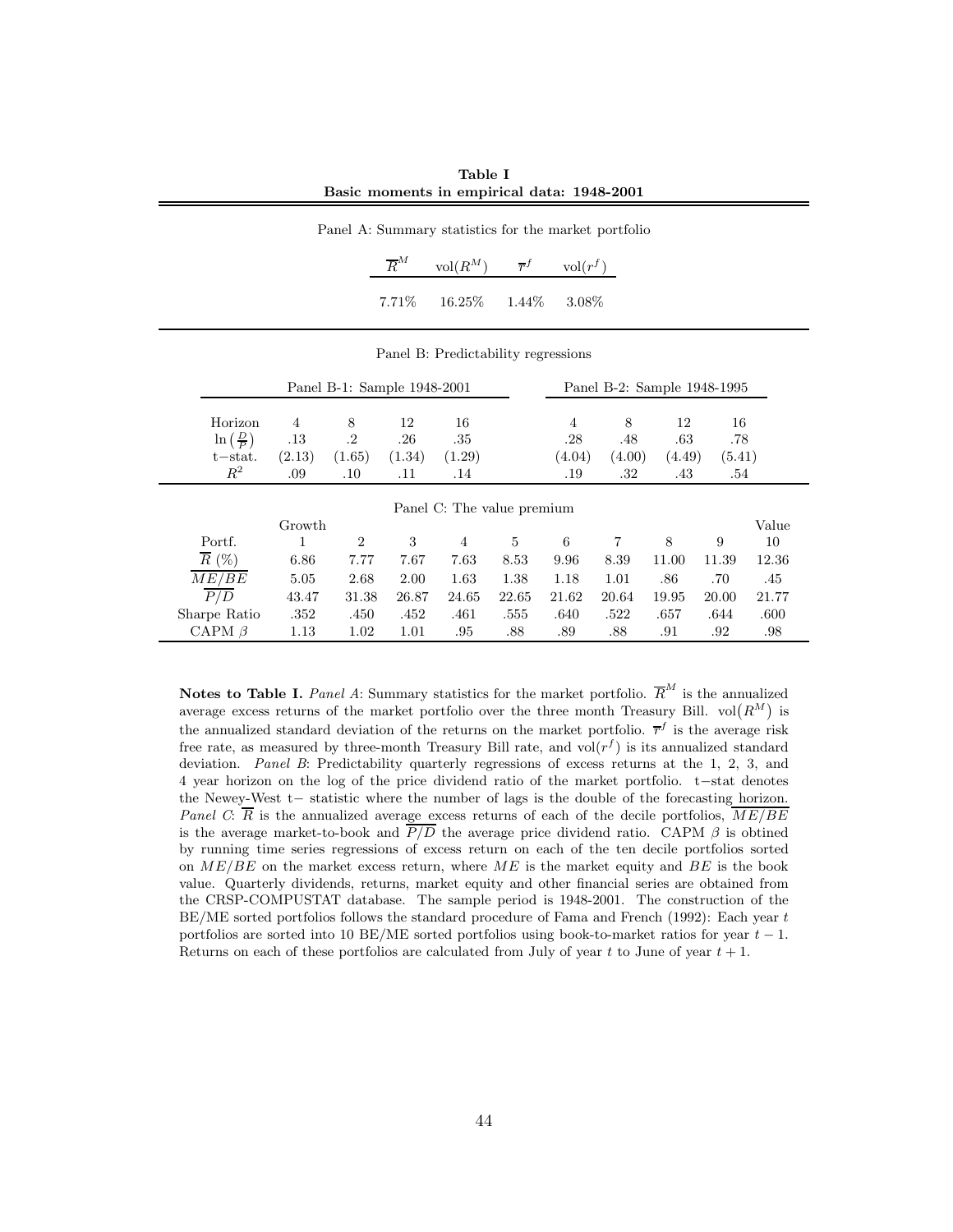| Model parameters used in the simulation |  |  |  |  |                                                                             |  |  |  |
|-----------------------------------------|--|--|--|--|-----------------------------------------------------------------------------|--|--|--|
|                                         |  |  |  |  | Panel A: Consumption and preference parameters                              |  |  |  |
|                                         |  |  |  |  | $\mu_c$ $\sigma_c$ $\gamma$ $\rho$ $\gamma/S$ $\min{\gamma/S_t}$ $\alpha$ k |  |  |  |
|                                         |  |  |  |  | .02 .015 1.5 .072 48 27.75 77 .13                                           |  |  |  |
|                                         |  |  |  |  | Danal D. Chana nyaagga nananantan in tha haga lina mada                     |  |  |  |

**Table II**

Panel B: Share process parameter in the base line model

| $\it n$ | $\theta_{CF}$   | $s^i$ |     |      |  |
|---------|-----------------|-------|-----|------|--|
| 200     | $.00345$ $.005$ |       | .07 | 0.55 |  |

**Notes to Table II.** *Panel A*:  $\mu_c$  is the annual average growth rate of the consumption process,  $\sigma_c$ is the standard deviation of consumption growth,  $\gamma$  is the coefficient controlling the local curvature of the utility function,  $\rho$  is the subjective discount rate,  $\overline{G}$ ,  $\lambda$ ,  $\alpha$  and  $k$  are the parameters controlling the dynamics of the process  $G_t = S_t^{-\gamma}$ , where  $S_t = (C_t - X_t)C_t^{-1}$  is the surplus consumption ratio and the process for  $G_t$  is given by

$$
dG_t = \left[ k \left( \overline{G} - G_t \right) - \alpha \left( G_t - \lambda \right) \mu_{c,1} \left( \mathbf{s}_t \right) \right] dt - \alpha \left( G_t - \lambda \right) \sigma_c d B_t^1. \tag{37}
$$

*Panel B*: The share process for  $i = 1, 2 \cdots, n$  is

$$
ds_t^i = \phi\left(\overline{s}^i - s_t^i\right) + s_t^i \sigma^i(\mathbf{s}_t) d\mathbf{B}'_t
$$

 $n = 200$  is the number of assets in our artificial economy.  $\theta_{CF}^{i}$  is the parameter controlling the cash-flow risk. Each assets is assigned a value of  $\theta_{CF}^i$ , which are distributed uniformly in the range above.  $\bar{s}^i$  is the fraction that each assets constributes to consumption in the steady state and  $\phi$  is the speed of mean reversion of the share process. Finally,  $\sigma^i(\mathbf{s}_t) = \nu^i - \mathbf{s}_t^i \nu$  where  $\nu^i$  are vectors with  $\nu_{i,0} = \frac{\theta_{CF}^i}{\sigma_c}$ ,  $\nu_{i,i} = \sqrt{\overline{\nu^2} - \nu_{0,i}^2}$ , and the remaining entries equal to zero. The simulation consists of 10,000 years of daily data.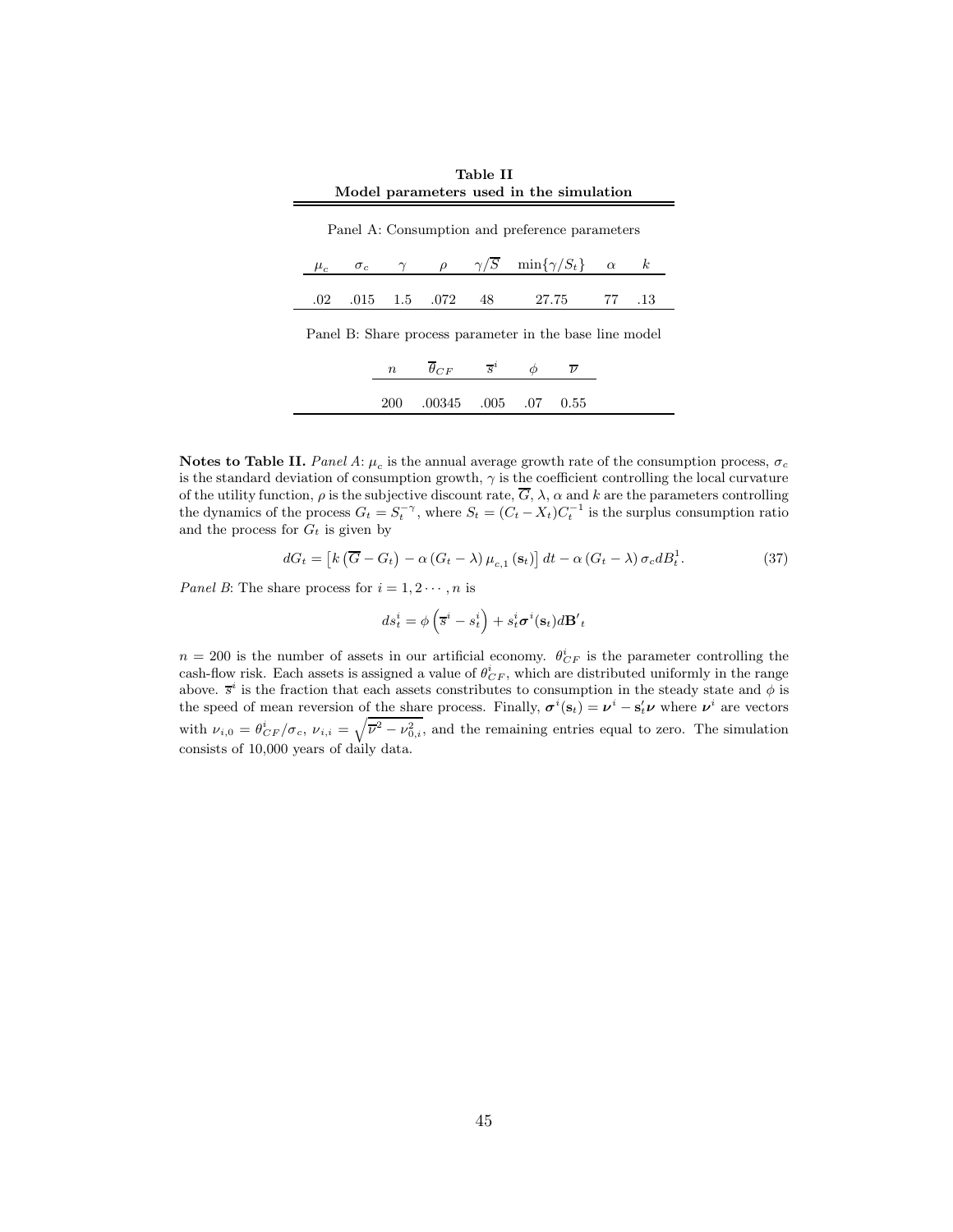**Table III Basic moments in simulated data**

| Panel A: Summary statistics for the aggregate portfolio |          |                               |          |                                     |                                         |          |                |       |       |       |
|---------------------------------------------------------|----------|-------------------------------|----------|-------------------------------------|-----------------------------------------|----------|----------------|-------|-------|-------|
|                                                         |          | $\overline{R}^M$              |          | $\text{vol}(R^M)$                   | $\overline{r}^f$<br>$\mathrm{vol}(r^f)$ |          |                |       |       |       |
|                                                         |          | 4.35%                         |          | 13.03%                              | $.69\%$                                 | $4.36\%$ |                |       |       |       |
|                                                         |          |                               |          | Panel B: Predictability regressions |                                         |          |                |       |       |       |
|                                                         |          | Horizon                       | 4        | 8                                   | 12                                      | 16       |                |       |       |       |
|                                                         |          | $\ln\left(\frac{D}{P}\right)$ | .25      | .38                                 | .43                                     | .47      |                |       |       |       |
|                                                         |          | $t$ -stat.                    | (29.11)  | (34.68)                             | (37.58)                                 | (39.46)  |                |       |       |       |
|                                                         |          | $R^2$ (%)                     | 5.74     | 7.82                                | 7.57                                    | 7.06     |                |       |       |       |
|                                                         |          |                               |          | Panel C: The value premium          |                                         |          |                |       |       |       |
|                                                         | Growth   |                               |          |                                     |                                         |          |                |       |       | Value |
| Portf.                                                  | 1        | $\overline{2}$                | 3        | $\overline{4}$                      | $\bf 5$                                 | $\,6\,$  | $\overline{7}$ | 8     | 9     | 10    |
| $\overline{R}$ (%)                                      | 3.07     | 3.58                          | 4.37     | 4.77                                | $5.27\,$                                | 5.45     | 5.84           | 6.00  | 6.43  | 8.23  |
| $\overline{ln(P/D)}$                                    | 6.38     | 5.07                          | 4.613    | 4.35                                | 4.12                                    | 3.90     | 3.68           | 3.44  | 3.15  | 2.68  |
| $\text{Avge}(\theta_{CF}^i) \times 100$                 | $-.2858$ | $-.1589$                      | $-.0665$ | $-.0083$                            | .0295                                   | .0568    | .0787          | .0958 | .1128 | .1431 |
| Sharpe Ratio                                            | .260     | .271                          | .307     | .313                                | .331                                    | .328     | .336           | .330  | .334  | .366  |
| CAPM $\beta$                                            | .84      | .91                           | .98      | 1.05                                | 1.10                                    | 1.13     | 1.16           | 1.20  | 1.22  | 1.26  |
| CAPM fitt. ret. $(\%)$                                  | 3.67     | $3.94\,$                      | 4.28     | 4.55                                | 4.78                                    | 4.91     | 5.05           | 5.21  | 5.29  | 5.50  |

**Notes to Table III.** *Panel A*: Summary statistics for the market portfolio.  $\overline{R}^M$  is the annualized average excess returns of the market portfolio over the three month Treasury Bill.  $vol(R^M)$  is the annualized standard deviation of the returns on the market portfolio.  $\bar{r}^f$  is the average risk free rate and vol $(r^f)$  is its annualized standard deviation. *Panel B*: Predictability quarterly regressions of excess returns at the 1, 2, 3, and 4 year horizon on the log of the price dividend ratio of the market portfolio. t−stat denotes the Newey-West t−statistic where the number of lags is the double of the forecasting horizon. *Panel C*: Annualized average returns  $\overline{R}$ , average log price-dividend ratio,  $\overline{ln(P/D)}$ , and CAPM β. CAPM fitted returns are the returns resulting from multiplying the CAPM betas from the previous line by the average excess return of the market portfolio reported in Panel A.  $Avge(\theta_{CF}^i) \times 100$  refers to the average  $\theta_{CF}^i$  (multiplied by 100) for the assets in the corresponding decile portfolio.

L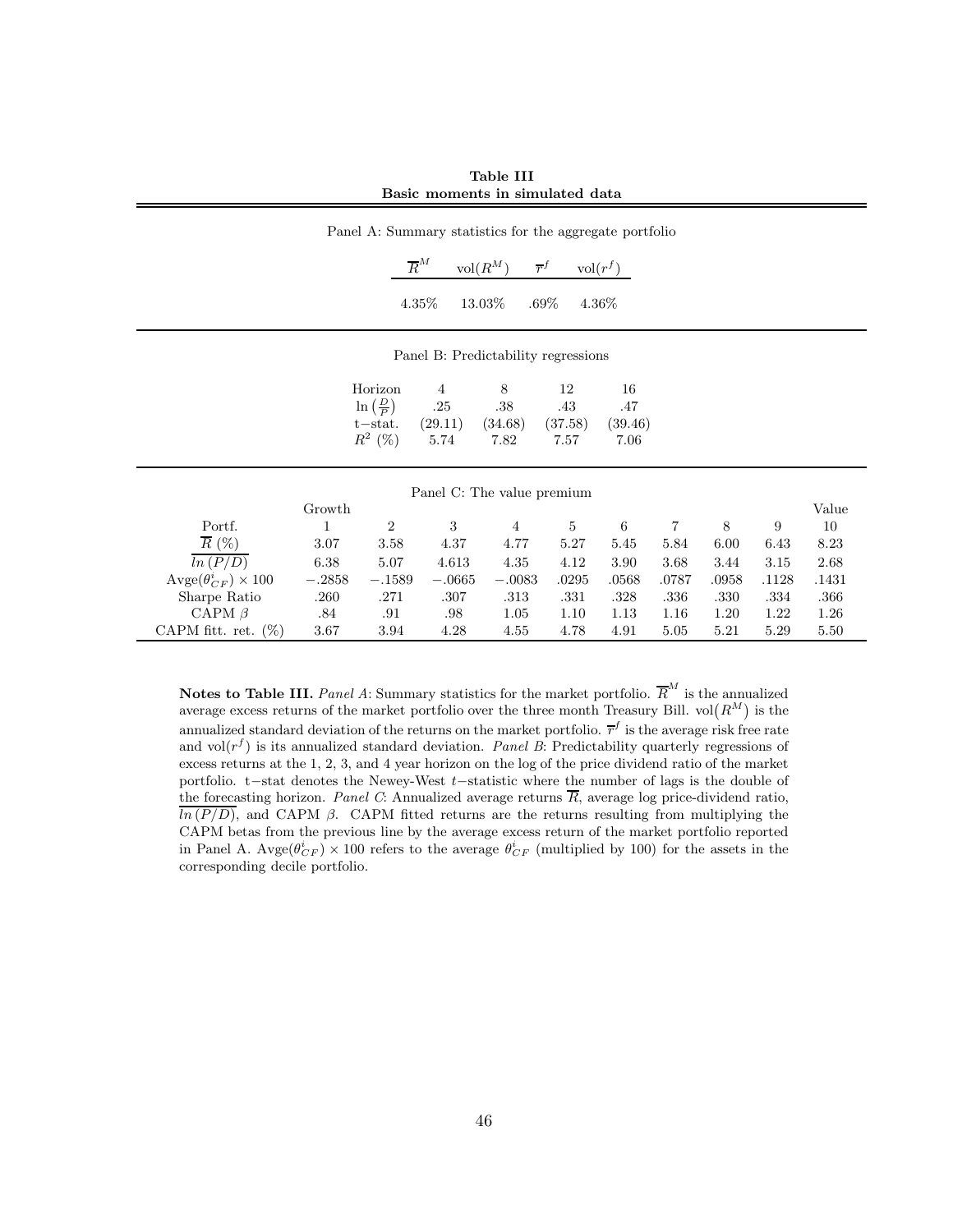**Table IV The dynamics of the value premium**

| $\overline{c}$ |       | 10    | $10-1$ | $\overline{R}^M$ | $\overline{c}$ |      | 10    | $10-1$ | $\overline{R}^M$ |
|----------------|-------|-------|--------|------------------|----------------|------|-------|--------|------------------|
| 15%            | 13.18 | 23.57 | 10.38  | 15.40            | 15%            | 5.73 | 10.35 | 4.62   | 6.34             |
| 20%            | 10.57 | 21.70 | 11.14  | 13.41            | $20\%$         | 5.95 | 10.06 | 4.11   | 6.31             |
| 25\%           | 5.51  | 19.16 | 13.64  | 9.89             | 25\%           | 7.31 | 10.11 | 2.80   | 6.99             |
| 30%            | 6.97  | 19.49 | 12.51  | 10.50            | $30\%$         | 6.82 | 9.32  | 2.50   | 6.62             |
| 35%            | 8.19  | 18.65 | 10.45  | 11.14            | 35%            | 6.15 | 8.98  | 2.83   | 5.87             |

Panel A: Annualized average excess returns  $(\%)$  in empirical data

.

Panel B: Annualized average excess returns (%) in simulated data

|                |      |       |        | Price-dividend of market portfolio $\langle \overline{c} \rangle$ |                |      |      |        | Price-dividend of market portfolio $\geq \overline{c}$ |
|----------------|------|-------|--------|-------------------------------------------------------------------|----------------|------|------|--------|--------------------------------------------------------|
| $\overline{c}$ |      | 10    | $10-1$ | $\overline{R}^M$                                                  | $\overline{c}$ |      | 10   | $10-1$ | $\overline{R}^M$                                       |
| 15%            | 7.37 | 18.27 | 10.90  | 10.43                                                             | $15\%$         | 2.30 | 6.46 | 4.15   | 3.27                                                   |
| 20%            | 6.56 | 16.07 | 9.51   | 9.22                                                              | $20\%$         | 2.19 | 6.26 | 4.07   | 3.13                                                   |
| 25%            | 5.96 | 14.60 | 8.64   | 8.36                                                              | 25%            | 2.10 | 6.10 | 4.00   | 3.01                                                   |
| $30\%$         | 5.50 | 13.46 | 7.96   | 7.67                                                              | $30\%$         | 2.02 | 5.98 | 3.96   | 2.92                                                   |
| $35\%$         | 5.13 | 12.60 | 7.47   | 7.18                                                              | 35%            | 1.95 | 5.87 | 3.92   | 2.82                                                   |

**Notes to Table IV.** *Panel A*: Annualized average excess returns in empirical data of the growth (portfolio 1) and value (portfolio 10) portfolios depending on whether the market-to-book of the market portfolio is below or above the  $\overline{c}$  percentile of its empirical distribution. *Panel B*: Annualized average excess returns in simulated data of the growth (portfolio 1) and value (portfolio 10) portfolios depending on whether the simulated price-dividend ratio of the market portfolio is below or above the  $\overline{c}$  percentile of its distribution in simulated data.  $\overline{R}^M$  is the average excess return on the market portfolio in empirical data (Panel A) and simulated data (Panel B).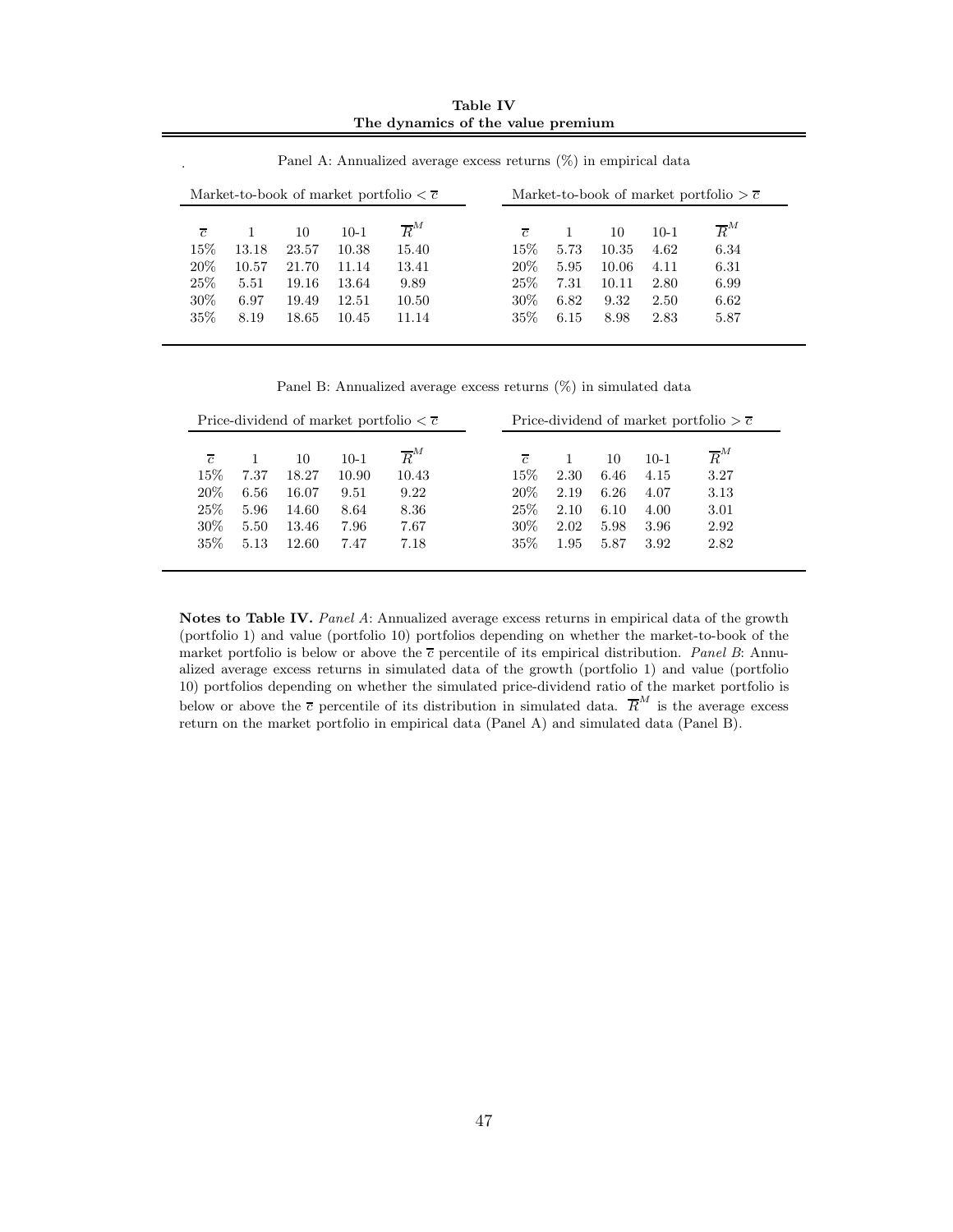|                           |            | Panel A: Time series regression $R_t^p = \alpha + \beta^M R_t^M + \epsilon_t^p$ for $p = 1, 2, \dots, 10$ |          |                |                           |         |         |         |         |         |
|---------------------------|------------|-----------------------------------------------------------------------------------------------------------|----------|----------------|---------------------------|---------|---------|---------|---------|---------|
|                           |            |                                                                                                           |          |                | Panel A-2: Empirical data |         |         |         |         |         |
|                           | Growth     |                                                                                                           |          |                |                           |         |         |         |         | Value   |
| Portf.                    | 1          | $\overline{2}$                                                                                            | 3        | $\overline{4}$ | 5                         | 6       | 7       | 8       | 9       | 10      |
| $\alpha$                  | $-.46$     | $-.03$                                                                                                    | $-.02$   | .07            | .44                       | .78     | .40     | .99     | 1.07    | 1.20    |
| $t(\alpha)$               | $(-2.00)$  | $(-.18)$                                                                                                  | $(-.14)$ | (.32)          | (2.07)                    | (3.73)  | (1.51)  | (3.73)  | (3.32)  | (2.65)  |
| $\beta^M$                 | 1.13       | 1.02                                                                                                      | 1.01     | .95            | .88                       | .89     | .88     | .91     | .92     | .98     |
| $t\left(\beta^{M}\right)$ | (39.80)    | (43.68)                                                                                                   | (42.56)  | (30.32)        | (27.24)                   | (27.27) | (21.38) | (21.33) | (17.56) | (14.16) |
|                           |            |                                                                                                           |          |                | Panel A-2: Simulated data |         |         |         |         |         |
|                           | Growth     |                                                                                                           |          |                |                           |         |         |         |         | Value   |
| Portf.                    | 1          | $\overline{2}$                                                                                            | 3        | 4              | 5                         | 6       | 7       | 8       | 9       | 10      |
| $\alpha$                  | $-.15$     | $-.09$                                                                                                    | .02      | .06            | $.12\,$                   | $.13\,$ | .20     | .20     | .29     | .68     |
| $t(\alpha)$               | $(-14.25)$ | $(-5.95)$                                                                                                 | (1.52)   | (3.27)         | (6.99)                    | (6.87)  | (9.12)  | (8.35)  | (10.32) | (17.56) |
| $\beta^M$                 | .84        | .91                                                                                                       | .98      | 1.05           | 1.10                      | 1.13    | 1.16    | 1.20    | 1.22    | 1.26    |

**Table V Asset pricing models: Time series regressions (quarterly)**

Panel B: Time series regression  $R_t^p = \alpha + \beta^M R_t^M + \beta^{HML} R_t^{HML} + \epsilon_t^p$  for  $p = 1, 2, \cdots, 10$ 

|                                              |                                         |                                 |                    | Panel B-1: Empirical data            |                                |                    |                          |                   |                         |                                    |
|----------------------------------------------|-----------------------------------------|---------------------------------|--------------------|--------------------------------------|--------------------------------|--------------------|--------------------------|-------------------|-------------------------|------------------------------------|
| Portf.<br>$\alpha$<br>$t(\alpha)$            | Growth<br>$\mathbf{1}$<br>.20<br>(1.13) | $\overline{2}$<br>.17<br>(1.05) | 3<br>.02<br>(.14)  | $\overline{4}$<br>$-.12$<br>$(-.61)$ | $\overline{5}$<br>.19<br>(.87) | 6<br>.28<br>(1.58) | 7<br>$-.40$<br>$(-2.15)$ | 8<br>.01<br>(.09) | 9<br>$-.08$<br>$(-.43)$ | Value<br>10<br>$-.36$<br>$(-1.23)$ |
| $\beta^M$<br>$t\left(\beta^{M}\right)$       | 1.04<br>(43.68)                         | .99<br>(51.25)                  | 1.00<br>(46.13)    | .98<br>(35.28)                       | .91<br>(30.25)                 | .96<br>(38.66)     | .99<br>(39.90)           | 1.05<br>(48.04)   | 1.09<br>(39.61)         | 1.20<br>(29.85)                    |
| $\beta^{HML}$<br>$t\left(\beta^{HML}\right)$ | $-.42$<br>$(-12.13)$                    | $-.12$<br>$(-2.37)$             | $-.03$<br>$(-.68)$ | $.12\,$<br>(1.88)                    | .16<br>(3.62)                  | .31<br>(8.85)      | .50<br>(10.35)           | .61<br>(15.52)    | .72<br>(21.04)          | .97<br>(14.14)                     |
|                                              |                                         |                                 |                    | Panel B-2: Simulated data            |                                |                    |                          |                   |                         |                                    |
|                                              | Growth                                  |                                 |                    |                                      |                                |                    |                          |                   |                         | Value                              |
| Portf.                                       | 1                                       | $\overline{2}$                  | 3                  | $\overline{4}$                       | $\overline{5}$                 | 6                  | 7                        | 8                 | 9                       | 10                                 |
| $\alpha$                                     | $-.01$                                  | $.02\,$                         | .07                | .06                                  | .09                            | .10                | .11                      | .03               | .07                     | $.13\,$                            |
| $t(\alpha)$                                  | $(-1.15)$                               | (1.24)                          | (4.50)             | (3.44)                               | (5.26)                         | (4.85)             | (5.38)                   | (1.57)            | (2.97)                  | (5.38)                             |
| $\beta^M$                                    | .93                                     | .97                             | 1.01               | 1.05                                 | 1.08                           | 1.11               | 1.11                     | 1.10              | 1.09                    | .93                                |
| $\beta^{HML}$                                | $-.28$                                  | $-.21$                          | $-.09$             | $-.01$                               | .06                            | .08                | $.16\,$                  | .31               | .41                     | 1.07                               |

**Notes to Table V.** *Panel A*: Time series regressions in empirical (Panel A-1) and simulated (Panel A-2) data of returns on each of the book-to-market sorted portfolios on the market excess return. Simulation parameters are contained in Table II.  $\alpha$  denotes the intercept of the time series regression and  $\beta^M$  the regression coefficient.  $t(\alpha)$  and  $t(\beta^M)$  denote the heteroskedasticity corrected t−statistic. *Panel B*: Time series regressions in empirical (Panel B-1) and simulated (Panel B-2) data of returns on each of the book-to-market sorted portfolios on the market excess return and the returns on HML, where  $\beta^{HML}$  is the regression coeffcient on HML. The t–statistics in simulated data have been omitted as they are all well above 100 for the case of the regression coefficients,  $\beta^M$  and  $\beta^{HML}$ .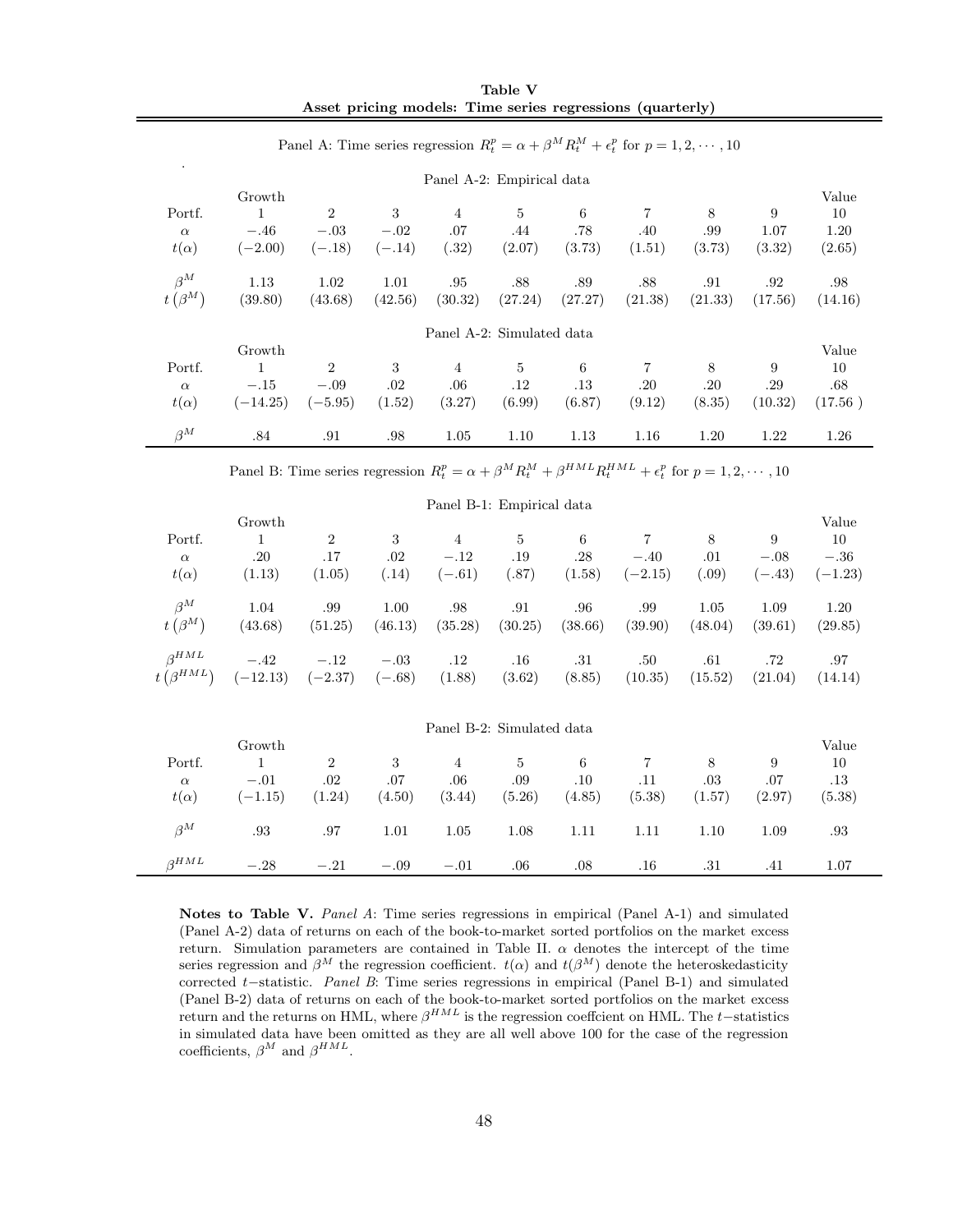|    |        |                                   |                     |         | Asset pricing models: Fama-MacBeth regressions (quarterly) |                  |            |
|----|--------|-----------------------------------|---------------------|---------|------------------------------------------------------------|------------------|------------|
|    |        |                                   |                     |         | Panel A: Empirical data                                    |                  |            |
|    | Const. | Mkt.                              | SMB                 | HML     | $Mkt \times log(D/P)$                                      | $Mkt \times cay$ | Adj. $R^2$ |
| 1. | 4.69   | $-2.52$<br>$(3.21)$ $(-1.65)$     |                     |         |                                                            |                  | 11\%       |
| 2. |        | $.36 \qquad 1.63 \qquad -.31$     |                     | 1.05    |                                                            |                  | 80%        |
|    |        | $(.23)$ $(.99)$ $(-.31)$ $(2.16)$ |                     |         |                                                            |                  |            |
| 3. |        | $2.72 - 87$                       |                     |         | 1.71                                                       |                  | 83\%       |
|    |        | $(2.24)$ $(-.65)$                 |                     |         | (2.46)                                                     |                  |            |
| 4. |        | $3.06 -1.37$                      |                     |         |                                                            | .06              | 81\%       |
|    |        | $(2.48)$ $(-1.01)$                |                     |         |                                                            | (2.34)           |            |
|    |        |                                   |                     |         |                                                            |                  |            |
|    |        |                                   |                     |         | Panel B: Simulated data                                    |                  |            |
|    |        |                                   |                     |         |                                                            |                  |            |
|    |        | Const.                            | Mkt.                | HML     | Mkt×log(D/P) Adj. $R^2$                                    |                  |            |
|    | 5.     | $-1.45$                           | 2.56                |         |                                                            | 91%              |            |
|    |        | $(-19.93)$ $(32.45)$              |                     |         |                                                            |                  |            |
|    | 6.     |                                   | $-.17$ 1.31         | .94     |                                                            | $99\%$           |            |
|    |        |                                   | $(-1.64)$ $(11.85)$ | (28.69) |                                                            |                  |            |
|    | 7.     | .63                               | .38                 |         | 1.16                                                       | 98%              |            |
|    |        | (3.56)                            | (2.00)              |         | (10.11)                                                    |                  |            |

**Table VI Asset pricing models: Fama-MacBeth regressions (quarterly)**

**Notes to Table VI.** *Panel A*: Fama-MacBeth regressions in empirical data. Line 1, CAPM regressions where Mkt. represents the average excess return of the market portfolio. Line 2, Fama and French (1993) model, where SMB is the return on "small minus big" and HML is the return on "high minus low". Line 3, conditional CAPM regression where the dividend yield,  $log(D/P)$ , of the market portfolio is used as a conditioning variable. Line 4 conditional CAPM regression where the variable cay of Lettau and Ludvigson (2001) is used as a conditioning variable. *Panel B*: Fama-MacBeth regressions in simulated data. t–statistic in parenthesis and Adj.  $R^2$  is the adjusted  $R^2$ .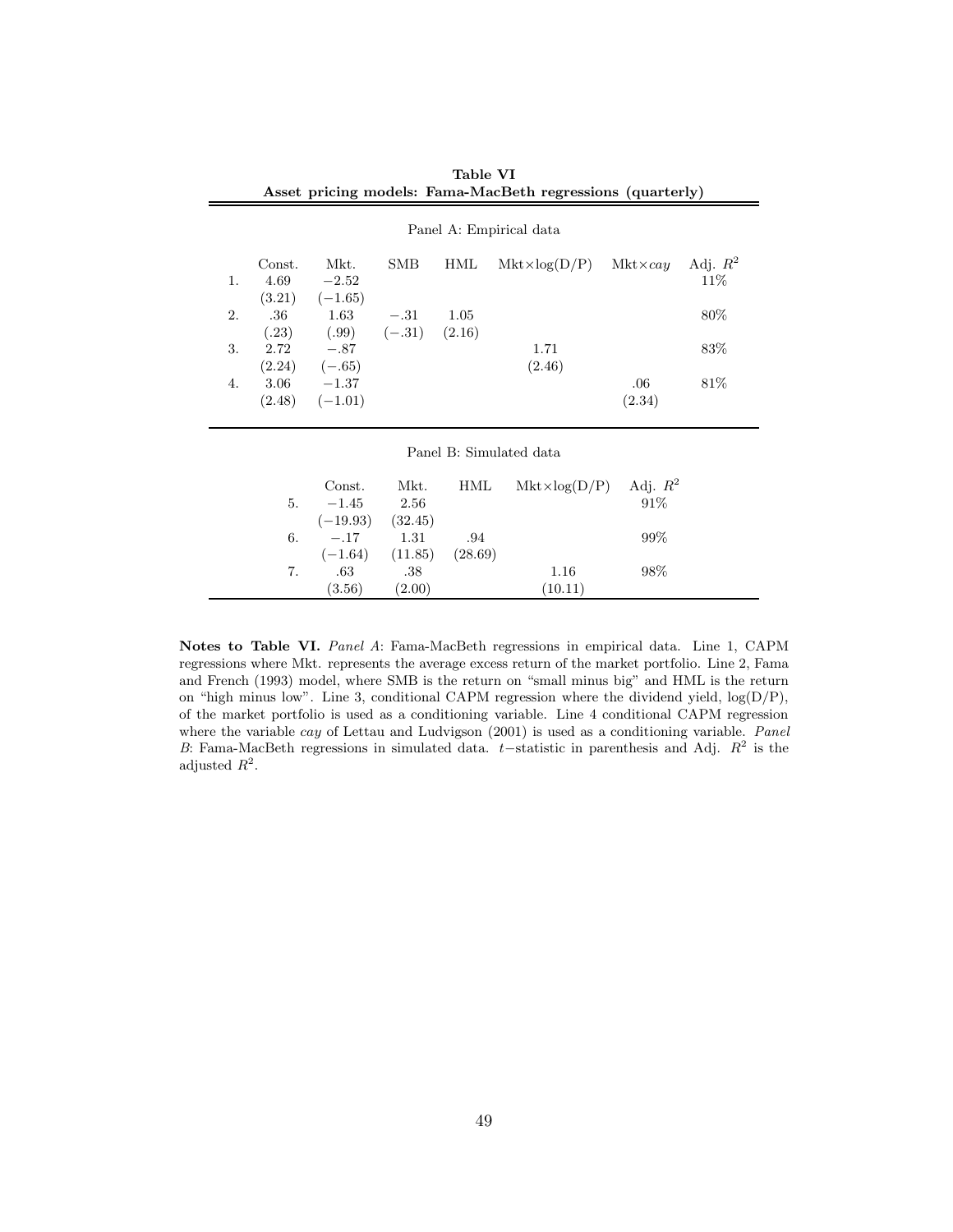| Table VII |  |                                                      |  |  |  |  |  |  |
|-----------|--|------------------------------------------------------|--|--|--|--|--|--|
|           |  | Cash-flow betas: Cohen, Polk, and Vuolteenaho (2003) |  |  |  |  |  |  |

| Cash-flow definition<br>$\sum_{i=0}^4 \rho^j ROE_{t+j,j+1}^p$<br>std. err. | Growth<br>1<br>.72<br>(.52) | $\overline{2}$<br>.91<br>(.31) | 3<br>.94<br>(.12) | $\overline{4}$<br>.95<br>(.25) | $\frac{5}{2}$<br>.96<br>(.14) | 6<br>.97<br>(.12) | $\overline{7}$<br>.98<br>(.14) | 8<br>1.12<br>(.25) | 9<br>1.28<br>(.32) | Value<br>10<br>1.51<br>(.29) |
|----------------------------------------------------------------------------|-----------------------------|--------------------------------|-------------------|--------------------------------|-------------------------------|-------------------|--------------------------------|--------------------|--------------------|------------------------------|
| $\sum_{j=0}^{4} \rho^j \frac{X_{t+j,j+1}^p}{ME_{t+j-1,j}^p}$               | .35                         | .65                            | .92               | 1.17                           | 1.26                          | 1.63              | 1.93                           | 2.97               | 4.15               | 11.26                        |
| std. err.                                                                  | (.31)                       | (.31)                          | (.17)             | (.16)                          | (.28)                         | (.69)             | (1.01)                         | (2.26)             | (3.26)             | (10.76)                      |
| $X_{t+4,j+4}^p-X_{t-1,0}^p$<br>$ME_{t-1,0}^{p}$<br>std. err.               | .21<br>(.19)                | .66<br>(.08)                   | 1.46<br>(.52)     | 1.61<br>(.28)                  | .24<br>(.61)                  | 1.83<br>(.60)     | 2.74<br>(1.24)                 | 5.50<br>(2.69)     | 2.38<br>(.60)      | 2.64<br>(1.65)               |
| $\sum_{j=0}^4 \rho^j \Delta d_{t+j,j+1}^p$                                 | .79                         | .90                            | .96               | 1.03                           | 1.34                          | 1.44              | 1.14                           | 1.44               | 1.39               | 1.28                         |
| std. err.                                                                  | (.19)                       | (.13)                          | (.10)             | (.13)                          | (.28)                         | (.46)             | (.31)                          | (.88)              | (.77)              | (.91)                        |

**Notes to Table VII.** This table reports the results of Cohen, Polk, and Vuolteenaho (2003, Table II Panel B) for the following regressions with annual data for each of the ten decile portfolios sorted on market-to-book,

$$
\sum_{j=0}^{4} \rho^{j} ROE_{t+j,j+1}^{p} = \beta_{CF,0}^{p} + \beta_{CF,1}^{p} \sum_{j=0}^{4} \rho^{j} ROE_{t+j}^{M} + \epsilon_{4}^{p}
$$
\n
$$
\sum_{j=0}^{4} \rho^{j} \frac{X_{t+j,j+1}^{p}}{ME_{t+j-1,j}^{p}} = \beta_{CF,0}^{p} + \beta_{CF,1}^{p} \sum_{j=0}^{4} \rho^{j} \frac{X_{t+j,j+1}^{M}}{ME_{t+j-1}^{M}} + \epsilon_{4}^{p}
$$
\n
$$
\frac{X_{t+4,j+4}^{p} - X_{t-1,0}^{p}}{ME_{t-1,0}^{p}} = \beta_{CF,0}^{p} + \beta_{CF,1}^{p} \left( \frac{X_{t+4}^{M} - X_{t-1}^{M}}{ME_{t-1}^{M}} \right) + \epsilon_{4}^{p}
$$
\n
$$
\sum_{j=0}^{4} \rho^{j} \Delta d_{t+j,j+1}^{p} = \beta_{CF,0}^{p} + \beta_{CF,1}^{p} \sum_{j=0}^{4} \rho^{j} \Delta d_{t+j}^{M} + \epsilon_{4}^{p}.
$$
\n(38)

ROE denotes the ratio of clean surplus earning  $(X_t = BE_t - BE_{t-1} + D_t$  where  $BE_{t-1}$  is the beginning of the period book equity and  $D_t$  are the dividends from CRSP) to  $BE_{t-1}$ .  $ME_{t-1}$ denotes the market value at the beginning of the period and  $\Delta d_{t+j,j+1}^p$  is the log of dividend growth of decile portfolio p. The first subscript refers to the year of observation and the second to the number of years after the portfolio formation in the sorting procedure. Similar quantities are defined for the market portfolio. GMM standard errors computed using the Newey-West formula with four lags and leads are reported in parenthesis.  $\rho$  is a constant, linked to one minus the dividend yield, set at .95.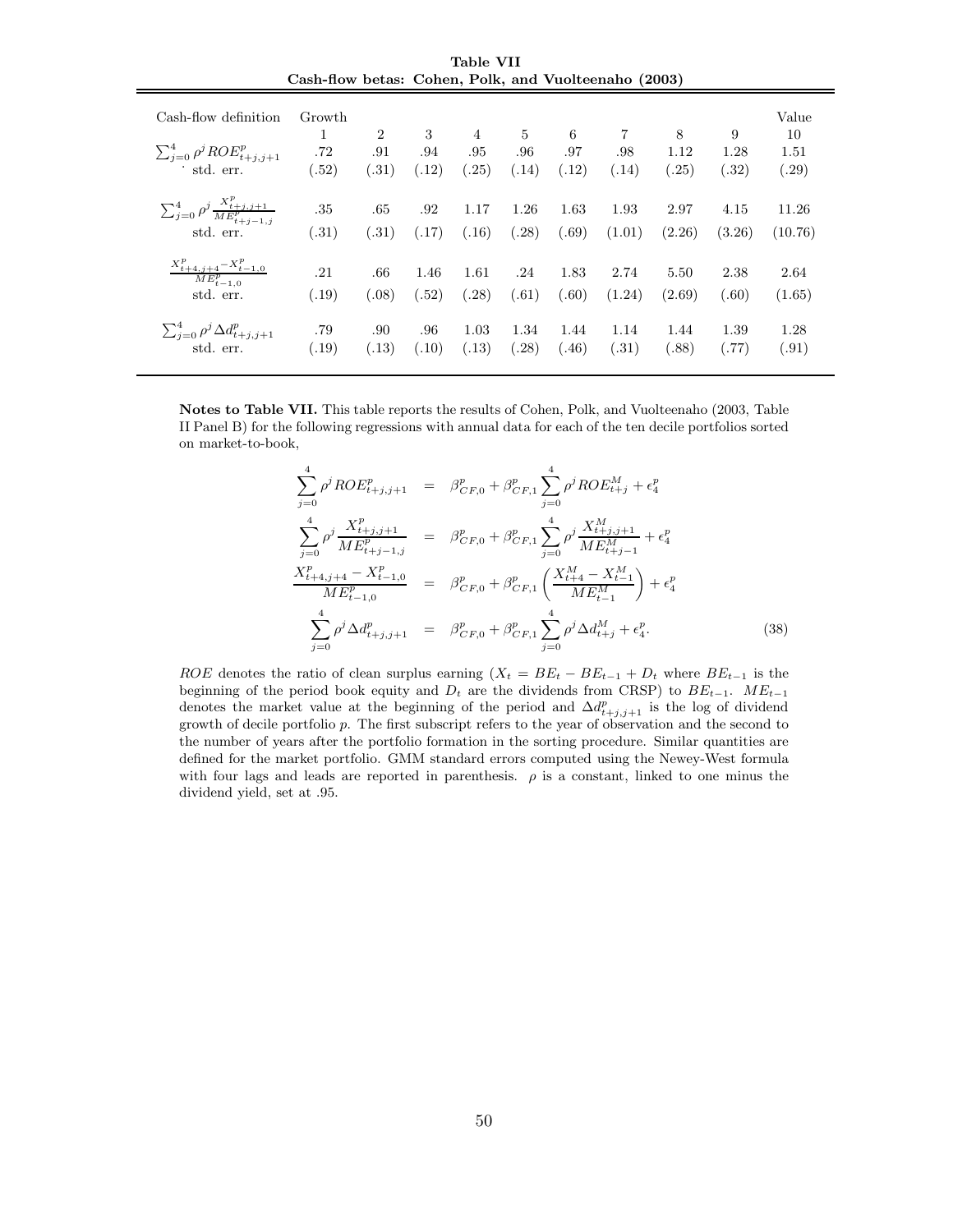| Cash-flow risk<br>Market portfolio |                          |                  |            |                  | Predictability      |          |            |          | Value premium |          |             |
|------------------------------------|--------------------------|------------------|------------|------------------|---------------------|----------|------------|----------|---------------|----------|-------------|
| $\overline{\nu}$                   | $\theta_{CF} \times 100$ | $\overline{R}^M$ | $vol(R^M)$ | $\overline{r}^f$ | $\mathrm{vol}(r^f)$ | $b_{12}$ | $R_{12}^2$ | $b_{16}$ | $R_{16}^2$    | $10 - 1$ | CAPM $10-1$ |
| .25                                | .0                       | 9.90             | 24.16      | 1.16             | 5.44                | .76      | 23.1       | .78      | 22.4          | $-2.44$  | $-2.53$     |
|                                    | $\cdot$ 1                | 9.69             | 23.62      | 1.12             | 5.32                | .75      | 22.2       | .77      | 21.6          | $-1.27$  | $-1.42$     |
|                                    | $\cdot$ <sup>2</sup>     | 8.95             | 21.79      | 1.00             | 4.97                | .72      | 18.9       | .74      | 18.1          | 2.40     | 2.34        |
|                                    | .3                       | 7.02             | 17.22      | .79              | 4.46                | .58      | 9.6        | .58      | 8.2           | 7.51     | 7.45        |
|                                    | .345                     | 3.97             | 10.23      | .67              | 4.20                | .38      | 4.4        | .43      | 4.1           | 7.10     | 6.70        |
|                                    |                          |                  |            |                  |                     |          |            |          |               |          |             |
| .40                                | .0                       | 9.90             | 24.16      | 1.16             | 5.44                | .76      | 23.1       | .78      | 22.4          | $-3.22$  | $-3.37$     |
|                                    | $\cdot$ 1                | 9.69             | 23.63      | 1.12             | 5.33                | .75      | 22.1       | .77      | 21.4          | $-2.56$  | $-2.77$     |
|                                    | $\cdot$ <sup>2</sup>     | 8.96             | 21.83      | 1.00             | 4.99                | .71      | 18.6       | .73      | 17.9          | $-.07$   | $-.25$      |
|                                    | .3                       | 7.06             | 17.37      | .80              | 4.49                | .58      | 9.8        | .59      | 8.6           | 4.91     | 4.62        |
|                                    | .345                     | 4.09             | 11.14      | .68              | 4.23                | .46      | 7.0        | .51      | 6.5           | 6.29     | 4.57        |
|                                    |                          |                  |            |                  |                     |          |            |          |               |          |             |
| .55                                | 0.                       | 9.90             | 24.16      | 1.16             | 5.44                | .76      | 23.1       | .78      | 22.4          | $-3.67$  | $-3.86$     |
|                                    | $\cdot$ 1                | 9.70             | 23.66      | 1.13             | 5.34                | .74      | 21.9       | .76      | 21.2          | $-3.27$  | $-3.48$     |
|                                    | $\cdot$ <sup>2</sup>     | 8.99             | 21.95      | 1.01             | 5.05                | .70      | 18.2       | .72      | 17.3          | $-1.49$  | $-1.70$     |
|                                    | .3                       | 7.15             | 17.85      | .81              | 4.60                | .58      | 10.1       | .59      | 9.0           | 2.83     | 2.19        |
|                                    | .345                     | 4.35             | 13.03      | .69              | 4.36                | .43      | 7.6        | .47      | 7.1           | 5.16     | 1.83        |

**Table VIII Cash-flow risk, the market portfolio and the value premium**

**Notes to Table VIII.** This table reports basic moments of the returns for three different values of  $\overline{\nu}$ , which determines the maximum volatility of share process across assets, and the measure of cash-flow risk,  $\overline{\theta}_{CF} \geq 0$ , which determines the support on which the cash-flow risk parameters of individual firms are uniformly distributed,  $\theta_{CF}^i \in [-\overline{\theta}_{CF}, \overline{\theta}_{CF}]$ .  $\overline{R}^M$  is the annualized average excess returns of the market portfolio over the three month Treasury Bill.  $vol(R^M)$  is the annualized standard deviation of the returns on the market portfolio.  $\bar{r}^f$  is the average risk free rate and vol( $r<sup>f</sup>$ ) is its annualized standard deviation. All these numbers are in percentages.  $b_{12}$  and  $b_{16}$ are the regressions coefficients of the quarterly predictability regressions of excess returns on the log of the price dividend ratio of the market portfolio for the three and four year horizons.  $R_{12}^2$ and  $R_{16}^2$  are the corresponding  $R^2$ s. The t−stats are omitted but they are all well above standard significance levels. 10-1 denotes the value premium, in percentages, defined as the difference between the average return on the value portfolio, portfolio 10, and the growth portfolio, portfolio 1. CAPM 10-1 is the fitted CAPM value premium, where the betas are calculated the standard way in simulated data and the market premium is the corresponding  $\overline{R}^M$  in each line.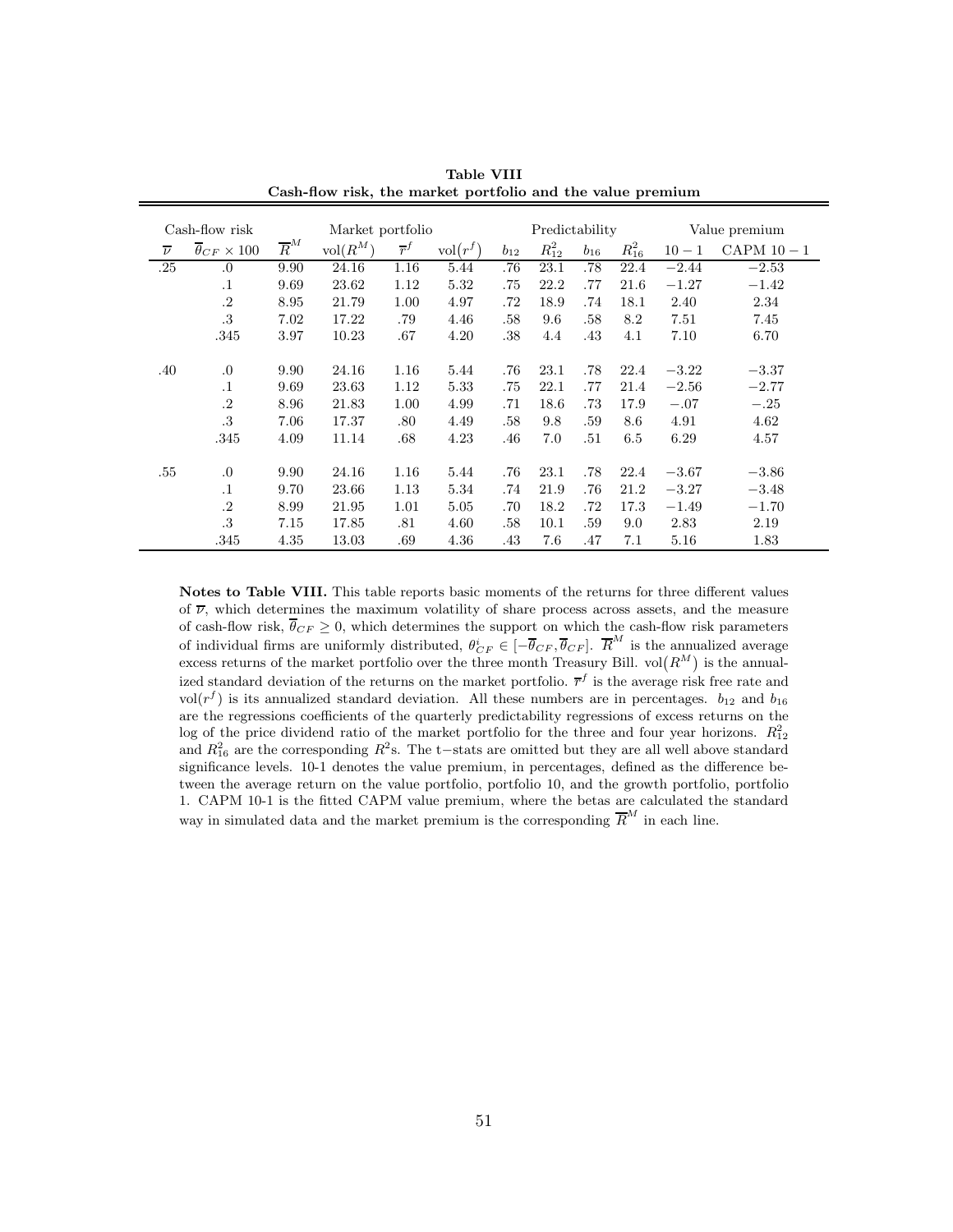| $\overline{\nu}$ | $\overline{\theta}_{CF} \times 100$ | $[\rho, \overline{\rho}]$ | $\text{Avge}(\sigma_D^i)$ | $\beta_{CF.1}^1$ | $\beta_{CE,\underline{1}}^{10}$ | $\text{Avge}(\sigma_R^i)$ |
|------------------|-------------------------------------|---------------------------|---------------------------|------------------|---------------------------------|---------------------------|
| .25              | $\Omega$                            | [.04, .07]                | 24.88                     | 1.04             | .96                             | 27.67                     |
|                  | $\cdot$ 1                           | $[-.21, .32]$             | 24.29                     | .04              | 1.89                            | 27.33                     |
|                  | $\cdot$ .2                          | $[-.48, .57]$             | 22.44                     | $-3.30$          | 4.15                            | 26.11                     |
|                  | $.3\,$                              | $[-.76, .81]$             | 18.92                     | $-8.14$          | 6.70                            | 22.88                     |
|                  | .345                                | $[-.89, .91]$             | 16.39                     | $-9.62$          | 7.94                            | 16.68                     |
|                  |                                     |                           |                           |                  |                                 |                           |
| .40              | $\Omega$                            | [.02, .05]                | 40.04                     | 1.09             | .96                             | 31.33                     |
|                  | $\cdot$ 1                           | $[-.13, .20]$             | 39.65                     | .43              | 1.49                            | 31.02                     |
|                  | $\cdot$ .2                          | $[-.29, .36]$             | 38.50                     | $-1.80$          | 3.10                            | 29.88                     |
|                  | .3                                  | $[-.46, .52]$             | 36.55                     | $-6.37$          | 5.22                            | 26.66                     |
|                  | .345                                | $[-.53, .59]$             | 35.40                     | $-8.63$          | 5.73                            | 19.83                     |
|                  |                                     |                           |                           |                  |                                 |                           |
| .55              | $\Omega$                            | [.01, .04]                | 56.20                     | 1.17             | .99                             | 34.86                     |
|                  | $\cdot$ 1                           | $[-.10, .15]$             | 55.87                     | .69              | 1.28                            | 34.55                     |
|                  | $\cdot$ .2                          | $[-.21, .26]$             | 54.96                     | $-1.01$          | 2.40                            | 33.41                     |
|                  | .3                                  | $[-.32, .37]$             | 53.47                     | $-4.79$          | 4.28                            | 30.10                     |
|                  | .345                                | $[-.37, .42]$             | 52.60                     | $-7.40$          | 4.73                            | 22.96                     |

**Table IX The properties of the cash-flow process**

**Notes to Table IX.** For each value of  $\overline{\nu}$  and  $\overline{\theta}_{CF}$  the table reports several moments of the cashflow process in simulated data.  $[\rho, \overline{\rho}]$  stands for the range of the correlation coefficients between individual dividend growth and consumption growth;  $\text{Avge}(\sigma_D^i)$  stands for the average standard deviation of dividend growth across the 200 individual assets in percentages.  $\beta_{CF,1}^1$  and  $\beta_{CF,1}^{10}$ correspond to the regression coefficients of the time series regression in simulated data

$$
\sum_{j=0}^{4} \rho^j \Delta d_{t+j,j+1}^p = \beta_{CF,0}^p + \beta_{CF,1}^p \sum_{j=0}^{4} \rho^j \Delta d_{t+j}^M + \epsilon_4^p \quad \text{for} \quad p = 1, 10
$$

for the Growth  $(p = 1)$  and Value  $(p = 10)$  portfolios and should be compared to the coefficients in the corresponding regression run by Cohen, Polk, and Vuolteenaho (2003) in empirical data (see equation (38) in the Notes to Table V.) Avge $(\sigma_R^i)$  stands for the average standard deviation of returns across the 200 individual assets in percentages.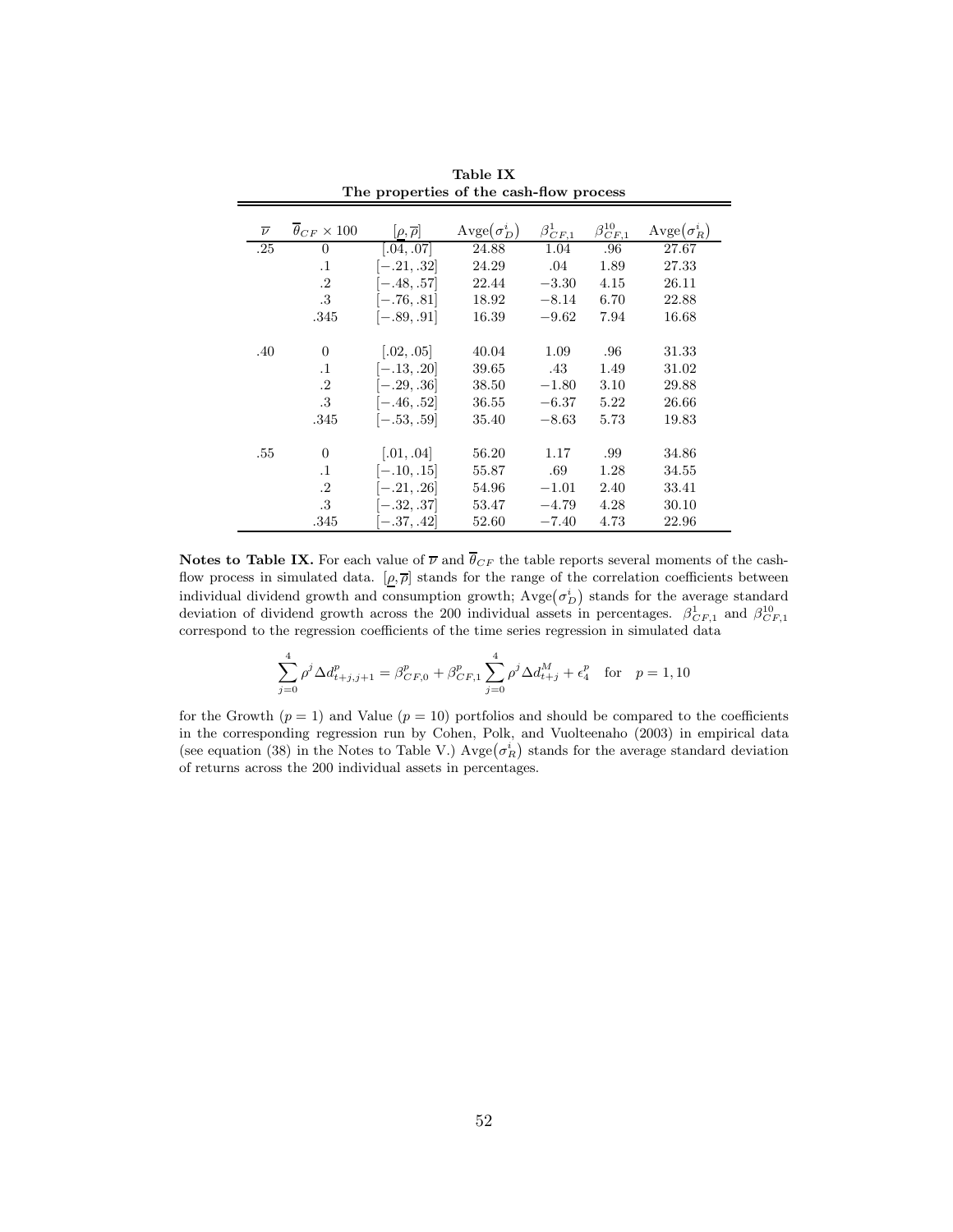

**Figure 1: The Cash Flow Component of Expected Return**

The top panel plots the steady-state cash flow component of individual assets' expected return against the unconditional cash flow risk parameter  $\sigma_{CF}^i = E\left[cov(dD^i/D^i, dC/C)\right]$ . For each asset, relative share is assumed equal to one,  $\bar{s}^i/s_t^i = 1$ , and suplus consumption ratio is assumed equal to its steady state value  $S_t = \overline{S}$ . The bottom panel reports the same quantities, but under a random selecction for relative shares  $\overline{s}^{i}/s_{t}^{i}$ .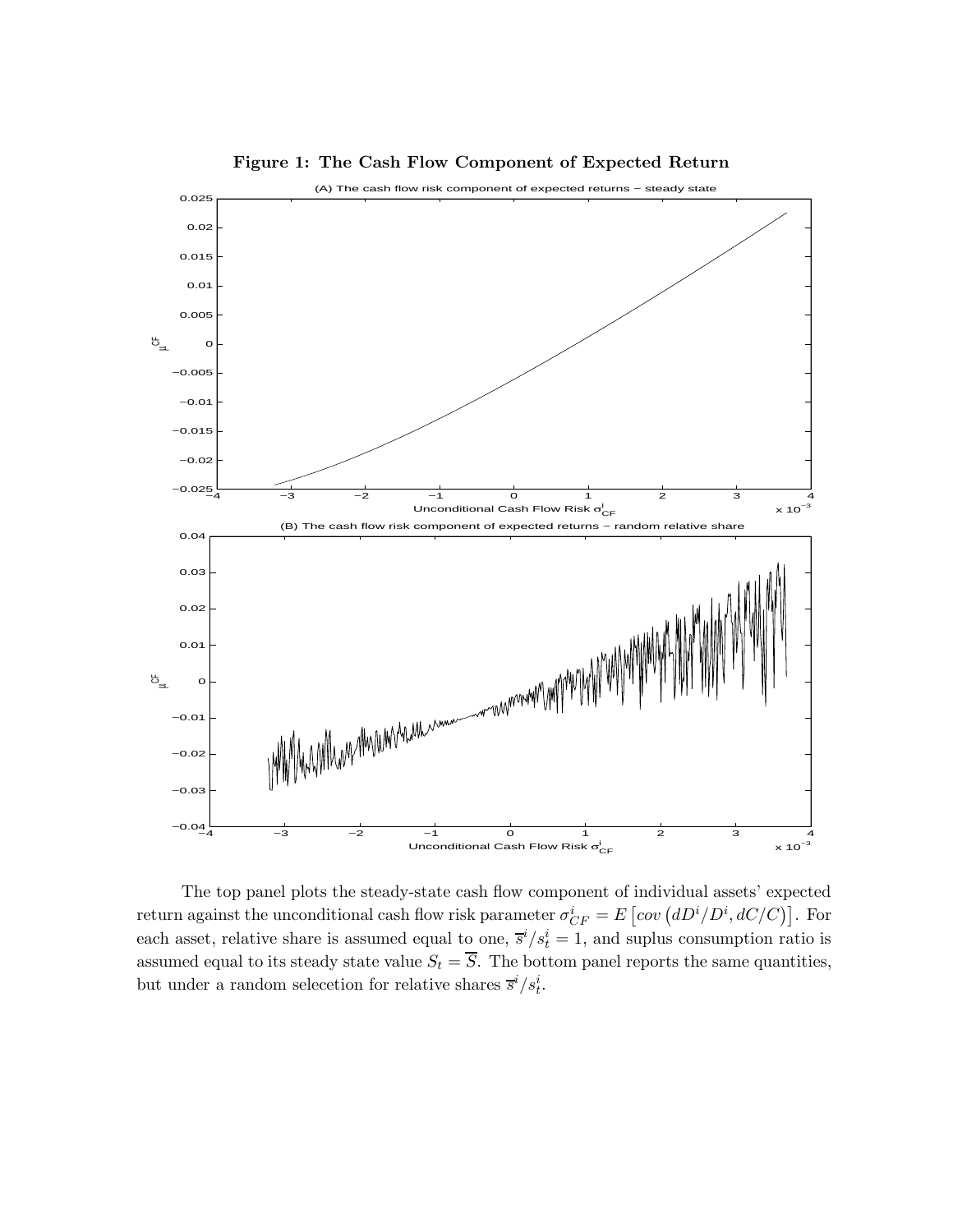

**Figure 2: Expected Returns and Expected Dividend Growth**

The top panel plots the theoretical discount component of individual stock returns plotted against the relative share  $\bar{s}^i/s_t^i$ , which proxies for expected dividend growth. This quantity is computed for various levels of the asset unconditional cash flow risk  $\sigma_{CF}^{i}$  =  $E\left[cov\left(dD^{i}/D^{i},dC/C\right)\right]$ . The middle panel plots the cash flow risk component of stock returns, plotted against the relative share  $\bar{s}^i/s_t^i$ , again for various levels of unconditional cash flow risk. The bottom panel reports the total conditional expected return for individual assets.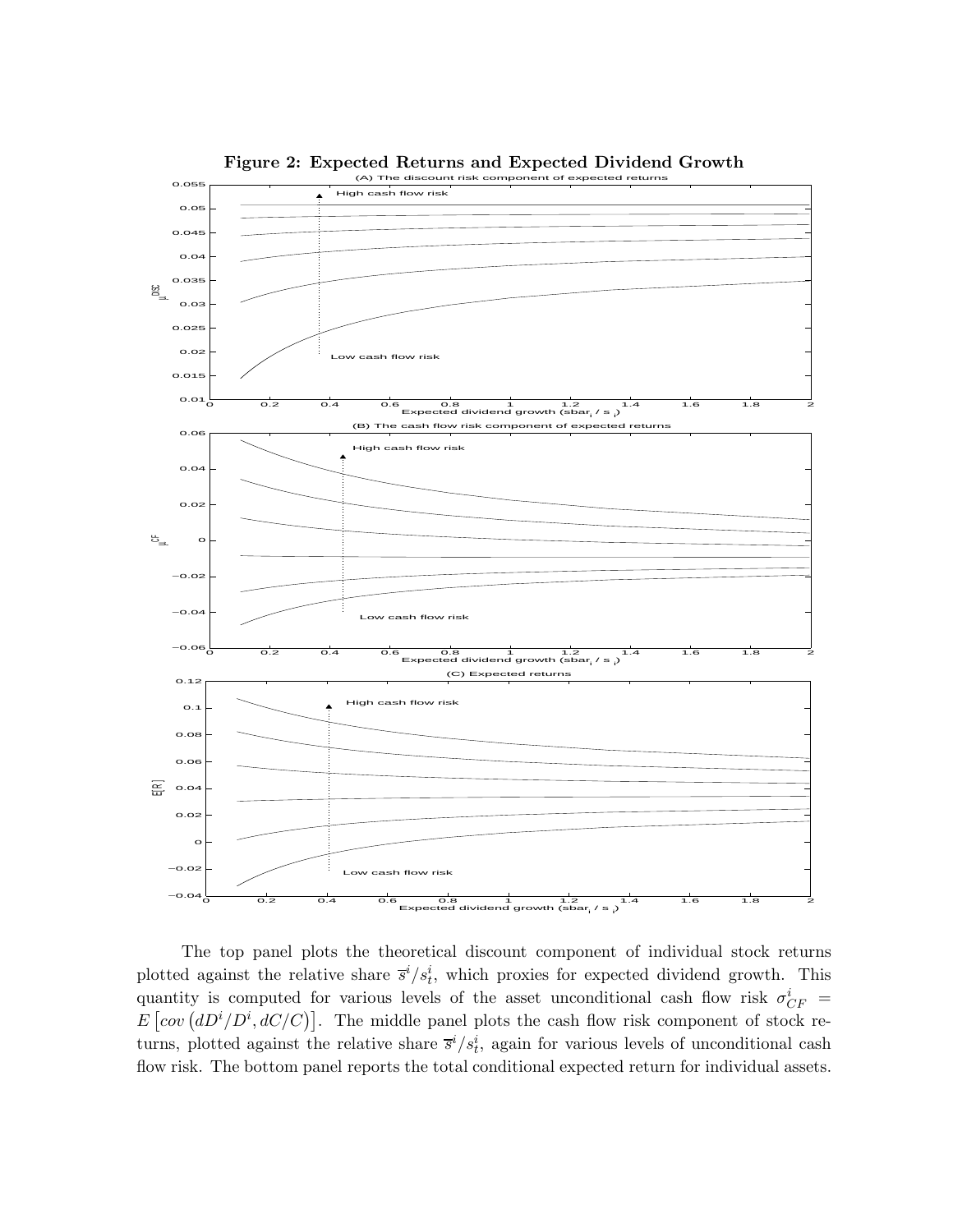

This figure shows the theoretical expected return for the market portfolio (dotted line), a representative value stock (solid line), and a representative growth stock (dash dotted line), plotted against values of the surplus consumption ration  $S_t$ . The vertical dotted line is the median value of the surplus consumption ratio  $S_t$ . The representative value (growth) stock is chosen with low (high) expected dividend growth and high (low) cash flow risk  $\theta_{CF}$ .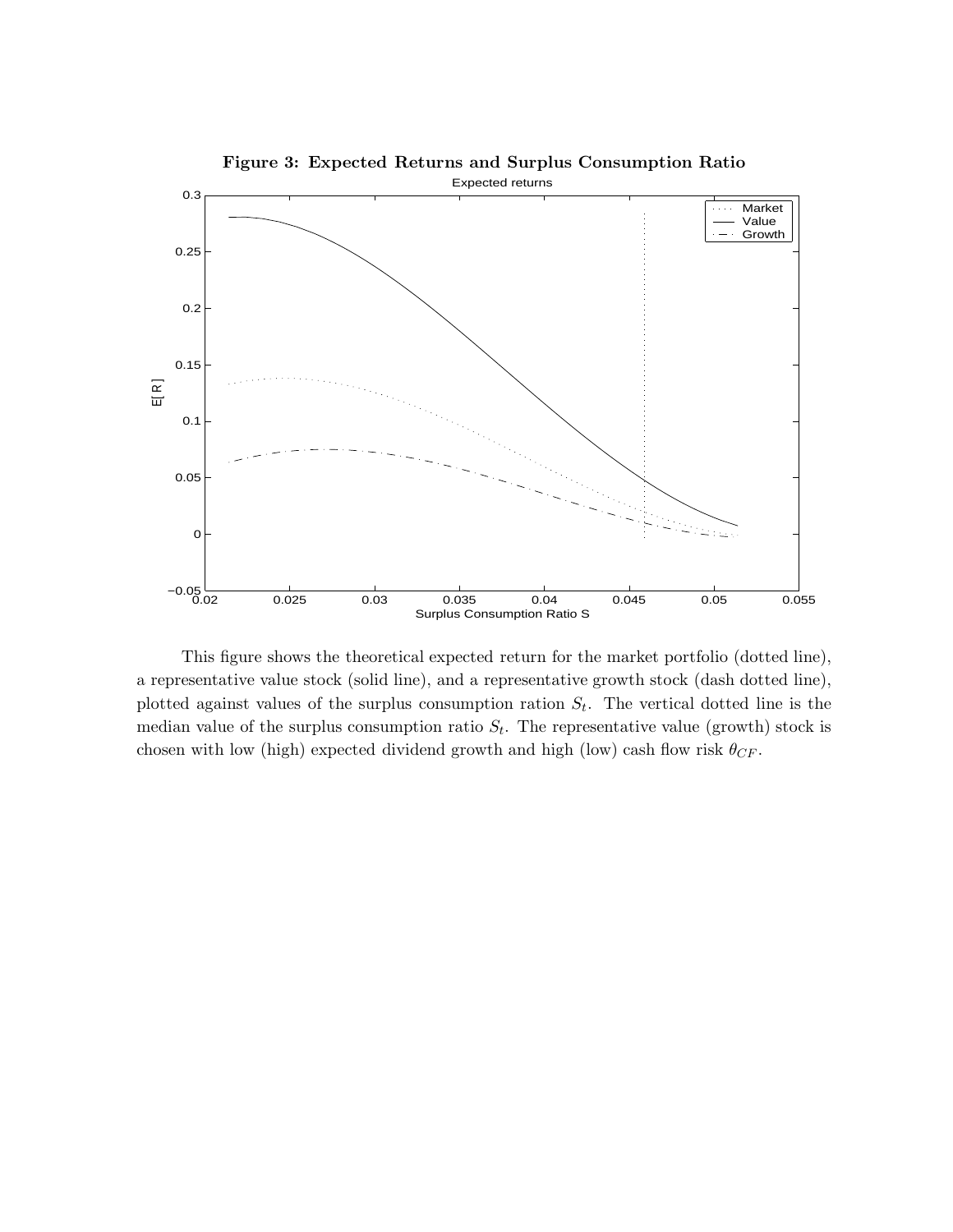

**Figure 4: The Cross-Section of Stock Returns in Simulated Data**

The top panel plots the average log price-dividend ratio (y-axis) of P/D sorted portfolios versus their unconditional average return (x-axis) in artificial data, under the assumption that assets differ cross-sectionally in their cash flow risk parameter  $\theta_{CF}^i$ . Under the same assumptions, the bottom left panel plots the "fitted" average return according to the CAPM, i.e. E[Return<sup>i</sup>] =  $\beta_{CAPM}^{i}$  E[Return<sup>mkt</sup>], on the y-axis against the average return on the x-axis.